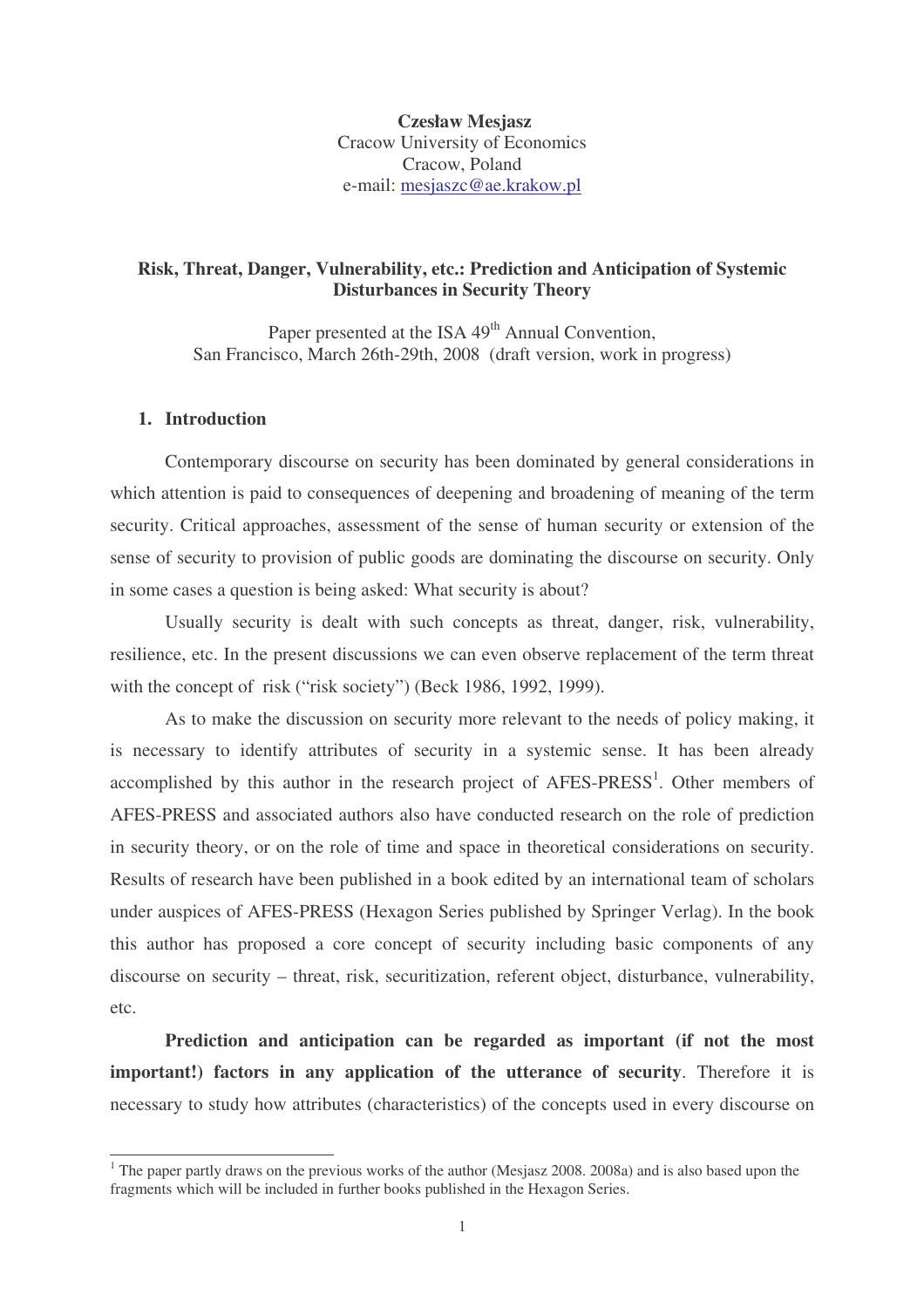security can be identified and interpreted. In the contemporary considerations such terms as risk, threat, vulnerability, resilience and similar ones are more frequently applied in studies on broadened and deepened ideas of security.

It is obviously not possible the define those terms unequivocally but at the same time it is not acceptable that in too many instances they are used as freely interpreted notions, almost "buzzwords". It is thus necessary to elaborate more detailed and precise definitions of those terms along with identification of the links between their interpretations and applications in policy making.

The aim of this draft paper is to provide a deepened interpretation of such terms as threat, risk, vulnerability in relation to security-oriented considerations based upon systems thinking. The limits of prediction and anticipation in identification of threats, risks and vulnerabilities is the second topic of analysis.

The basic epistemological assumptions of research on the role of prediction and anticipation in analysis of risk and similar concepts will stem both from mathematical modeling, including the so-called complexity approach (complex systems approach) ("hard" complexity) and qualitative complex systems discourse ("soft" complexity).

#### **2. Prediction, forecast and anticipation in social sciences**

Leaving for further analysis the sense of causality and explanation, it may be initially stated that prediction is the key element of scientific reasoning (Popper 1974). Prediction is associated with such terms as forecasting, predictability and prophecy. In the basic meaning prediction is a statement or claim that a particular event will occur in the future. Narrowing the sense of prediction, it may be added that the place and time of event are known as well.

Relations between the terms prediction and forecast are not clearly explained. In linguistic terms to predict means:…to make known beforehand, to foretell the future. To forecast is defined as:…to predict on the basis of scientific observation and applied experience (e.g. in meteorology), or by simple estimate of probability (New Webster's Dictionary 1992). According to some interpretations forecast is a prediction based on knowledge of past behavior (Doran 1999, p. 11). In other scholarly texts a difference is made between prediction and forecast with the latter being closer connected with scientific base, namely probability calculus. In general, the term prediction has a broader meaning and it will be the main focus of interest in the paper.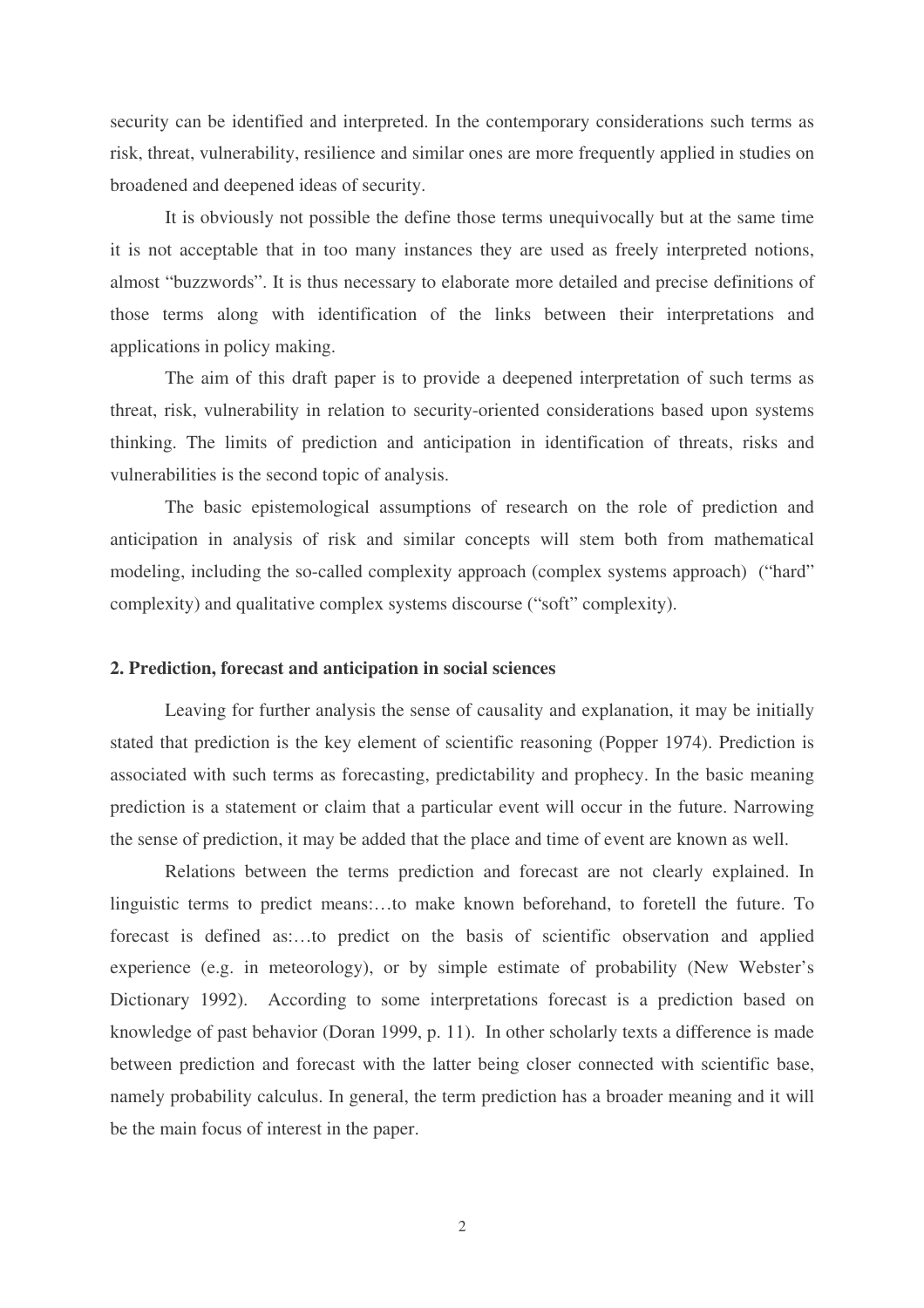A difference can be made between informal, or common sense prediction and scientific prediction<sup>2</sup>. Scientific prediction is a rigorous (often quantitative) statement about what will happen under specific conditions, typically expressed in the form *If A is true, then B will be also true*. The scientific method is built on testing predictions which are logical consequences of scientific theories. Theories, in turn, are designed to allow for prediction of phenomena from underlying principles.

In the social sciences a complete prediction allows for answering to three questions: "what is likely to occur?"; "when it will occur?"; and "how it will occur?". Most of predictions are only partial ones.

A distinction can be made between the contingent and non-contingent prediction or forecast. Contingent prediction, or conditional prediction is based upon "if, then" assumption. In the non-contingent prediction the future events are depicted in a straightforward manner (Singer 1999).

Another typology allows to distinguish two types of prediction, an "intentional" prediction and an "outcome" prediction. The former concerns actions of an actor while the latter relates to the states independent from the actions of the predicting subject, so it is closer to forecasting.

Prediction can be interpreted as a selection of one world from infinite number of "potential worlds" which can emerge from any given set of circumstances. This interpretation immediately brings about a question of causality. First of all it must be underlined that causality may be interpreted as objective when proved with logical on empirical evidence. At the same time causality has also an intersubjective character. Observers (participants) agree that a specific course of events has led to a specific outcome although it is not certain whether both cause and effect are unique and cannot be replaced.

Prediction is also associated with anticipation, i.e. expectation or making decision upon the predicted states of the future, beliefs, etc.

Predictive power of a scientific theory is its ability to generate testable predictions. Theories with strong predictive power are heavily valued, because these predictions can often encourage the falsification of the theory. It is different from explanatory or descriptive power, by which already-known phenomena are explained by a given theory, in that it presents a new and novel test of theoretical understanding.

<sup>&</sup>lt;sup>2</sup> The definitions of prediction and associate notions were collected from Internet encyclopedic sources, e.g. (http://en.wikipedia.org) and the similar. They will be critically evaluated in the further editing process.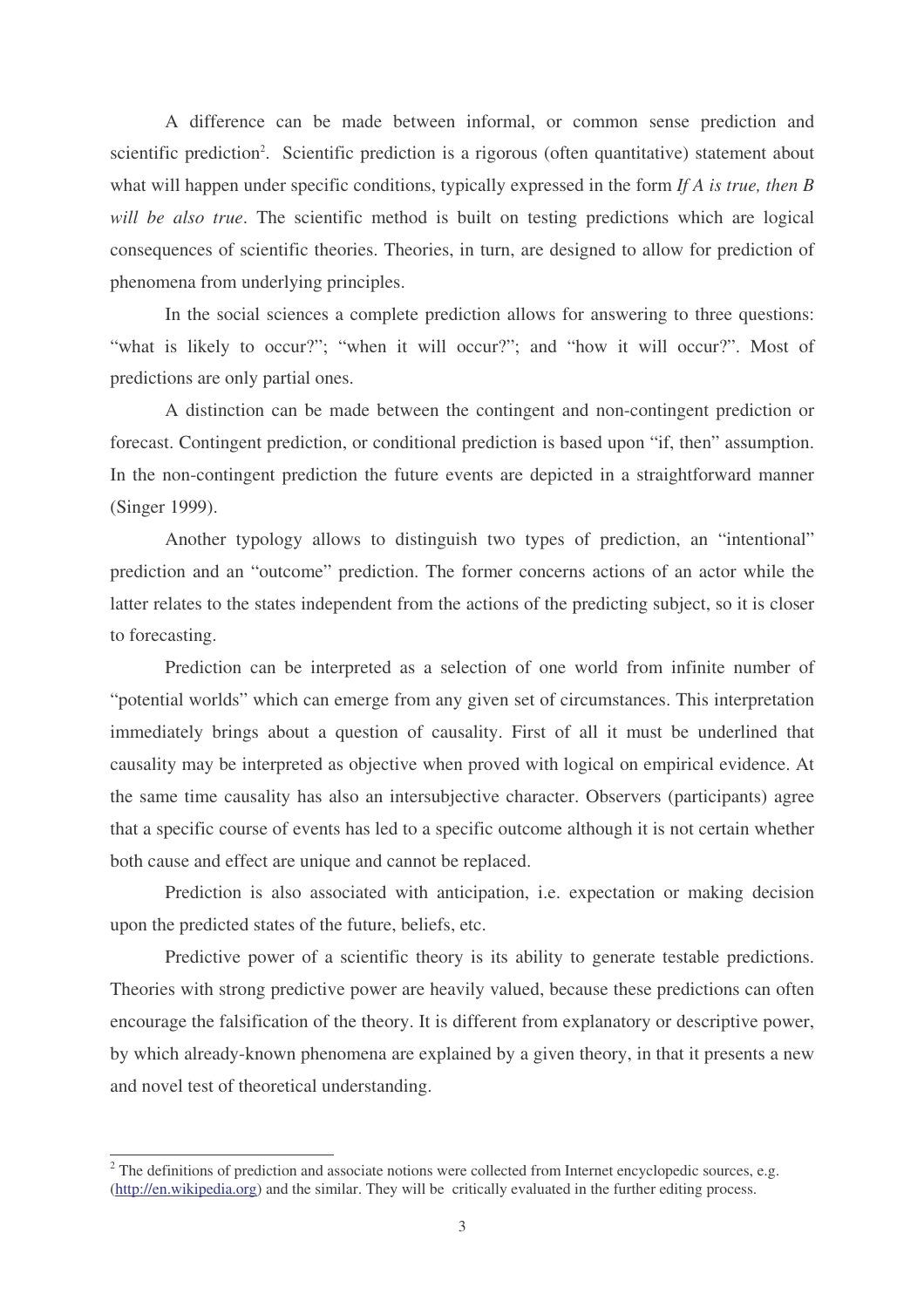Scientific ideas without *any* predictive power are known as "conjectures", or, at worst, "pseudoscience". Because they cannot be tested or falsified in any way, there is no way to determine whether they are true or false, and so they are not afforded the label of "scientific theory". What is even more important, theories without any predictive power have not any explanative power of causal relations as well.

Predictability is enhanced by existence of structural constraints. They could be of a static character (conditions, barriers) or they can take shape of patterns in dynamics of a system (individual). It is especially valid for cyclical behavior - assuming that the cause for circularity is known, evolutionary behavio – assuming that the mechanisms of evolution are identifiable, which is not frequently the case and path dependency – assuming that the impact of the past events on the future is known.

Prediction is associated with explanation of the links between phenomena. Being aware of the differences between causal links and correlations it must be emphasized that causality is not necessarily associated with prediction. Causality may be also identified ex post and in such case two situation may be identified:

- retrospection, i.e. explanation of the links between the past events which not necessarily would be repeated in the future,
- retrodiction, i.e. prediction based upon an assumption, "what, if" in which the present knowledge of the developments in the past and of the actual state are used for predictions of different courses of events.

Predictability meaning a capability of predicting refers to the links between the observer and the observed. Making predictions depends on the capabilities of an observer to describe the phenomenon with the variables which can be observed and given appropriate meaning, including measurement. Any disturbance of this cognitive interaction, dependent on an observer or not leads to occurrence of uncertainty and risk.

Predictability is also related to contingency, especially in social sciences and policy. In contingency thinking it is assumed that we cannot plan since all is dependent on present, sometimes very small causes. However, it must be also recalled that even if the events are contingent, the humans must plan. Actions cannot be completely spontaneous (contingent). "We could not live and remain sane in a world that was totally composed of contingent factors ….and while we adapt and modify our behavior when contingency does occur, on a day-to-day basis we work on the (correct) assumption that all is not contingent (Webb 1995).

If full knowledge regarding options, outcomes and the various states of the world is available, the task of making a decision becomes straightforward process of selecting the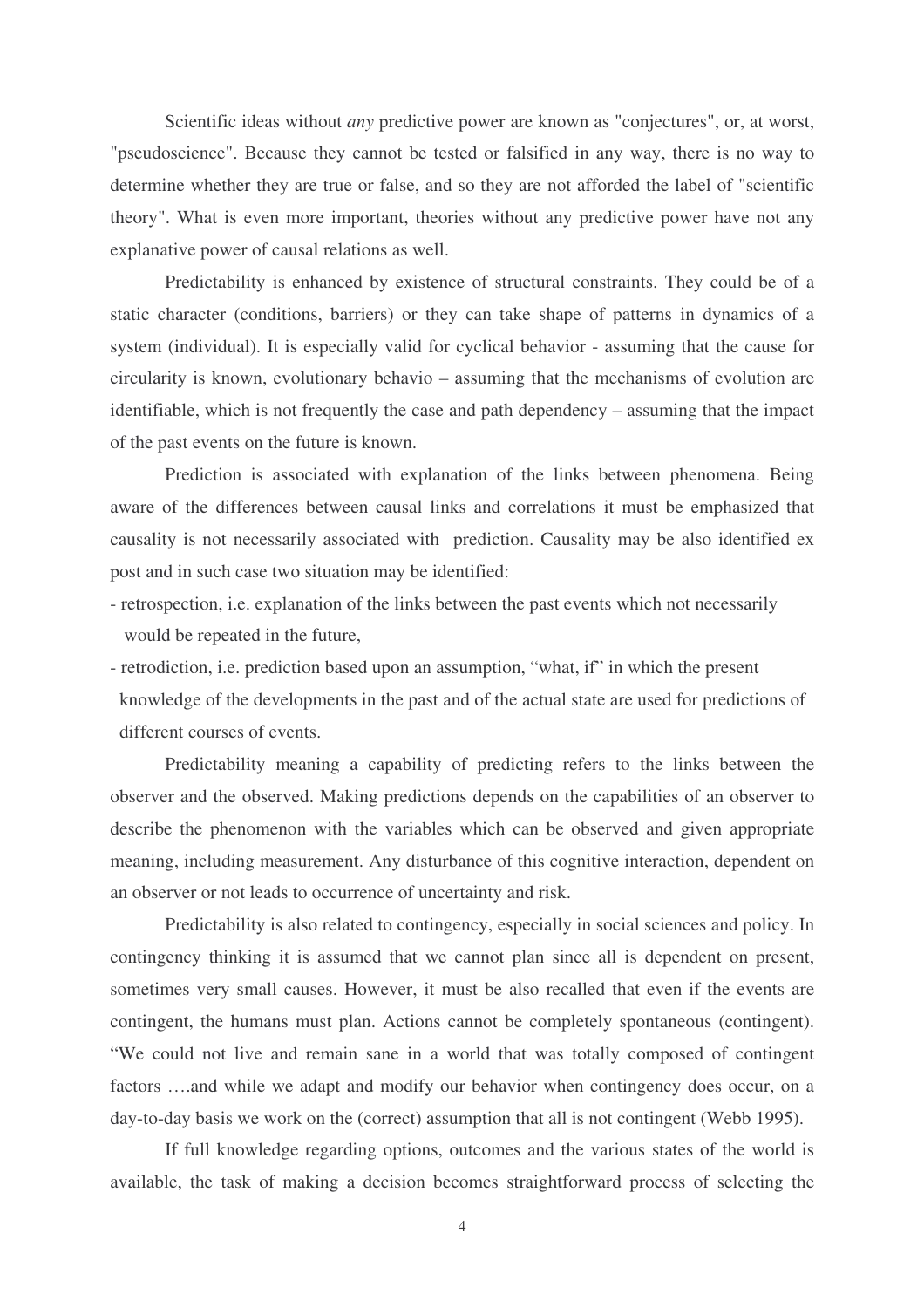action whose outcome maximizes the decision criteria – "decision making under certainty conditions" (Luce and Raiffa 1957, p. 13).

Certainty and predictability are frequently confused with determinism. As it was put by Sokal and Bricmont (1998, p. 140): "Determinism depends on what Nature does (independently of us), while predictability depends in part on Nature and in part on us". So certainty of the observers may mean determinism but not always. By the same token, deterministic phenomena are not always certain to the observers. The point is that we simply may not know the difference if it is not visible in a given moment of inquiry.

While prediction can be associated with an observer (predictor) it is also necessary to refer to the state of environment, or of himself/herself he/she is relating in the cognitive processes. Here it is worthwhile to recall a well-known typology taken from decision theory and economics. According to already mentioned ideas of Knight (1921) uncertainty is randomness with unknowable probabilities and risk is randomness with knowable probabilities.

Prediction may include various patterns of future behavior of objects under study. According to Bhaskar (1986, p. 217) (Patomäki, 2006, p. 10) in future scenarios, significant events are transformative in one way or another in the nodal points. Such nodal points include: (1) connector points, which interpose one into another type of process; (2) branch points, foreclosing certain possible lines of development; (3) jump points, creating a new horizon of possibilities; (4) saddle points, inducing stasis or even regression; (5) break points, actually consisting in or substantively contributing to a rupture of social structures and/or their constellation in a totality; (6) trigger points, initiating or powerfully augmenting such a transformative process; (7) predisposing points, securing the satisfaction of the enabling conditions for such a process, e.g. the inception of a (tendentially) auto-subversive tendency.

Another challenge of prediction comes from the character of changes, no matter whether positive or negative. The simplest are known and predictable, then known but not predictable and the last ones, unknown, sometimes even unthinkable.

Prediction with mathematical models must fulfill a basic condition - a proper identification/understanding of a system, whose functioning/behavior is to be predicted. It means that in mathematical models the parameters of description and of for prediction are adequately selected, then a relevant model is built, and subsequently the parameters are correctly measured.

This step reminds building a "central metaphor" guiding the cognition process. In the following steps, the metaphor can be decompose and subsequently parameters can be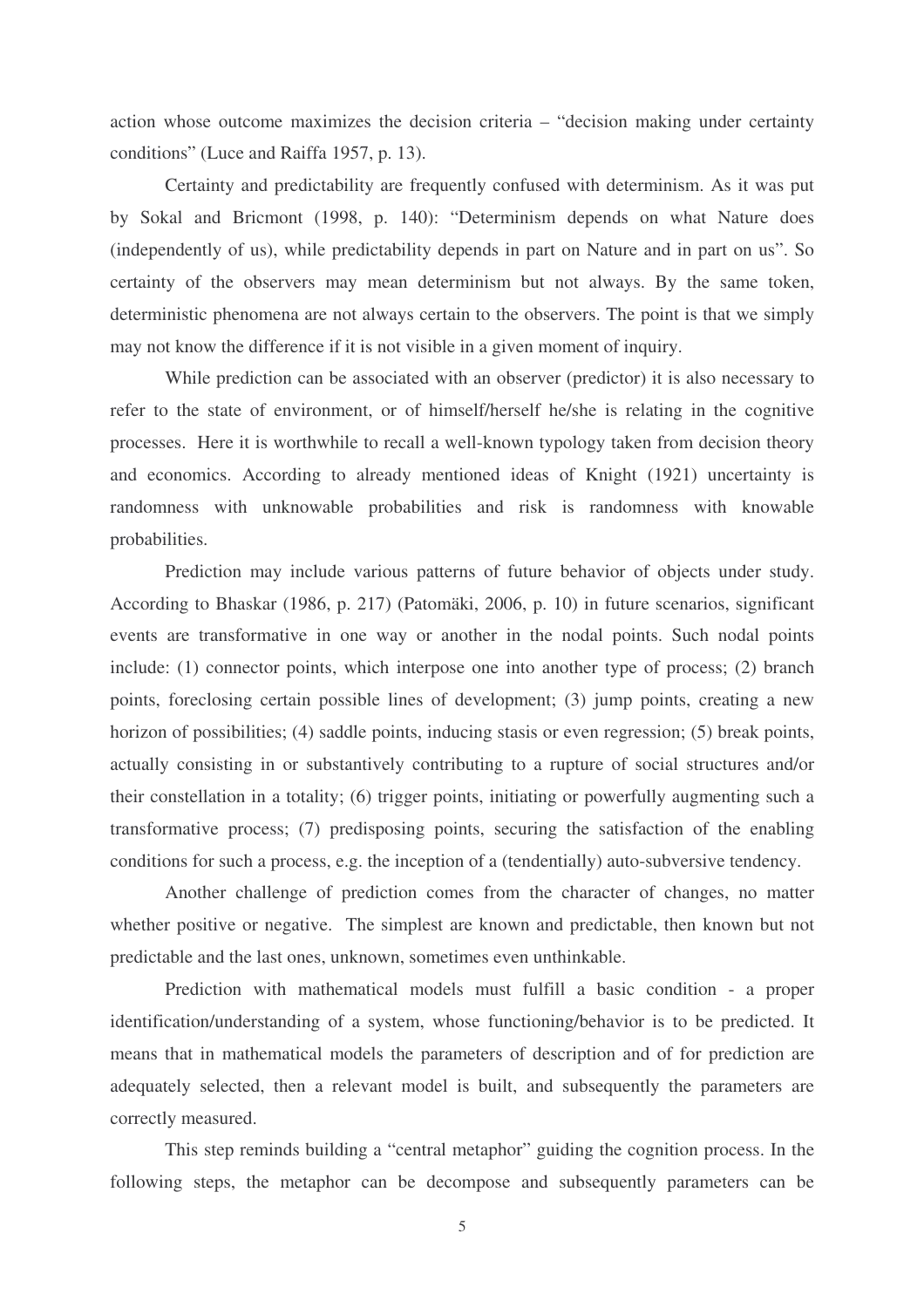operationalized as to enable further research – description, prediction, etc. For example using the central metaphors social system as machine/chaotic system/beehive/learning system, etc. may lead to various understandings and to different patterns of control.

### **3. Methodology of research and limits of prediction of social phenomena**

The characteristics of prediction, forecasting, predictability and anticipation lead to the fundamental questions – how prediction and anticipation in social science are accomplished made or, what are the methods of achieving descriptions of possible future courses of events in a society at macro, mezzo and micro levels?

Prediction of changes in nature, society and in their interactions, are the point of interest of the future studies. The subjects and methods of futures studies include possible, probable, and desirable variations or alternative transformations of the present, both social and "natural" (i.e. independent of human impact)<sup>3</sup>. Futures studies often examines not only possible but also probable, preferable, and wildcard futures, which are low probability but high impact events, should they occur.

Usually the objects of interest of future studies are multidimensional. Future studies is also an interdisciplinary exercise deriving from mathematics, economics, physics, sociology, psychology, history, geography, engineering. Therefore in a natural way future studies is closely associated with systems thinking/approach/complexity studies, or whatever we may call it. There are dozens of methods applied in futures studies such as, for example, Delphi method, environmental scanning, morphological analysis, scenario planning, future history, simulation, trend analysis, path dependency models, social network analysis and many others.

In the broadest sense they can be divided into quantitative and qualitative. The basic and most "scientific" source of methods in futures studies is science, especially physics and chemistry, where predictions are based upon various kinds of mathematical models, which can be reduced to three types. First deterministic models in which regularities in space and time are captured by mechanistic models. Second, where it is possible to grasp irregular patterns with the use of stochastic models. Three, models of broadly defined complexity, "deterministic chaos".

Wherever possible mathematical models can be applied in social sciences, either in studying the relations between society and nature, or when it is possible to elaborate more or

 $3$  Similarly as in the case of complexity studies, where the term "complexity science" would be too far-reaching to apply the term "futurology" also seems somehow confusing. The future as such does not exist so the area of research is just the state of minds of researchers thinking about the future.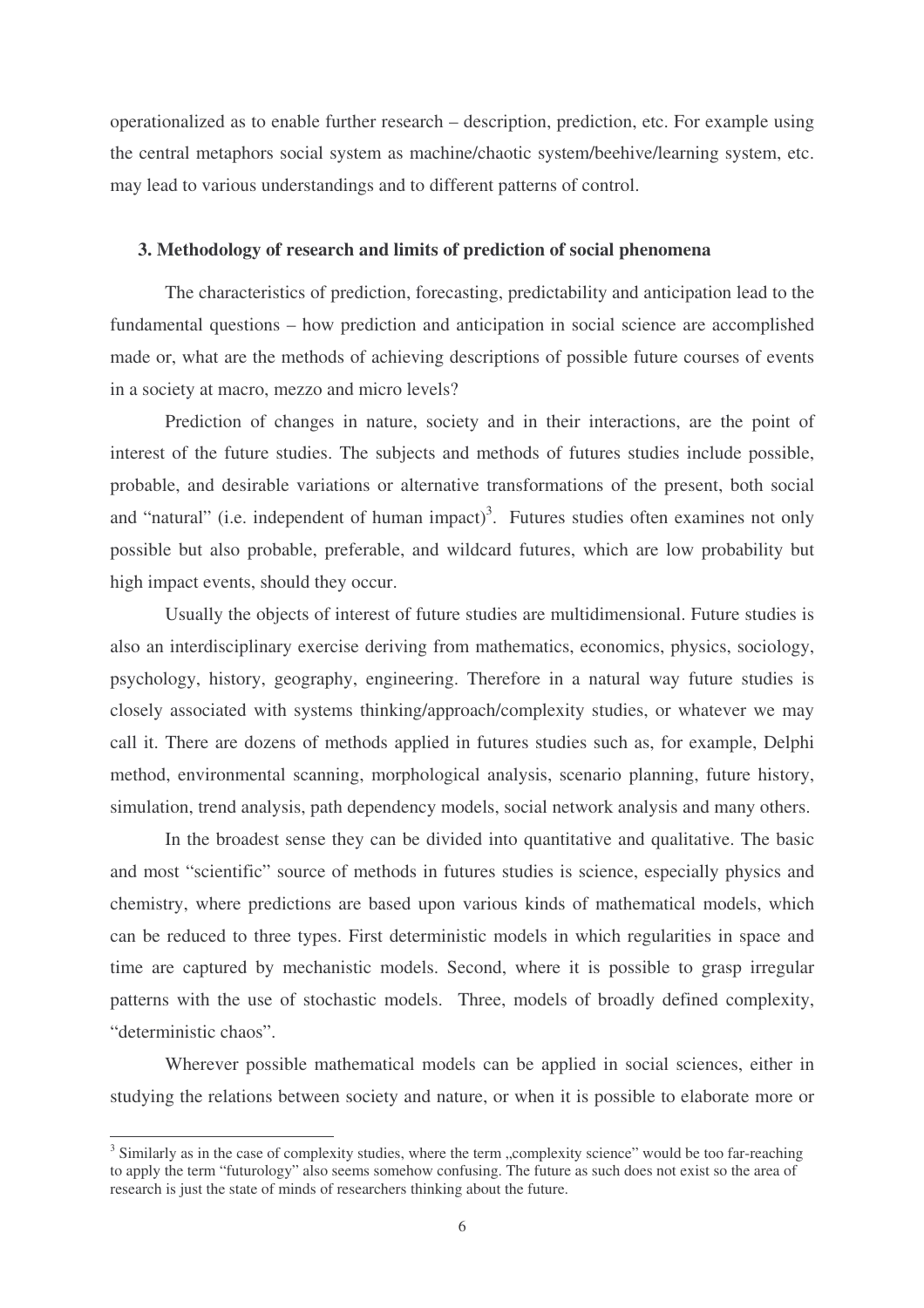less reality-relevant mathematical models of social phenomena, e.g. econometrics, simulation models.

Although mathematical modeling seems an appropriate instrument of prediction/forecasting/anticipation but in social sciences its applications are not undisputable. First and foremost, applications of mathematical models in social sciences are also exposed to the fundamental limitations. In the case of classical, Newtonian models it is a mechanistic reduction. In the case of stochastic processes additional limits are coming to the fore. The random character of phenomena is an effect of perception and development of science may discover other patterns of regularities or a new kind of irregularity. In the case of the former, non-linearity, complexity, emerging properties and chaotic behavior can be recalled.

. Limitations of prediction of stochastic processes also lie in the foundations of mathematical modeling. Computational complexity, computational (algorithmic intractability) determine the limits of application of mathematical models and computer simulation in those processes (Biggiero 2001), (Chaitin 2001)<sup>4</sup>.

Since social systems are "complexities of complexities" understanding the barriers of prediction of behavior of social systems requires a broader survey, including obviously the barriers of mathematical modeling.

In the most fundamental sense, in which the impact of post-modernism/poststructuralism is not incidental, social phenomena (social systems) are a mixture of a tangible component - physical and biological processes with an intangible intersubjective component emerging in the discourse. In a linguistically-oriented approach the discourse on social systems includes metaphors, analogies and mathematical models. In such an approach barriers of prediction begin not only at the epistemological level (the future is unknown) but also at the ontological level. There are multiple possible futures created in the social discourse and they are shaped by various subjective factors determined by independent, "natural" processes as well as actions and utterances of the conscious individuals – participants/observers.

If a social system is a product of discourse of participants/observers then prediction, which is based upon identification of regularities acquires a specific character. On the one hand, it must be drawn upon physical, or tangible regularities associated with social system, e.g. geography, demography, biology, industrial activities. On the other, it must relate to the processes of creating regularities in intangible components of social systems emerging thanks

<sup>&</sup>lt;sup>4</sup> Limitations of prediction of non-deterministic phenomena result also from probability theory paradoxes, which partly reflect the fundamental (http://en.wikipedia.org/wiki/Category:Probability\_theory\_paradoxes, 12 June 2007).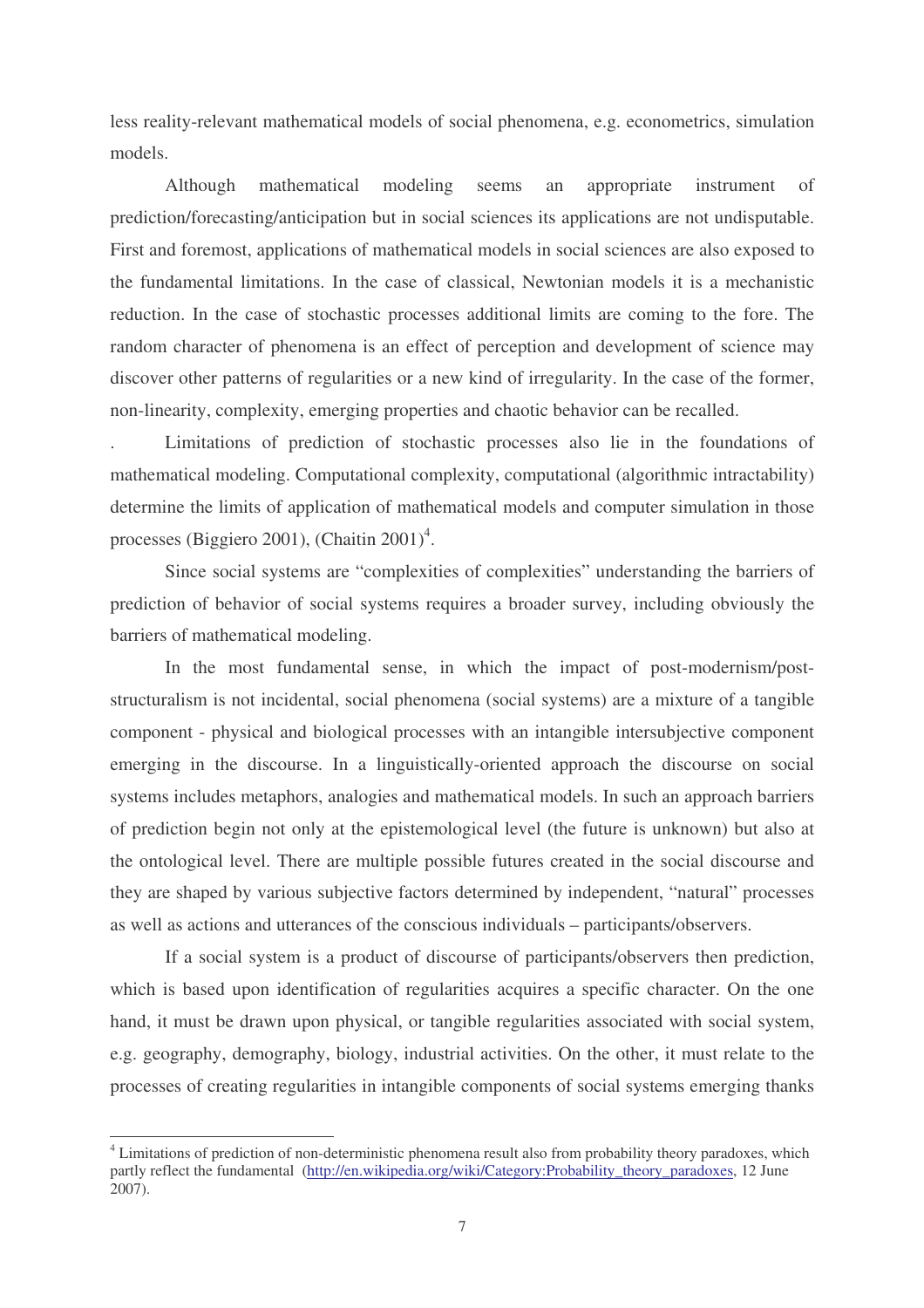communication and coordination of actions. It is thus easy to conclude that prediction of behavior of social systems is based upon the regularities resulting from learning process, and at the same time can be also viewed as a part of learning process. In addition, prediction and anticipation of social phenomena can be distorted by a normative bias. Instead of asking what is possible and plausible, a question may by asked what is necessary or needed?

Reference to social learning brings about the main source of complexity of social systems i.e. reflexivity and self-reflexivity. Regularities generated by social systems can be brought about by homeostatic causal loops, self-regulation through feedback and reflexive self-regulation.

The above interpretation of prediction of behavior of social systems is very preliminary but should be sufficient for further considerations. In more advanced sociological inquiry into the nature of social systems and prediction more attention is usually paid to the definitions of social systems, open systems and already mentioned "soft" complexity (Luhmann 1991, 1993), (Patomäki 2006, 2008).

Without delving into ontological discussions on possible futures, the barriers of prediction of behavior of social systems can be reduced to two interrelated groups – epistemological limitations at the levels of individuals (observers and actors) and social limitations resulting in interactions of those individuals.

Typology of epistemological barriers include:

- limitations of mathematical models, which in some cases, e.g. non-linearity and indeterminism, computational complexity, computational (algorithmic intractability) can be treated as an ontological limitation, i.e. it's is not only limited cognition but existence of such entities,
- natural cognitive limitations of observer limited physiological capability to identify and process variables (information) depicting phenomenon (phenomena) under scrutiny; they are also causes of "bounded rationality" (Simon 1997) and framing and prospect theory (Kahneman and Tversky 1979),
- scope and time horizon broad long-term predictions are more susceptible for emergence of other unpredicted (unpredictable changes),
- zebra principle the reasons are known afterwards, but could not have been predicted beforehand; it particularly concerns the cognitive and decision making processes of political leaders (Webb 1995),

Social barriers of prediction of social processes include:

sociopolitical influence (external pressure, conformism, political correctness),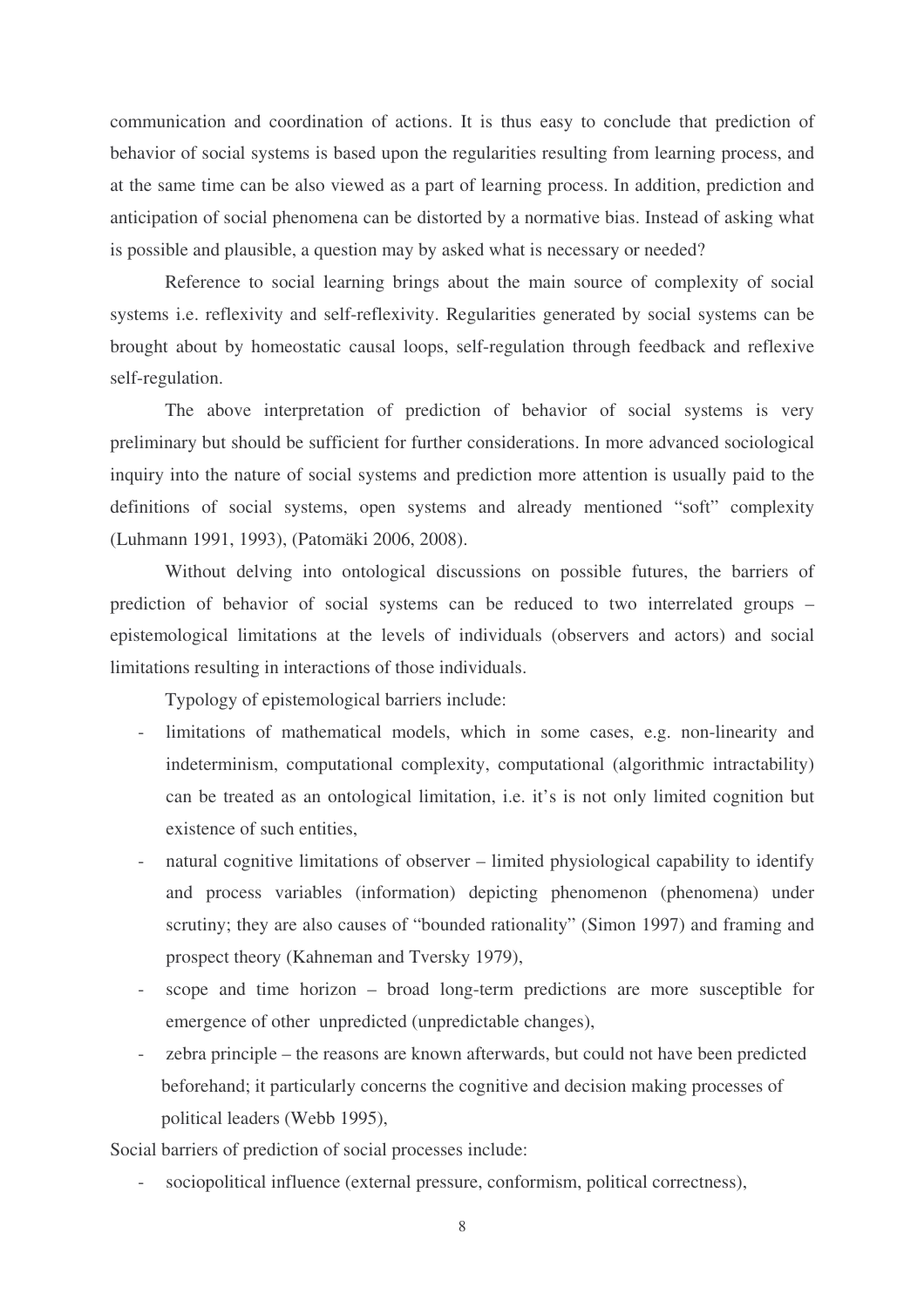- normative distortions in prediction and anticipation,
- socio-cultural factors culturally-determined interpretations of risk, cultural bias in prediction and anticipation,
- self-defeating and self-fulfilling prophecies the impact of an observer/participant/predictor,
- inherent limitations of intersubjectivity exposed in post-modernist and constructivist approaches, e.g. disturbance in communication, deficiencies in transfer of meaning.

# **5. Prediction in security theory and policy 5.1.Systemic interpretation of security**

The following questions should be a point of departure in any considerations on contemporary interpretations of security:

- 1. What are the characteristics of a social collectivity (or system) which can be depicted as secure?
- 2. How can those characteristics be specified in a more detailed form, not only with a broad but superficial and sometimes contradictory meaning?

Presence or absence of security of any social system or an individual, i.e. of circumstances threatening their existence and compelling to undertake extraordinary activities, can be translated into a collection of simple systemic characteristics. This collection can be called the "core concept" of security since all its elements can be identified in any attempt to define security both objectively and stemming from various securitization discourses.

The expectation for the continued existence of any social system is the key element of the assessment of its security. Of course, for living systems and some social systems, the predicted termination of its existence is also a part of its set of norms. If survival or the predicted decay are the aims of existence, a kind of desired state, then any disturbance negatively affecting that process requires countermeasures. Thus a normative notion disturbance (disruption) – actual or potential could be associated with such terms as danger, threat, challenge, vulnerability and risk who's meaning also requires further elucidation. To guarantee clarity of considerations several ideas from systems thinking such as stability, instability, discontinuity, complexity and several others are not applicable at this level of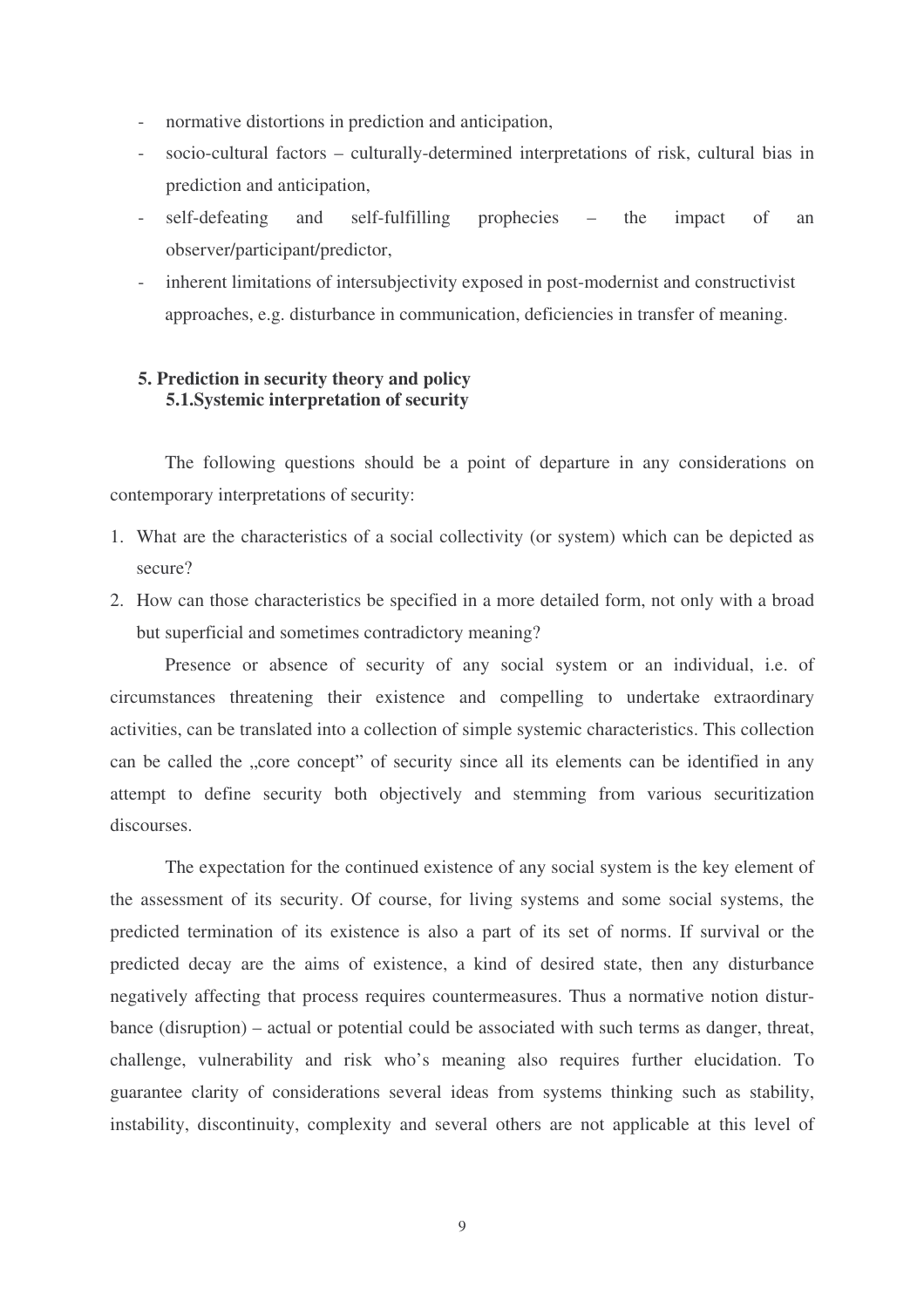general considerations. But a closer look at their meaning may identify numerous simplifications and contradictions (Mesjasz 1999, 2006, 2008).

"Disturbance" refers to any object and can be caused by internal and external factors, or by a mixture of both. The disturbance should be identified by any observer-participant (internal, external), and if securitized – regarded as threatening an actual status (existence?) of the system (individual), should lead to appropriate actions.

The control theory is used irrespective its deficiencies due to constructivist limitations. Social systems are treated as constructs made by observers or participants initially in their cognitive processes and later in the social discourse. The term social systems is used interchangeably with collectivities since in a constructivist approach the systems are created by observers or participants from any social collectivities, e.g. a system constructed solely for the purpose of the study. This approach does not allow responding unequivocally what social systems are but permits to circumvent the search for a universal definition of those systems.<sup>5</sup>

Similarly, in order to limit the too general character of the core concept of security, a neutral concept of an impulse influencing a system is replaced with a negatively valued notion of disturbance. Thus, the core concept of security is a kind of framework for all normative discussions on existence and survival of any social collectivities and individuals. Although it is designed for ordering the discourse on relatively well-defined, "technical" aspects of security, it can also be helpful to introduce an additional rigour in the discussions on security based on broadly defined terms, like identity, or "freedom from fear". To discuss such ideas it is necessary to understand the sense of the words "game". The "core scheme" of security can be extended in various directions by a combination of these attributes:

- 1. *Reference object*: state, region, alliance, society, various social groups, nations, minorities, ethnic groups, individuals, global system;
- 2. *Areas where existential disturbances (threats) are emerging (sectors)*: political, military, economic, ecological, societal, informational.
- 3. *Methods of prediction (identification) of disruptions: from search for "objective" threats* to subjectively perceived threats, also resulting from social discourse ("securitization").
- 4. *Methods of planning and performing extraordinary actions* (*anticipation*) aimed at monitoring, preventing or eliminating existential threats (Fig.1).

 $<sup>5</sup>$  An epistemological and ontological background for this application of the systems approach can be found in</sup> Midgley (2003).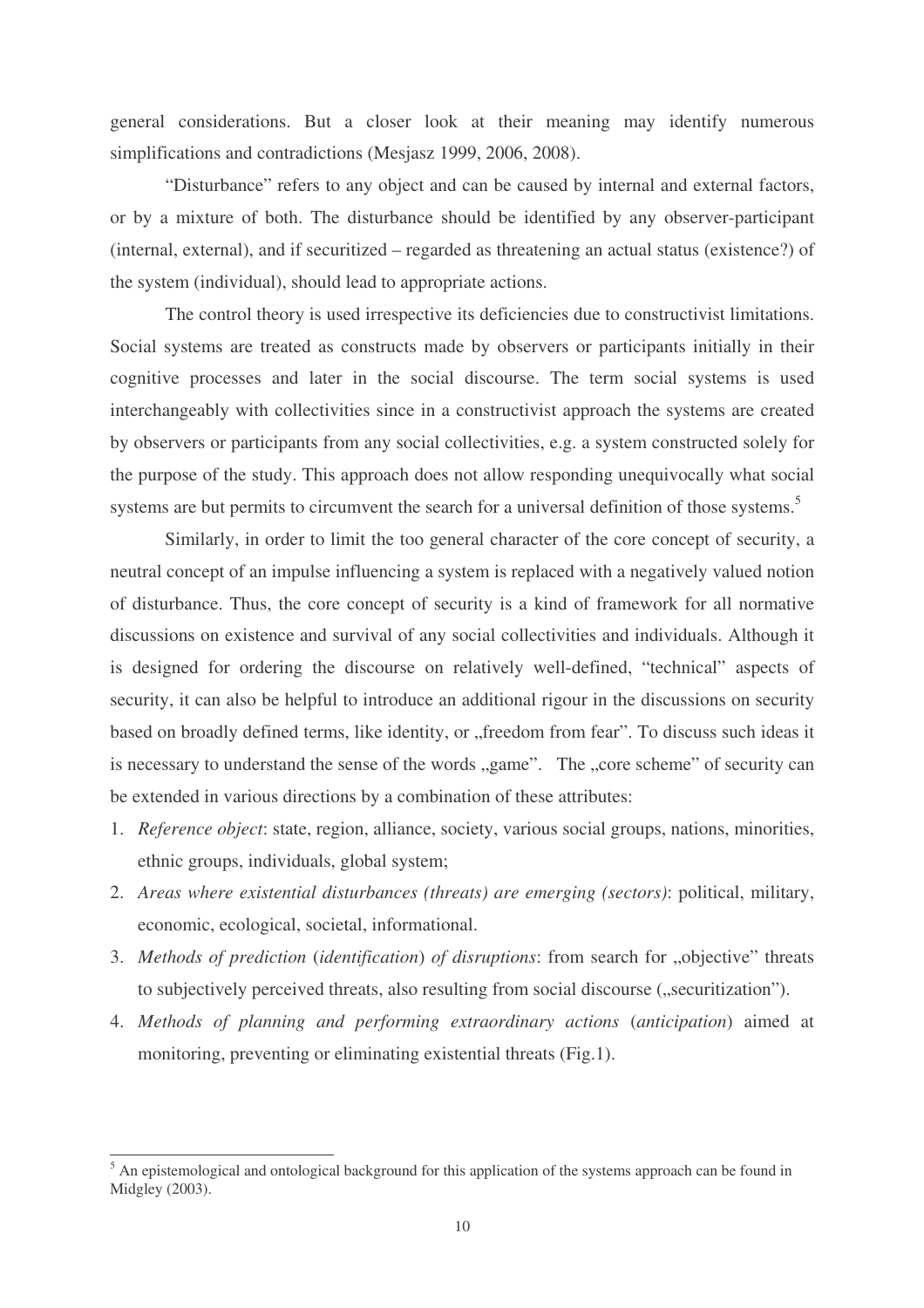

**Figure 1:** The Core Concept of Security.

Source: Mesjasz (2008)

Additional attention must be paid to changing interpretations of the scheme in "widening" and "deepening" the meaning of security. In classical, state-oriented interpretations of security, the disturbance (threat) could be resulting from purposive actions by a clearly defined "threatener" undermining actual or potential existence of a threatened object (system). In the widened and deepened interpretations of security, the disturbances are not so easily identified. If security is understood as the absence of unusual disturbances requiring extraordinary measures, then the questions are arising what is unusual (threatening) disturbance, how it can be identified (predicted), and what does extraordinary mean?

In systemic terms an idea of securitization is equivalent to the identification of external and internal changes perceived as actually or potentially disturbing a given state (equilibrium?) and in an ultimate resort terminating the existence of a social system and of its elements (individuals). Here it can only cursorily be mentioned that prediction of disturbances in the process of securitization also requires more precise considerations. Securitization allows defining the extraordinary character of actions which are to be undertaken in response to the disturbances.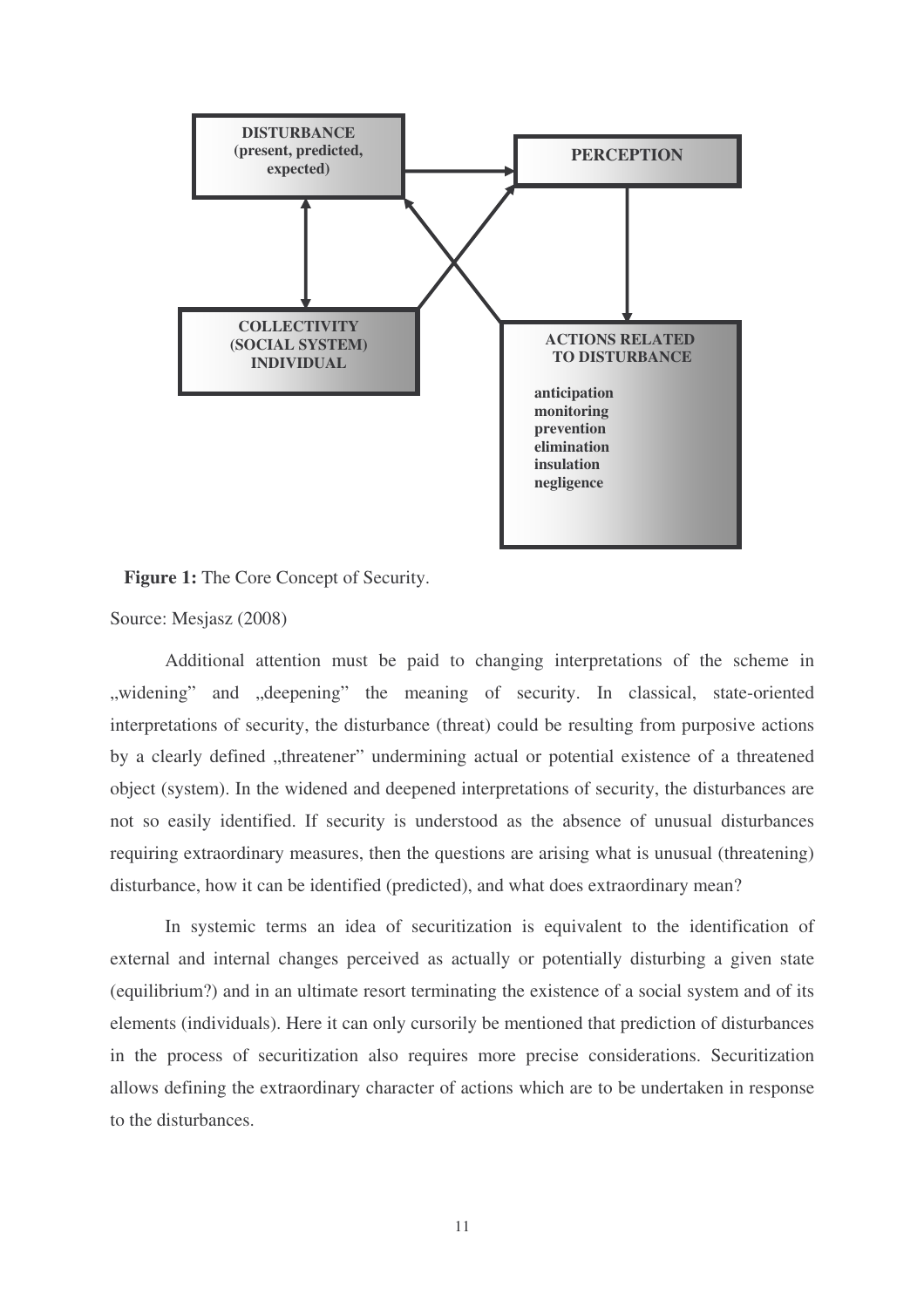

**Figure 2**. Systemic Framework of Security.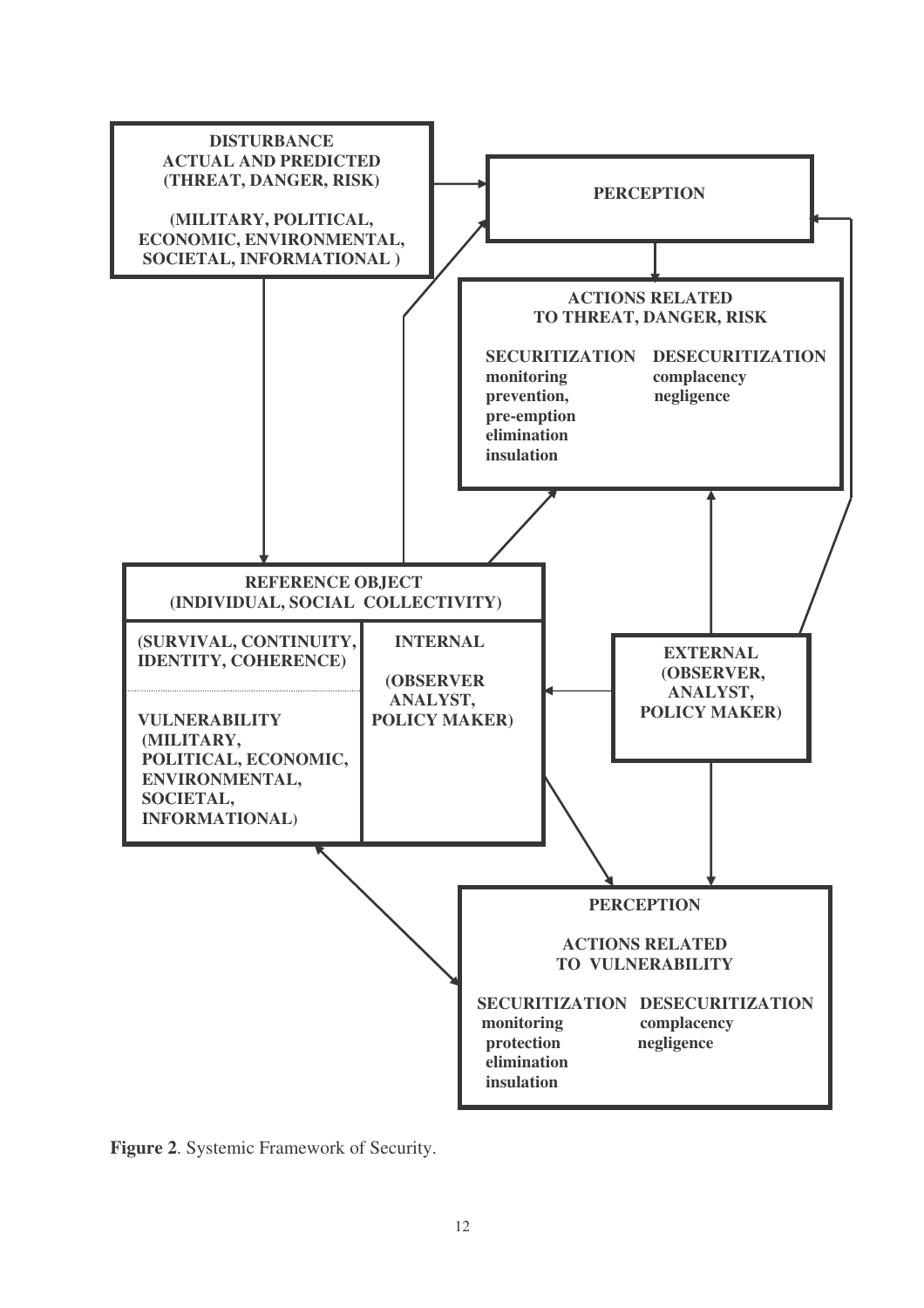The core concept of security (Fig.1) is a point of departure for developing a broader framework idea of security which can be used for studying the links between security treated as attributes of social systems and various concepts defined as systems thinking, systems approach or complex systems studies (Fig.2). This scheme cannot capture all aspects of security but offers a foundation for more rigorous considerations on security and its attributes, and for the discourse on all concepts associated with security.

## **5.2. Definitions of risk**

Since risk is defined subjectively then definitions of risk depend on specific applications and situational contexts. In each area of application, the term risk as "qualified" aspect of uncertainty has its own characteristics. In a common sense interpretation risk is related to the expected losses which can be caused by a risky event and to the probability of this event. The harsher the loss and the more likely the event, the worse the risk.

It is difficult to prepare a homogeneous typology of definitions of risk. They can differ according to their objective and subjective character. Therefore the typology presented herein includes but several representative definitions.

## *Objective (positivist, quantifiable, probabilistic) definitions of risk*

Risk as a measurable category is defined several ways. In the simplest, "pseudomathematical" way, risk is usually presented as a product of hazard, value, vulnerability, capacity, etc. The definitions presented in the table are obviously not always operationalizable, but in many instances they are used for quantifications of differently understood risk.

Table. 1. Quantifiable interpretations of risk

| Total risk = Impact of hazard x Elements at risk x Vulnerability of elements at risk            |
|-------------------------------------------------------------------------------------------------|
| (Blong, 1996, citing UNESCO)                                                                    |
| "Risk' is the probability of a loss, and this depends on three elements, hazard, vulnerability  |
| and exposure". If any of these three elements in risk increases or decreases, then risk         |
| increases or decreases respectively.                                                            |
| (Crichton 1999)                                                                                 |
| $Risk = Hazard \times Valnerability \times Value$ (of the threatened area) x Preparedness       |
| (De La Cruz-Reyna 1996)                                                                         |
| "Risk (i.e. 'total risk') means the expected number of lives lost, persons injured, damage to   |
| property and disruption of economic activity due to a particular natural phenomenon, and        |
| consequently the product of specific risk and elements at risk. "Total risk can be expressed in |
| pseudo-mathematical form as:                                                                    |
| $Risk(total) = Hazard \times Elements$ at Risk x Vulnerability"                                 |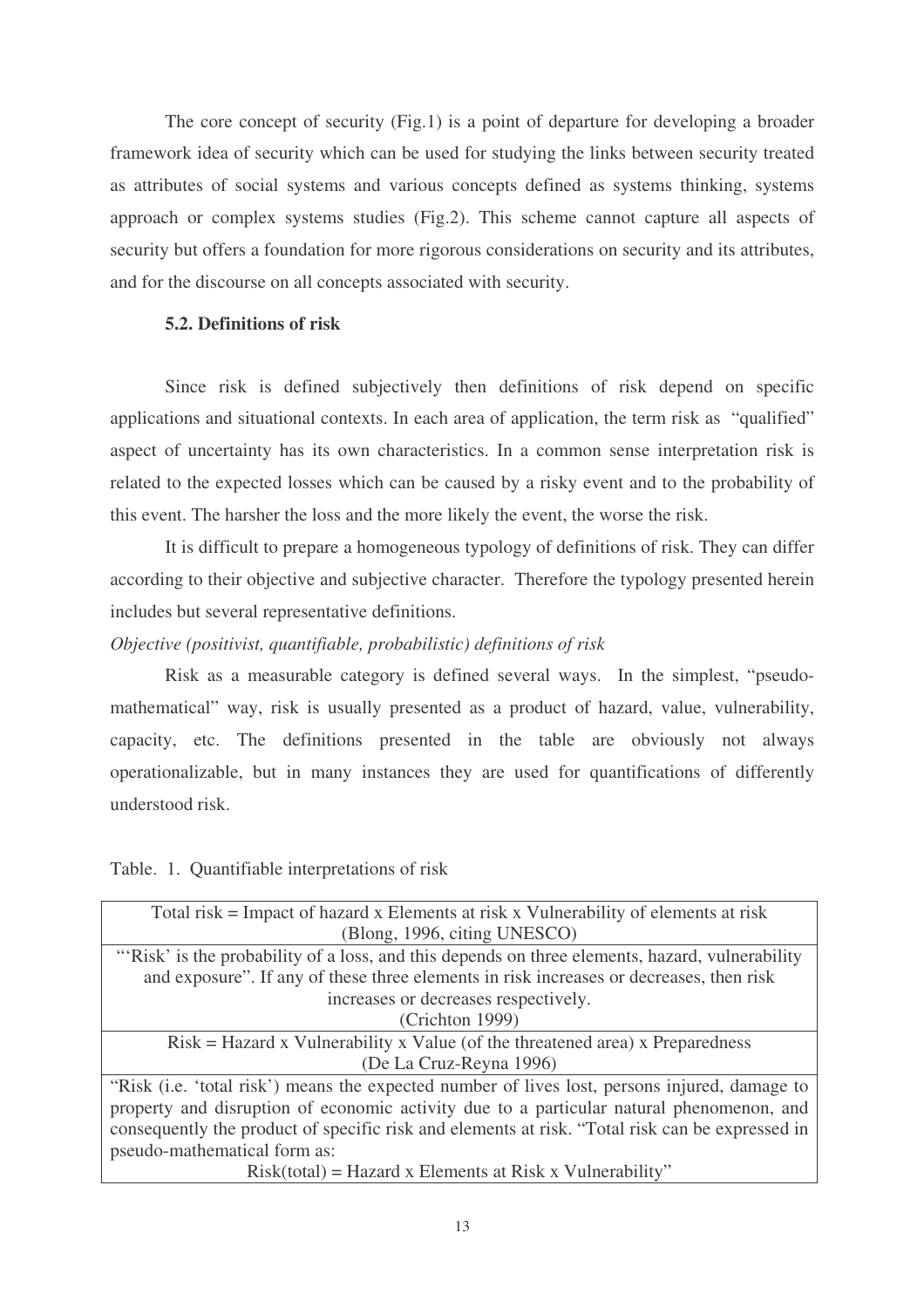| (Granger et al. 1999)                                                                                                                                                                                                                                                                                                                                                                                                                                                                                                                                                                                                                 |
|---------------------------------------------------------------------------------------------------------------------------------------------------------------------------------------------------------------------------------------------------------------------------------------------------------------------------------------------------------------------------------------------------------------------------------------------------------------------------------------------------------------------------------------------------------------------------------------------------------------------------------------|
| $Risk = Probability \times Consequences$                                                                                                                                                                                                                                                                                                                                                                                                                                                                                                                                                                                              |
| (Helm 1996)                                                                                                                                                                                                                                                                                                                                                                                                                                                                                                                                                                                                                           |
| "Risk is a combination of the chance of a particular event, with the impact that the event<br>would cause if it occurred. Risk therefore has two components – the chance (or probability)<br>of an event occurring and the impact (or consequence) associated with that event. The<br>consequence of an event may be either desirable or undesirableIn some, but not all cases,<br>therefore a convenient single measure of the importance of a risk is given by:<br>$Risk = Probability \times Consequence.$ "<br>(Sayers et al. 2002)<br>"Risk is the actual exposure of something of human value to a hazard and is often regarded |
| as the combination of probability and loss".                                                                                                                                                                                                                                                                                                                                                                                                                                                                                                                                                                                          |
| (Smith 1996)                                                                                                                                                                                                                                                                                                                                                                                                                                                                                                                                                                                                                          |
| "Risk might be defined simply as the probability of the occurrence of an undesired event<br>[but] be better described as the probability of a hazard contributing to a potential<br>disasterimportantly, it involves consideration of vulnerability to the hazard".<br>(Stenchion 1997)                                                                                                                                                                                                                                                                                                                                               |
| Risk is "Expected losses (of lives, persons injured, property damaged, and economic activity<br>disrupted) due to a particular hazard for a given area and reference period. Based on<br>mathematical calculations, risk is the product of hazard and vulnerability".<br>(UN DHA 1992)                                                                                                                                                                                                                                                                                                                                                |
| Risk as a probability of damages is closely related to hazards occurrence and severity, but at<br>least as significantly to numerous other components: the <i>vulnerability</i> of the exposed unit, its<br>capacity to anticipate, resist (resistance or robustness), face the adverse consequences of the<br>impact (coping), and adapt to come back to an acceptable state (resilience). It can be said<br>therefore, that risk is a function of hazard, vulnerability, resistance and resilience, the first<br>two being multiplicators of risk, and the last ones divisors: $R = f(H, V / R$ tce, Rlce) (Nathan<br>2007).        |
| "Pseudo" formalizations of risk have been begun with $R = H + V$ (Blaikie and al. 1994),<br>replaced by $R = V x H$ in order to show the combination between hazards and vulnerabilities<br>that shape risk. As some scholars have argued that societies also have capacities to lessen<br>risk, the variable C appeared, as in UN/ISDR (2002), p 24: $R = H \times V/C$ . Others (ZEF Bonn<br>(2002), p 11) have tried $V = H - C$ (coping) (Nathan 2007).                                                                                                                                                                           |
| Business Continuity / Disaster Planning formulation of Risk = Threat x Vulnerability x<br>Impact                                                                                                                                                                                                                                                                                                                                                                                                                                                                                                                                      |

Source: (Kelman 2003), (Nathan 2007)

Other quantitative definitions of risk represent but various interpretations of uncertainty and/or losses. It must be underlined that in some cases risk is not always defined as a negative category. Risk in finance is often defined as the unexpected variability or volatility of returns, and thus includes both potential worse than expected as well as better than expected returns. References to negative risk below should be read as applying to positive impacts or opportunity (e.g. for loss read "loss or gain") unless the context precludes.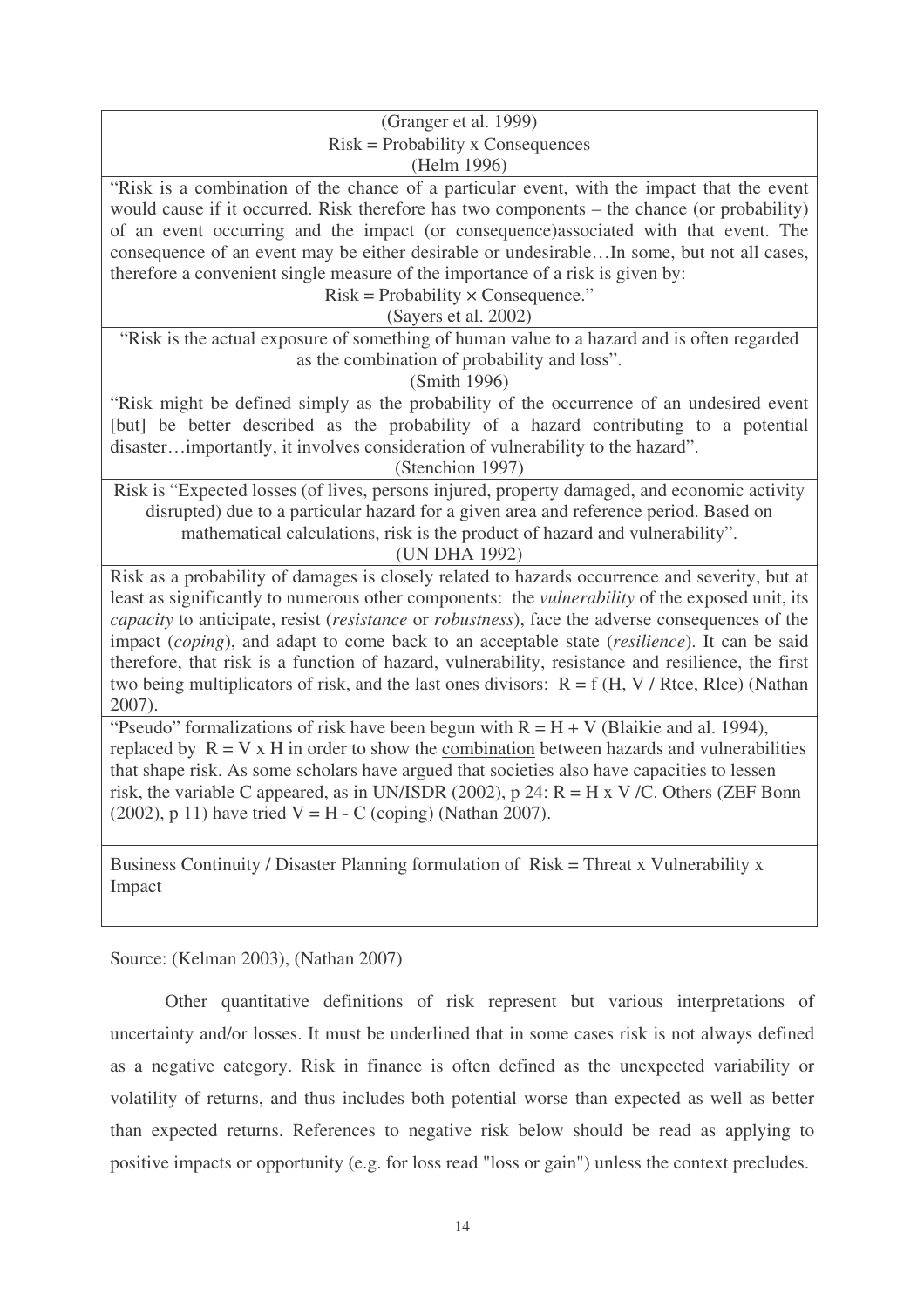This interpretation can be called "teleological" (from "telos") as expressing the relation to goal achievement.

The definition:

Risk = Hazard x Vulnerability x Potential Loss is similar to the Business Continuity / Disaster Planning formulation of Risk = Threat x Vulnerability x Impact

which is also used in some types of security risk analysis.

In statistics risk is often mapped to the probability of some event which is seen as undesirable. Usually the probability of that event and some assessment of its expected harm must be combined into a believable scenario (an outcome) which combines the set of risk, regret and reward probabilities into an expected value for that outcome. This definition can be related to expected utility in economics.

In statistical decision theory, the risk function of an estimator  $\delta(x)$  for a parameter  $\theta$ , calculated from some observables *x*; is defined as the expectation value of the loss function *L: 6*

$$
R(\theta, \delta(x)) = \int L(\theta, \delta(x)) \times f(x|\theta) dx
$$

where:

- $\delta(x)$  = estimator
- $\cdot$   $\theta$  = the parameter of the estimator

Means of assessing risk vary widely between professions. Indeed, they may define these professions; for example, a doctor manages medical risk, while a civil engineer manages risk of structural failure. A professional code of ethics is usually focused on risk assessment and mitigation (by the professional on behalf of client, public, society or life in general).

Some industries manage risk in a highly quantified and numerate way. These include the nuclear power and aircraft industries, where the possible failure of a complex series of engineered systems could result in highly undesirable outcomes. The usual measure of risk for a class of events is then, where P is probability and C is consequence. The total risk is then the sum of the individual class-risks.

A specific definition of risk which cannot be assigned to any of the above groups was proposed by Holton (2004). In his proposal definition of risk is built upon the concept of exposure. Risk entails two essential components: exposure and uncertainty and can be treated as an exposure to an uncertain proposition.

 $6$  This formula is drawn from the entry "risk" in Wikipedia (http://en.wikipedia.org/wiki/Risk), 5 March 2007.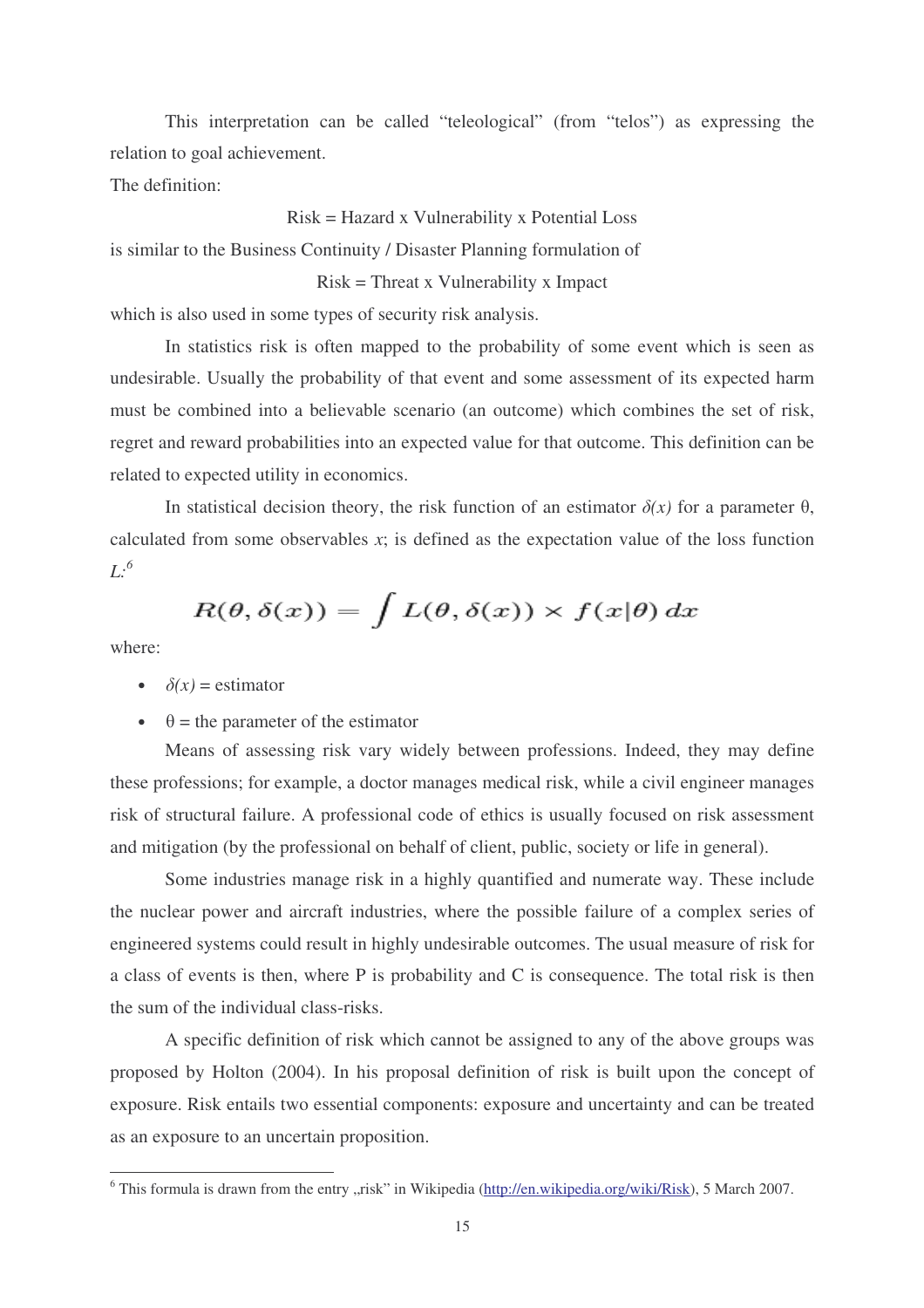### **5.3. Dealing with risk, hazard, threat and vulnerability**

Since negotiating with exposure to risk may occur under different conditions – natural disasters, military, political, economic and social threats, therefore it is necessary to she the relations between definitions of risk and other negatively assessed circumstances.

The basic vocabulary of risk-associated concepts embodies the following terms: threat, danger, hazard, resilience, robustness, vulnerability,

Detailed analysis of the links between interpretations of those terms and of risk goes beyond the scope of this paper. A scheme of interdependence between some of them and a specific quasi-mathematical formula has been proposed by Crichton (1999) as the "Risk Triangle".





The links between elements of the triangle can be represented by the quasimathematical equation:

Risk (Total) = Hazard x Elements at Risk [Exposure] x Vulnerability

Changing society creates a new environment for negotiating. According to some interpretations, understanding risk requires new theories extending the concept of risk society to a general theory of risk in reflexive modernity. The literature on governmentality and risk refers to Foucault (1991) and his concept of a new style of governance in modernity. In this approach (regularly rather understood as a method than a theory), risk is mainly understood as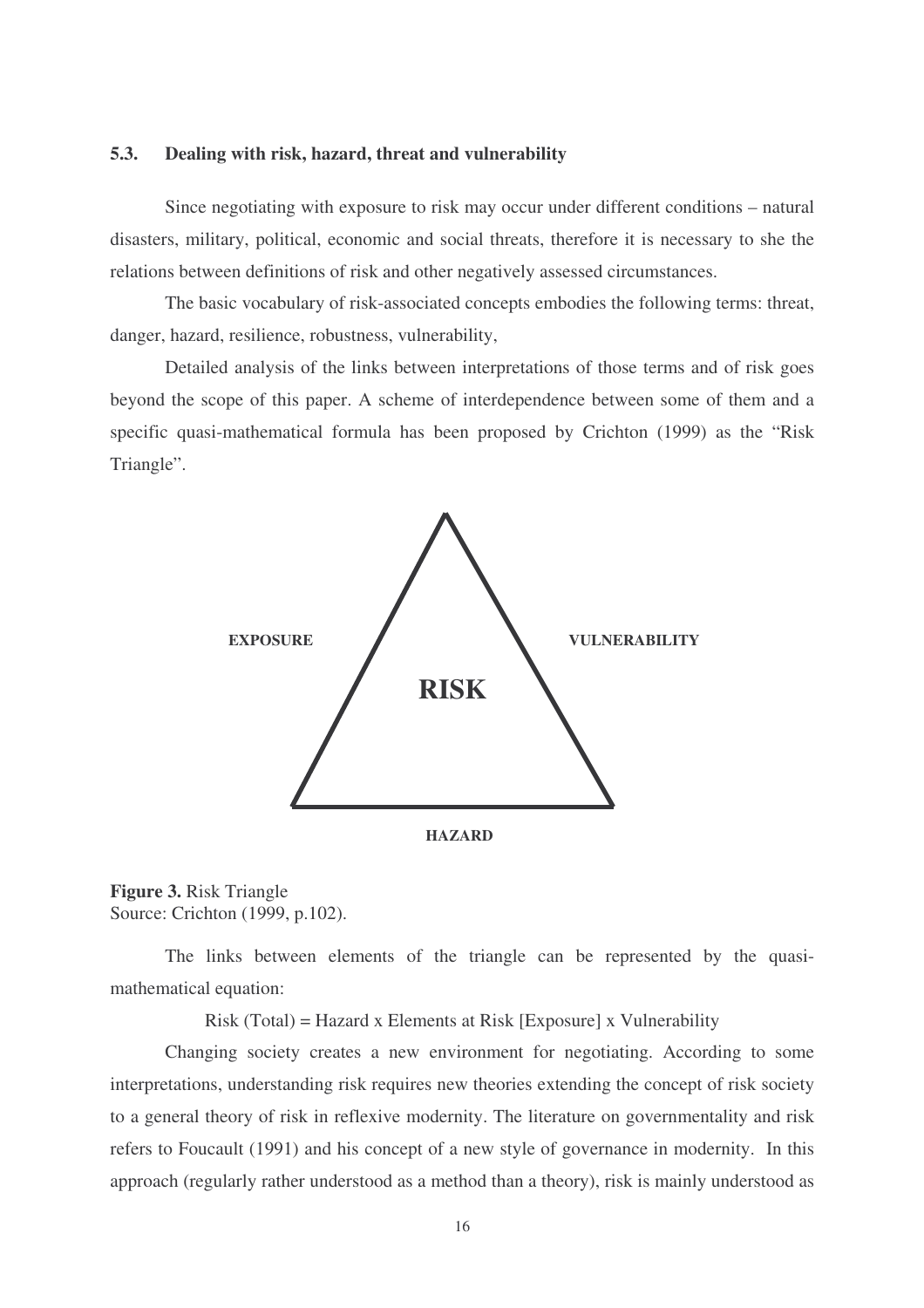a concept produced entirely socially. There is no outer world, which forces society to respond to risk. Instead risk is understood as a specific way how to shape and control populations and to govern societies - from governmentality of risk to the governance of uncertainty (Zinn 2006).

More precisely defined ways of governing uncertainty and risk include such approaches as risk management, risk assessment. Usually five steps in the risk management process can be distinguished:

- identification of exposure to loss,
- evaluation of the loss exposure and available risk management techniques,
- selection of risk management techniques,
- implementation of a risk management program, and
- monitor the risk management program.

Risk assessment is a step in the risk management process. Risk assessment is measuring two quantities of the risk R, the magnitude of the potential loss L, and the probability p that the loss will occur.

It is worthwhile to remind that risk cannot be eliminated therefore such concepts as risk acceptance level and risk homeostasis can be proposed. The concept of risk homeostasis proposed by Wilde's (1994) suggests that individuals, and by extension communities and societies, maintain a specific level of risk irrespective of external influences. If we build walls along rivers and coasts to alter flood hazard parameters under certain circumstances, then we will build more property in floodable areas, reduce our preparedness, and behave differently so as to increase our vulnerability The overall risk does not change. Unless the "target risk", the risk we are willing to tolerate or accept, can be altered, external measures do little to reduce total risk over the long-term (Kelman 2003).

# **4. Complexity studies and prediction in security studies 4.1. Meanings of complexity**

There is no commonly accepted definition of complexity. Although it seems neither needed nor achievable but it leads to numerous confusions, trivializations and abuses both in theory and in practice – everybody may have different associations when referring tom intuitively interpreted complexity. First attempts to study complex entities go back to Weaver (1948: disorganized and organized complexity), Simon (1962: Architecture of Complexity) and Ashby (1963: Law of Requisite Variety). In explaining complexity Seth Lloyd (1989) identified 31 definitions. Later, according to Horgan (1997: 303) this number increased to 45.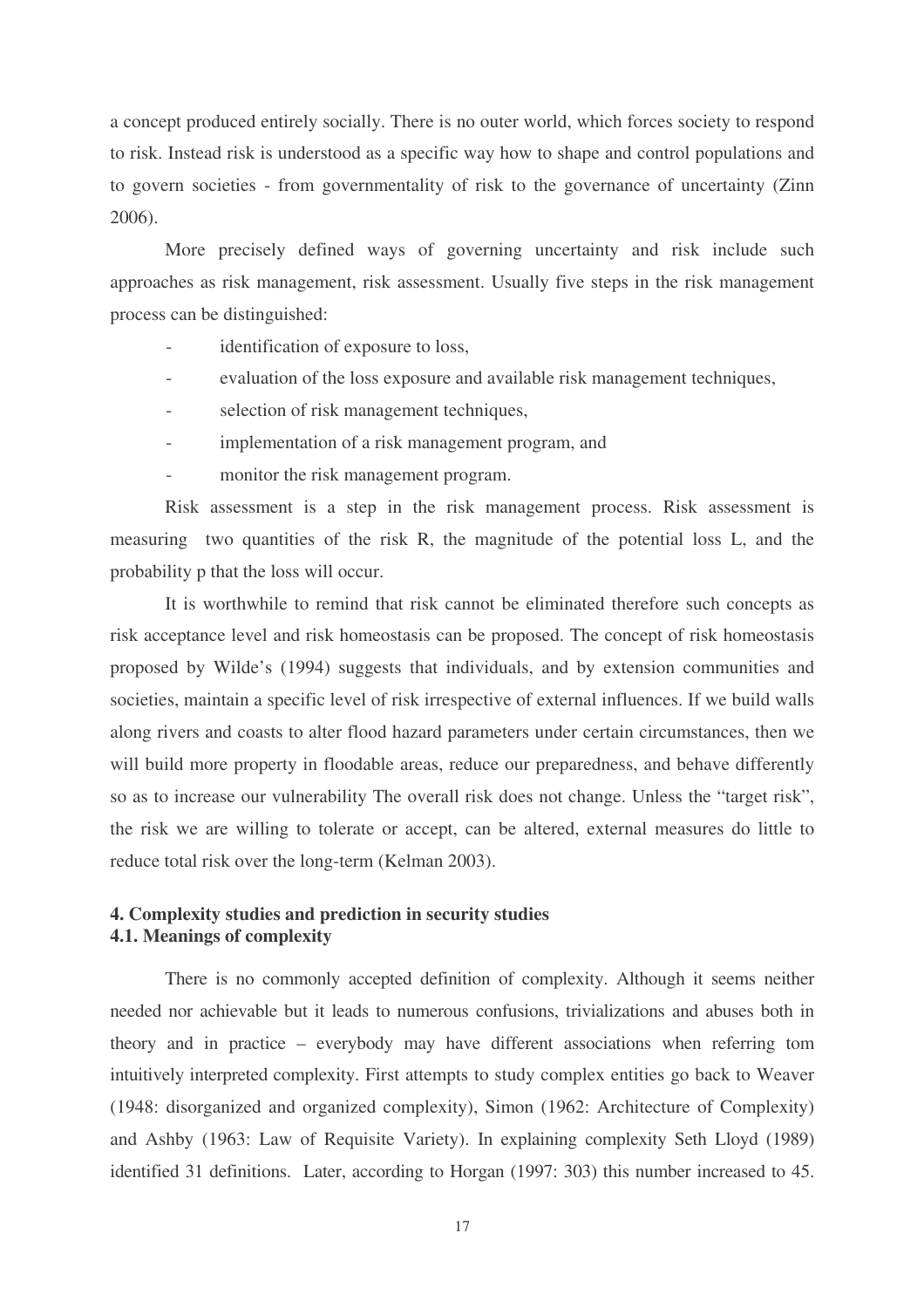Numerous definitions of complexity have been put before (Waldrop 1992), (Gell-Mann 1995), (Kauffman 1993, 1995), (Holland 1995), (Bak 1996), (Bar-Yam 1997), (Biggiero 2001). The impossibility to decompose this entity and its incomprehensibility are facets of complexity. According to Gell-Mann (1995) complexity is a function of the interactions between elements in a system. Nicolis and Prigogine (1989) prefer measures of complexity based on system "behaviour" rather than system interactions. Behaviour is also a basis of analysis and description of Complex Adaptive Systems (CAS), (Holland 1995).

To avoid lengthy typological considerations, it is also assumed that complex systems studies are regarded as a part of systems thinking (Mesjasz 1988; Midgley 2003). Even more difficult are definitions of "studies of complexity" and "complex systems studies". The use of the terms "complexity theory", or "complexity science" seems premature, although an idea of the "emerging sciences of complexity" was proposed (Waldrop 1992). These challenges were referred to by Horgan (1995) in: "From Complexity to Perplexity".

The basic ideas concepts of complexity studies are: dynamical system, complexity and chaos. A dynamical system is a set of inter-connected elements that change and evolve in time (Schuster, 1984). A change in each element depends on influences from other elements. Due to these mutual influences, the system as a whole evolves in time.

Complex systems exhibit non-linear behaviour that is referred to as positive feedback where internal or external changes to a system produce amplifying<sup>7</sup> effects<sup>8</sup>. Non-linear systems can generate a specific temporal behaviour which is called chaos. Chaotic behaviour can be observed in time series as data points that appear random, and devoid of any pattern but show a deeper, underlying effect. During unstable periods, such as chaos, non-linear systems are susceptible to shocks (sometimes very small). This phenomenon, called 'sensitivity to initial conditions' and popularized as the Edward Lorenz's 'butterfly effect', exemplifies the cases, where a small change may generate a disproportionate change (Gleick 1997). The major lesson of nonlinear dynamics is that a dynamical system does not have to be "complex" or to be described by a large set of equations, in order for the system to exhibit chaos -- all

 $<sup>7</sup>$  Stanislaw Ulam once remarked that discerning non-linear phenomena and their mathematical models was "like</sup> defining the bulk of zoology by calling it the study of 'non-elephant animals'." His point, clearly, was that the vast majority of mathematical equations and natural phenomena are nonlinear, with linearity being the exceptional, but important, case (Campbell 1997, p. 218).

<sup>&</sup>lt;sup>8</sup> It should be also mentioned that the divide linear is predictable and non-linear is not predictable, is a simplification. For instance, Newton's equations for the two-body Kepler problem (the Sun and one planet) are non-linear and yet explicitly solvable. It means that non-linearity not always leads to chaos. At the same time the fundamental equation of quantum mechanics, the Schrödinger's equation is absolutely linear (Sokal & Bricmont 1998, p. 144-145).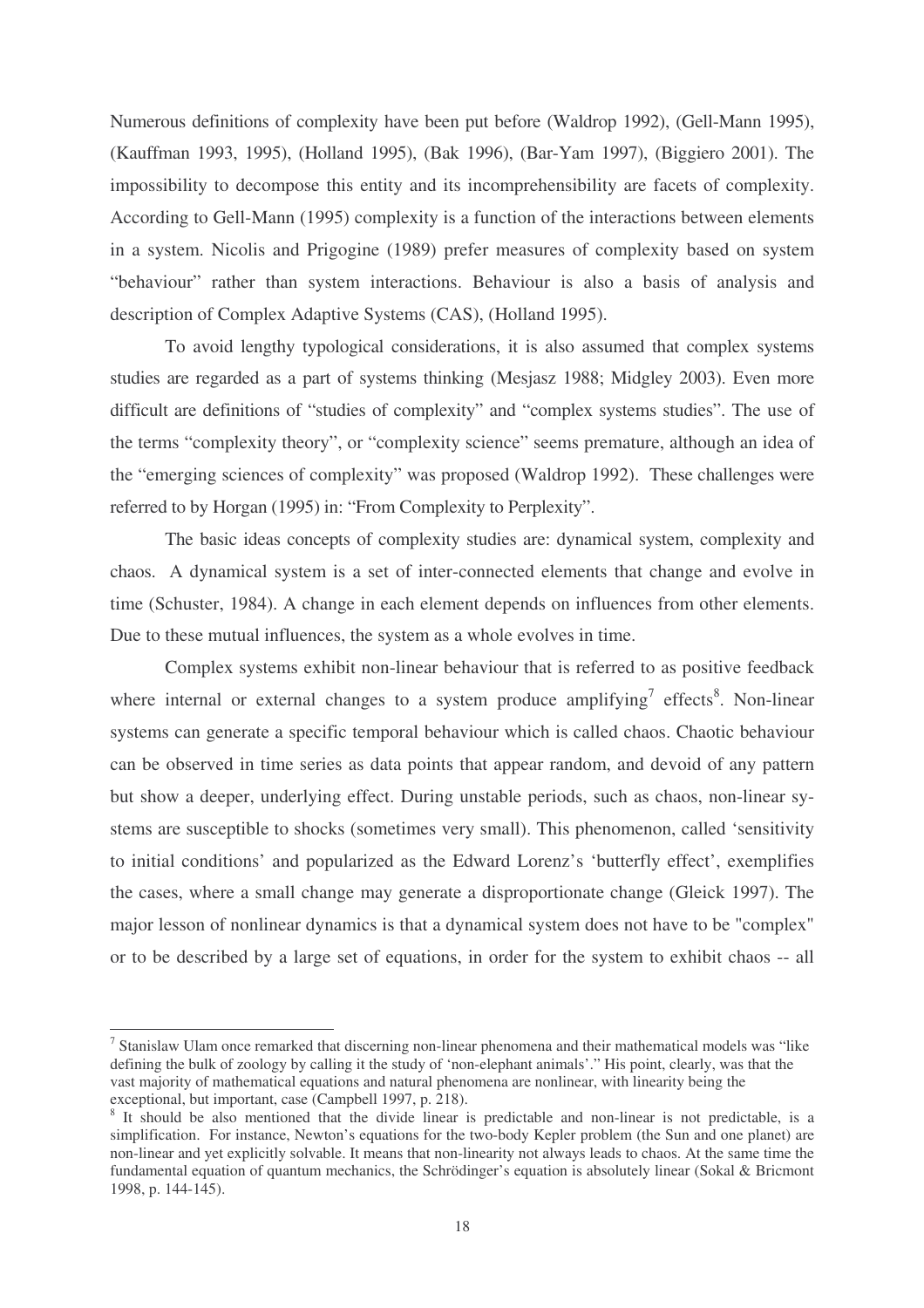that is needed is three or more variables and some embedded nonlinearity (Ilachinski 1996, p. 57).

Complexity can be also characterized by a multitude of other ideas such as artificial life, attractors, bifurcations, co-evolution, edge of chaos, spontaneous self-organization, learning, fractals, power law, self-organized criticality, instability, irreducibility, adaptability, and far-from-equilibrium-states. These concepts have been developed predominantly by the scholars associated with the Santa Fe Institute, and Gottfried Mayer-Kress in particular (Campbell and Mayer-Kress 1989), (Grossman and Mayer-Kress 1989), (Forrest and Mayer-Kress 1991).

In addition, the works of Ilya Prigogine on thermodynamics (dissipative structures, far-from-equilibrium systems) (1997, 2003) and of Herman Haken (2004) on synergetics have also influenced the complexity discourse<sup>9</sup>.

Among the most recent ideas of complex research are scale-free networks discovered by Albert-László Barabási (2003). After finding that various networks, including social and biological ones, had heavy-tailed degree distributions, Barabási and co-workers coined the term 'scale-free network' to describe the class of networks that exhibit a power-law degree distribution, which they presumed to describe all real world networks of interest.

These ideas based upon mathematical modelling can be called 'hard' complexity research in analogy to 'hard' systems thinking.<sup>10</sup> There is also another link between "hard" and "soft" complexity research. In 1980s the language of chaos, complexity, non-linearity, etc., was included, sometimes with criticism to the ideas of postmodernism. In one of its foundational texts, "The Postmodern Condition" Jean-François Lyotard (1984), leaned heavily on fractal geometry as an example of the "paradoxes" that purported to show how the rationalism of science would be its own undoing. Another postmodernist author, N. Katherine Hayles (1990) noted that the recursive nature of fractal algorithms and nonlinear dynamical systems increased uncertainty in ways that were analogous to the application of reflexive thinking in postmodern philosophy and its undermining of truth foundations<sup>11</sup>.

The "soft" complexity research, or "soft" systems thinking, includes ideas of complexity elaborated in other areas of cybernetics and systems thinking, social sciences and in psychology. Initially, "hard" and "soft" systems thinking were developed almost

<sup>&</sup>lt;sup>9</sup> All those concepts listed here in alphabetical order are described in detailed in writings quoted in Bibliography and in a vast literature on chaos, complexity and non-linearity.

<sup>&</sup>lt;sup>10</sup> The term soft complexity science is used, among others, by Richardson and Cilliers (2001).

<sup>&</sup>lt;sup>11</sup> Errors and abuses of analogies and metaphors drawn from complex systems research in postmodernist writings have been described by Sokal and Bricmont (1998).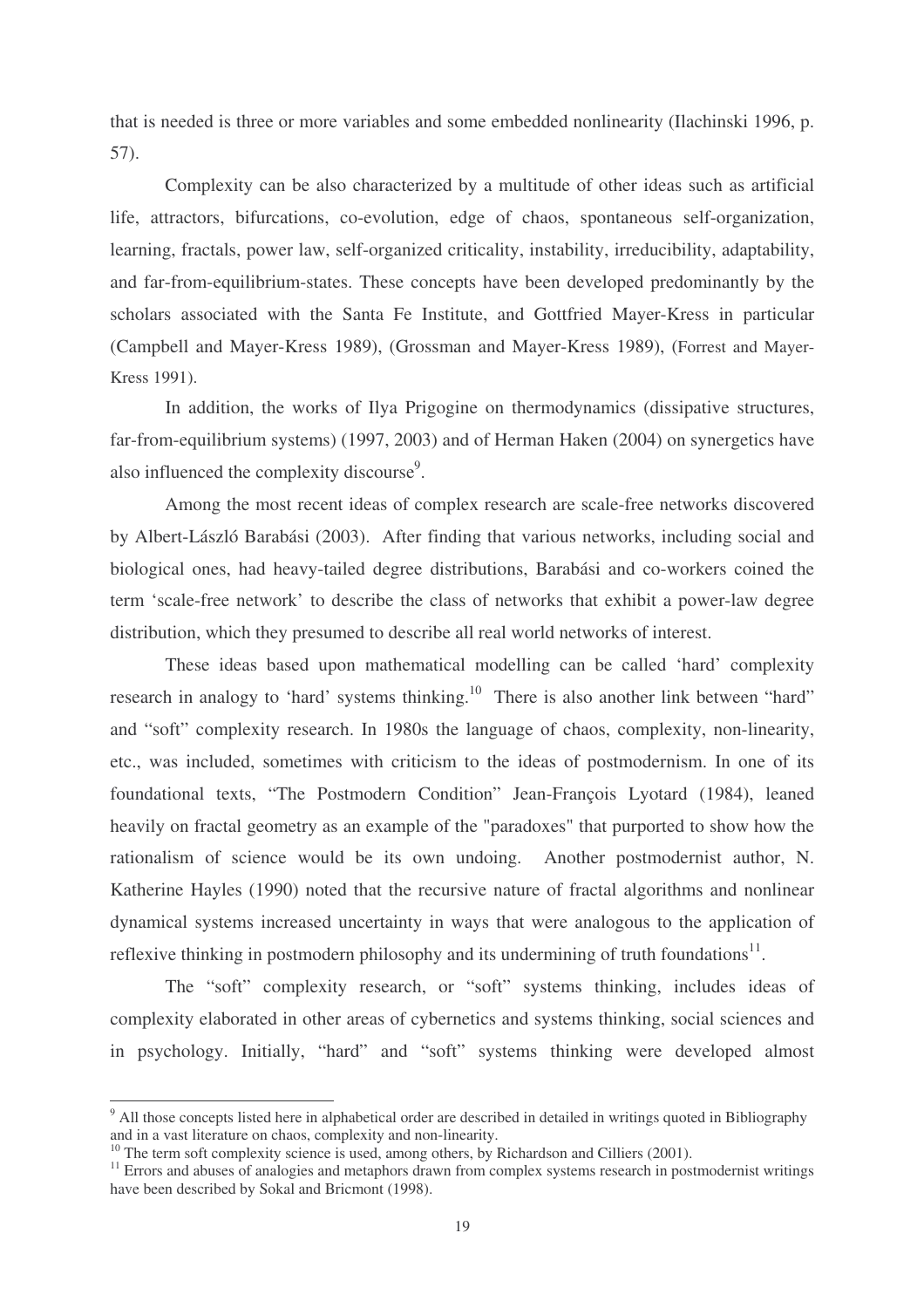independently but after the growing impact of mathematical modelling, the authors of qualitative concepts began to treat the "hard" complexity analogies and metaphors as a source of new ideas.

Subjectivity is the first aspect of complexity in the "soft" approach. Following this reasoning, from the perspective of the second-order cybernetics, or in a broader approach, constructivism (Glasersfeld 1995), (Biggiero 2001), complexity is not an intrinsic property of an object but rather depends on the observer. Usually it is stated that "complexity, like beauty is in the eyes of the beholder".

To identify a meaning of complexity based on some properties of the relationships between observers (human or cognitive systems) and observed systems (all systems) Biggiero (2001, p. 3) treats predictability of behaviour of an entity as the fundamental criterion for distinguishing various kinds of complexity. He proposes three classes of complexity: (a) deterministically or stochastically unpredictable objects; (b) predictable objects with infinite computational capacity; and (c) predictable objects with a transcomputational capacity. From this typology, he defined 'observed irreducible complexity' (OIC) as those states of unpredictability, which allow to classify an object in one of these three classes. This definition distinguishes complexity semantically in the new sense.

Biggiero's typologies lead to two conclusions for studying social systems. *First*, selfreference characterizes the first class, which relates to many forms of undecidability and interactions among observing systems (Foerster 1982). This property favours the subjective interpretations of complexity. *Second*, human systems are characterized by the presence of all sources and types of complexity. Thus, human systems are the "complexities of complexities" (Biggiero 2001, p. 4-6).

In the social sciences, and particularly in sociology, special attention is given to the concepts of complexity of social systems proposed by Niklas Luhmann. As one of a few authors, he attempted to provide a comprehensive definition of a social system based solely on communication and on the concept of *autopoiesis* (self-creation) of biological systems. According to Luhmann, a complex system is one where there are more possibilities than can be actualized. *Complexity of operations* means that the number of possible relations becomes too large with respect to the capacity of elements to establish relations. It means that complexity enforces selection. The other concept of complexity is defined as a problem of *observation.* If a system has to select its relations itself, it is difficult to foresee what relations it will select, for even if a particular selection is known, it is not possible to deduce which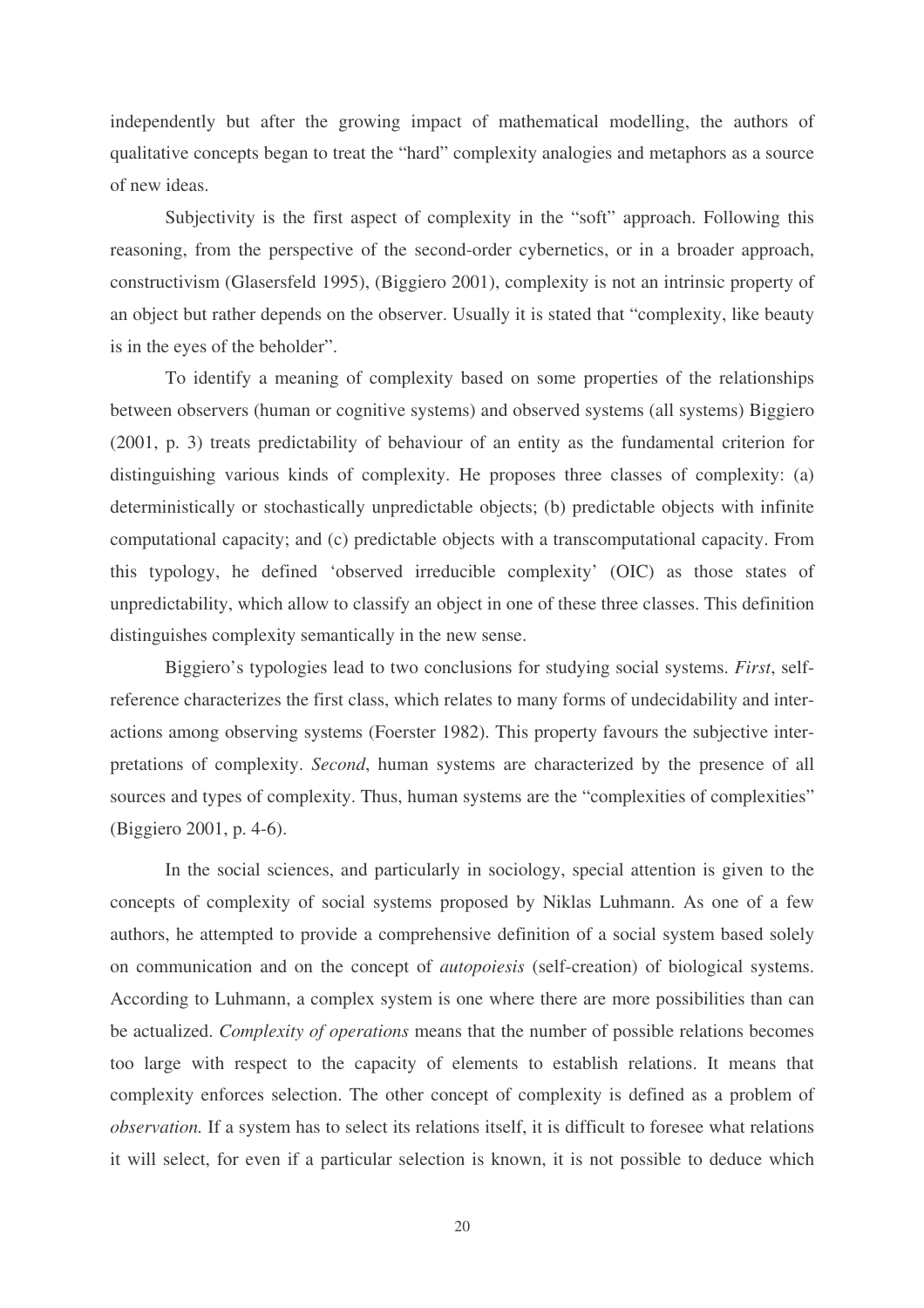selections would be made (Luhmann 1990, p. 81). The idea of complexity of Luhmann is also used in defining risk in social systems. The large number of elements in a given system means that not all elements can relate to all other elements. Complexity means the need for selectivity, and the need for selectivity means contingency, and contingency means risk (Luhmann 1993).

Complexity of social system developed by Luhmann is strongly linked to selfreference since reduction of complexity is also a property of the system's own selfobservation, because no system can possess total self-insight. This phenomenon is representative for epistemology of modern social sciences, where observation and selfobservation, reflexivity and self-reflexivity, and subsequently, self-reference are playing a growing role. According to this interpretation, social systems are becoming self-observing, self-reflexive entities trying to solve arising problems through the processes of adaptation (learning). The ideas of a system containing models of environment is also developed in ""hard" complexity approach. In the CAS (Complex Adaptive Systems) internal models (mechanisms) are an essential allowing for anticipation and prediction (Holland 1995).

Ideas originated in systems thinking and complexity studies are used in securityoriented research as models, analogies and metaphors. According to this distinction, the term 'model' is used only for mathematical structures. Mathematical models in complexity studies can be applied in three areas: computing-based experimental mathematics, high precision measurement made across various disciplines and confirming 'universality' of complexity properties and rigorous mathematical studies embodying new analytical models, theorems and results.

Models, analogies and metaphors are instruments of theories in social sciences and are applied for description, explanatory of causal relations, prediction, anticipation, normative approach, prescription, retrospection, retrodiction, control and regulation. It is also worthwhile to add that models, analogies and metaphors deriving from systems thinking/complexity studies are gaining a special significance in the social sciences. They are treated as 'scientific' and obtain supplementary political influence resulting from 'sound' normative (precisely prescriptive), legitimacy in any debate on security theory and policy.

It must be mentioned that contrary to physics, chemistry and biology, where only mathematical models are applied in prediction, in social sciences it is also the qualitative considerations are used in prediction. Therefore the role of analogies and metaphors taken from complexity studies must be taken into account.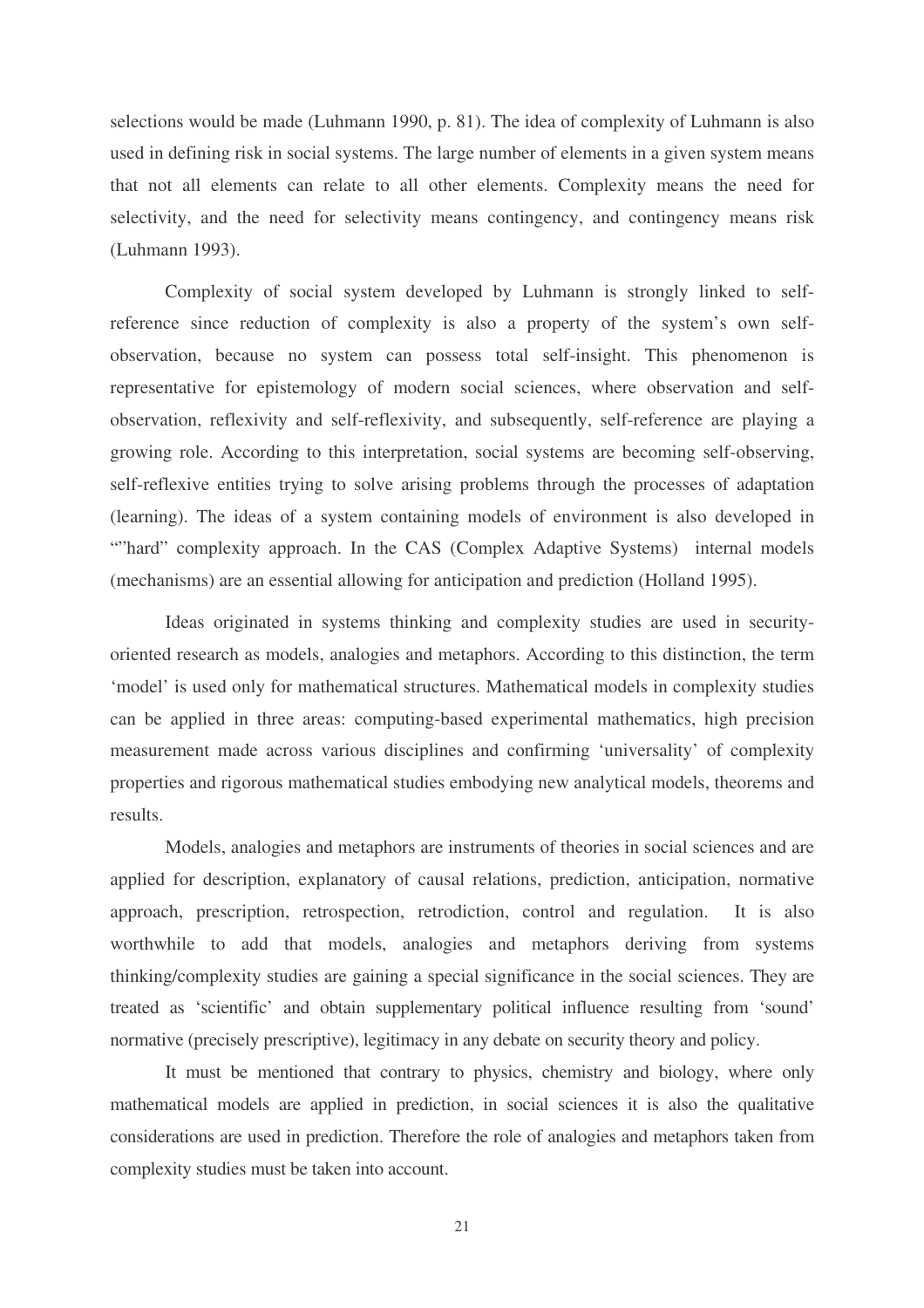### **4.2. Complexity of social systems, security and prediction**

In the early 21<sup>st</sup> Century the challenge of predictability has acquired a new significance in social life and social theory. Unpredicted overwhelming changes, e.g. the collapse of the Soviet empire, new threats and vulnerabilities, e.g. environmental threats, terrorism, increasing vulnerability of technological structure of modern civilization, frequently summarized as growing complexity of the world (whatever that complexity might mean), stir a question: Are we living in the "Risk Society"? (Beck 1986, 1992, 1999). Or, perhaps we have to think about "Predictable Surprises" (Bazerman and Watkins 2004), or even we have to agree that we have to accept "Imperfect Knowledge Economics" (Frydman and Godlberg 2007). In such circumstances the term "complexity" used frequently as a kind of mantra, or "buzzword" has gained a specific role in the language of modern science and social practice.

At the same time "complexity scholars", i.e. the authors claiming to study complexity of nature and society, purposively or not, stimulate expectations of practice by assigning marketing-like titles to their works and courses – "Hidden Order", "Harnessing Complexity", Order out of Chaos", "Understanding Complex Organizations", etc.

The demand from practitioners (policy makers, military planners, managers) and attempts to provide response by scholarly community is nothing unusual by itself. A new element in that discourse between practice and "complexity studies" is resulting from awareness of limited possibility, or even impossibility of prediction of social phenomena, especially at macro and mezo scales. Such an epistemological pessimism can be acceptable in academic discourse but cannot be transferred to practice. Security policy, economic policy and management are most representative examples of the areas in which prediction is a foundation for actions. An "early warning" is sometimes essential. That is why the need for relevant predictions constitutes a foundation of normative social sciences like security theory and management theory.

A question is thus arising. If unpredictability or low reliability of prediction is a key feature of complexity of social phenomena, so what ideas drawn from complexity studies can help policy-oriented social sciences in better understanding the sense of prediction and its limitations.

This question is of a special significance in policy-oriented, normative sciences dealing with social phenomena – economics, finance, management theory, security-related areas (international relations, security theory, peace and conflict studies), which aim not only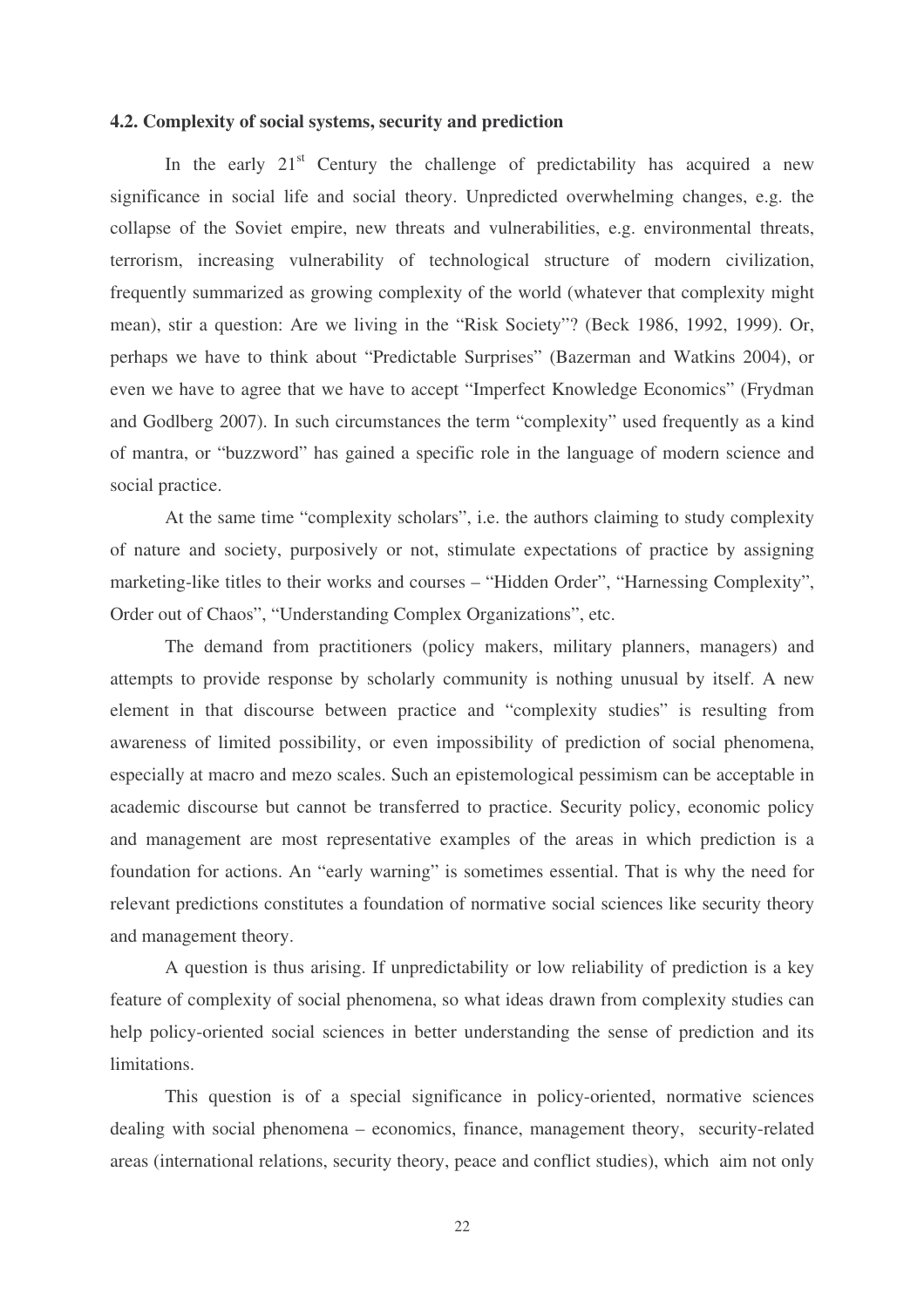at description and explanation, but also at providing guidance for action. In such areas prediction is the one of main objectives of research.

Human knowledge is bounded by two limitations of prediction. The first one is stemming from the very "objective" character of external reality number of elements, their interactions, decomposition, etc. The second one is resulting from limitations of human cognition. As a matter of fact they booth overlap and are composed of more elementary factors. The latter barrier is a result of a mixture of psychological and social constraints. In any social prediction, and in security theory and policy in particular, a special challenge is associated with "unthinkable" situations. So perhaps complexity based discourse on prediction can be helpful in explaining why "unthinkable" becomes unthinkable.

By its very nature, the need for prediction was always an inherent part of any considerations on international security, internal security, safety, etc. In the early writings, in a kind of proto-theory of security in international relations, a successful prediction of threats, or limits of prediction, and resulting form them possibility of counteractions, i.e. possibility of control of one's own actions and potential actions of an enemy were always the key issues – Hobbes, Clausewitz, Sun Tzu, etc.

In security theory understood as a policy science non-contingent predictability plays only a limited role and contingent prediction (if, then) is dominating.

Development of security theory in a significant extent can be reduced to the elaboration of methods of enhancement of capabilities of prediction of negatively valued disturbances - threats (risks, dangers), and improvement of understanding the reasons for their unpredictability. It concerns both warning against emergence of those threats, including a long- and short-term predictions (early warning) as well as prediction of actions (policy making) and reactions to those actions, etc., etc.

Applications of ideas taken from complexity studies in analysis of the role of prediction in security theory and policy have to refer to the meaning of broadened and deepened interpretations of security and to the links between new ideas of security and definitions of complexity. They are reflected in epistemological (cognitive) and sociopolitical limitations of prediction in security theory and policy.

### *Epistemological determinants*

Assuming that in a systemic interpretation threats to security can be defined as disturbances, both surprising and not surprising, the latter especially important for broadened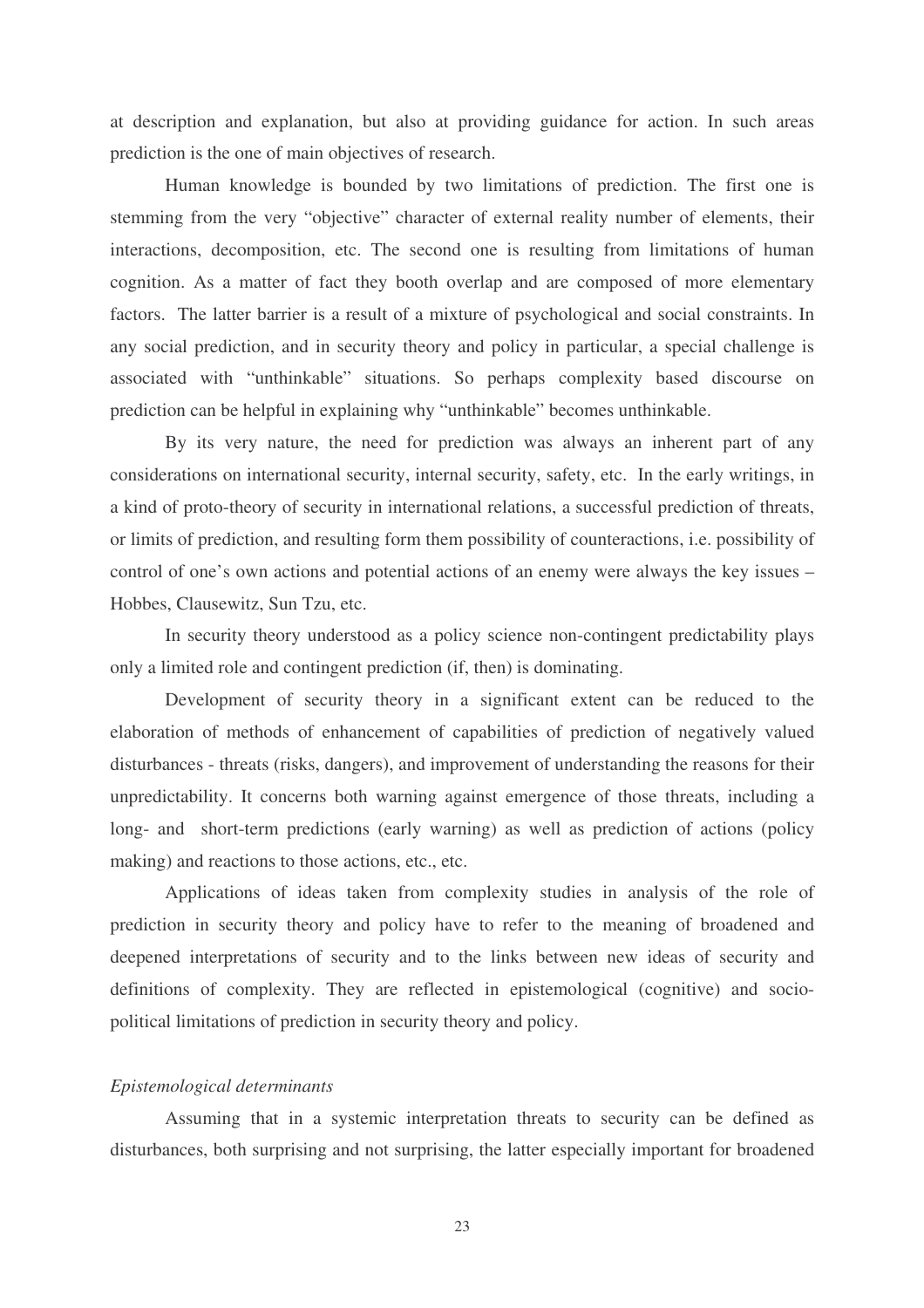and deepened sense of security, e.g human security, it is necessary to enumerate possible threatening situations.

Firstly the threats (disturbances) may be known and predictable, e.g. pain as a result of injury. Secondly, the disturbances may be knows but unpredictable, e.g. when, where and how a hurricane will strike. Thirdly, unknown threats, sometimes even unthinkable. The last ones are especially important in security theory and policy. Initially it was a key issue in military thinking (surprise) but at present growing complexity of socio-economic systems, including new threats, e.g. terrorism, makes them even more important in all sectors of widened security discourse.

The first epistemological determinant influencing prediction not only in security theory and in social sciences and in virtually entire all human knowledge, are the discoveries in mathematics, physics and chemistry made in the 1970s and in the 1980s, which were labeled as science of complexity, chaos theory, far-from-equilibrium systems, etc. Although they are predominantly applicable in rigorous mathematical models which can hardly be directly transferred to socials sciences they gave ground for emergence a vast collection of writings, frequently trivialized, on chaos, complexity and non-linearity in social sciences, including obviously IR and security studies. In the discourse on security theory the concepts drawn from "complexity science", chaos theory, non-linearity were used not only as mathematical models but they have become a source field for metaphors and analogies<sup>12</sup>. The impact of those ideas upon security research has been and still is broadly discussed although numerous simplification in their applications often require further elucidation<sup>13</sup>.

It is also worthwhile to underline that the chaos theory by exposing sensitivity of changes to the initial conditions (small cause-big effect), the famous "butterfly effect", has allowed to reaffirm "scientifically", a phenomenon which is self-evident, i.e. that frequently big changes are completely dependent on very small initial impulses (the 'Cleopatra's nose' idea of history).

The use of models and metaphors deriving from the concepts of complex systems allows to observe that non-linear dynamics makes clear that chaotic dynamics ought not be misinterpreted to mean random dynamics.

According to Ilachinski (1996, p. 56) the most important lesson of deterministic chaos is that dynamical behavior that appears to be chaotic or random often contains an embedded

<sup>&</sup>lt;sup>12</sup> In social sciences it is frequently forgotten that non-linearity may have three interpretations and a non-linear system is not necessarily chaotic (Sokal and Bricmont 1998, p. 140-145).

<sup>13</sup> For further comprehensive elucidation of the links between complexity studies and security theory and policy – see Ilachinski (1996, 1996a), (Rosenau 1990, 1997, 2002)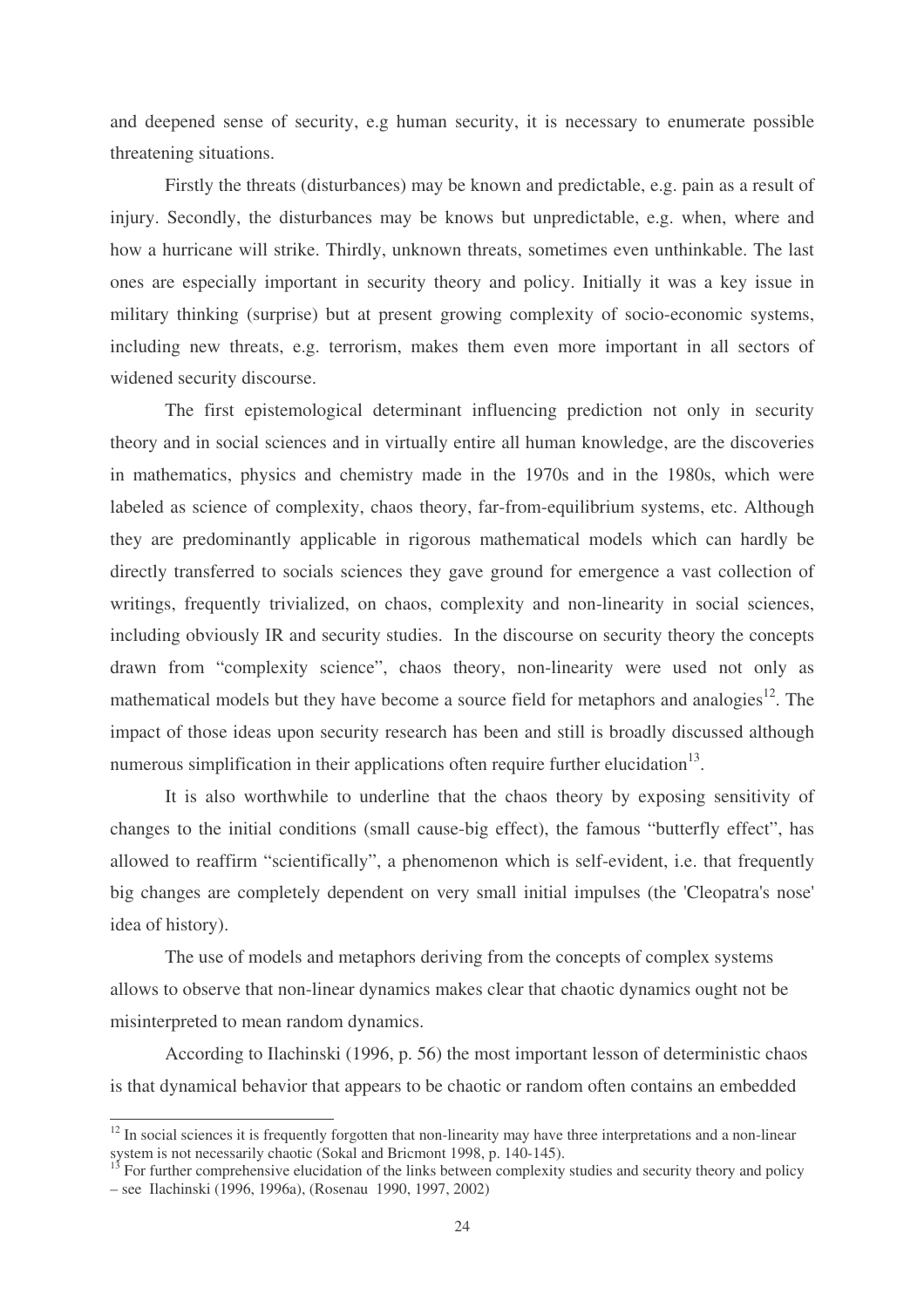regularity. If this embedded regularity can be uncovered and identified, it can potentially be exploited by the decision maker:

- short term predictions; given sufficient data, time series analysis permits one to make short-term predictions about a system's behavior, even if the system is chaotic; moreover, these prediction can be made even when the underlying dynamics is not known.
- long-term trends; if the attractors of a system are known or can be approximated (say, from available historical time series data), long-term trends can be predicted; knowledge about visitation frequencies of points on an attractor provides insight into the probabilities of various possible outcomes; Lyapunov exponents quantify the limits of predictability.
- qualitative understanding of a social system $14$ ; the information dimension can be used to estimate the minimum number of variables needed to describe a system; moreover, if a system can be shown to have a small non-integer dimension, it is probable that the underlying dynamics are due to nonlinearities and are not random.

It must be added that far from being unmanageable, chaos is in fact to some extent predictable and manageable (Hübler, 2005). Hübler states that in the management of chaos, the more unstable the causal field, the gentler must be the touch in trying to control the dynamics of the phenomena in question. Heavy handed control tactics might work with simpler attractors but for more complex ones prediction control efforts lose efficacy.

When presenting inspiration from chaos theory and complexity theory, or better, complexity theories on prediction-oriented security analyses, it is worthwhile to remember that already in the 1960s in sociology the first doubts on prediction in social sciences were cast due to the Heisenberg Principle which was used as to illustrate the impact of observer upon the subject of the study and which was to a large extent frequently abused afterwards. Even at present the works are appearing in which reference to the links between security issues, the first Gulf War and quantum mechanics are made at a metaphorical level (Glynn 1995). Validity of that kind of metaphors, at least at the level of policy oriented language seems rather dubious.

The second barrier of predictability is associated with the very definition and identification of social systems. Social systems are both cognitive constructs and composition of tangible elements. Taking into account the intangible aspects of social systems any research soon faces the barriers of self-reference, recurrence, etc., Even assuming a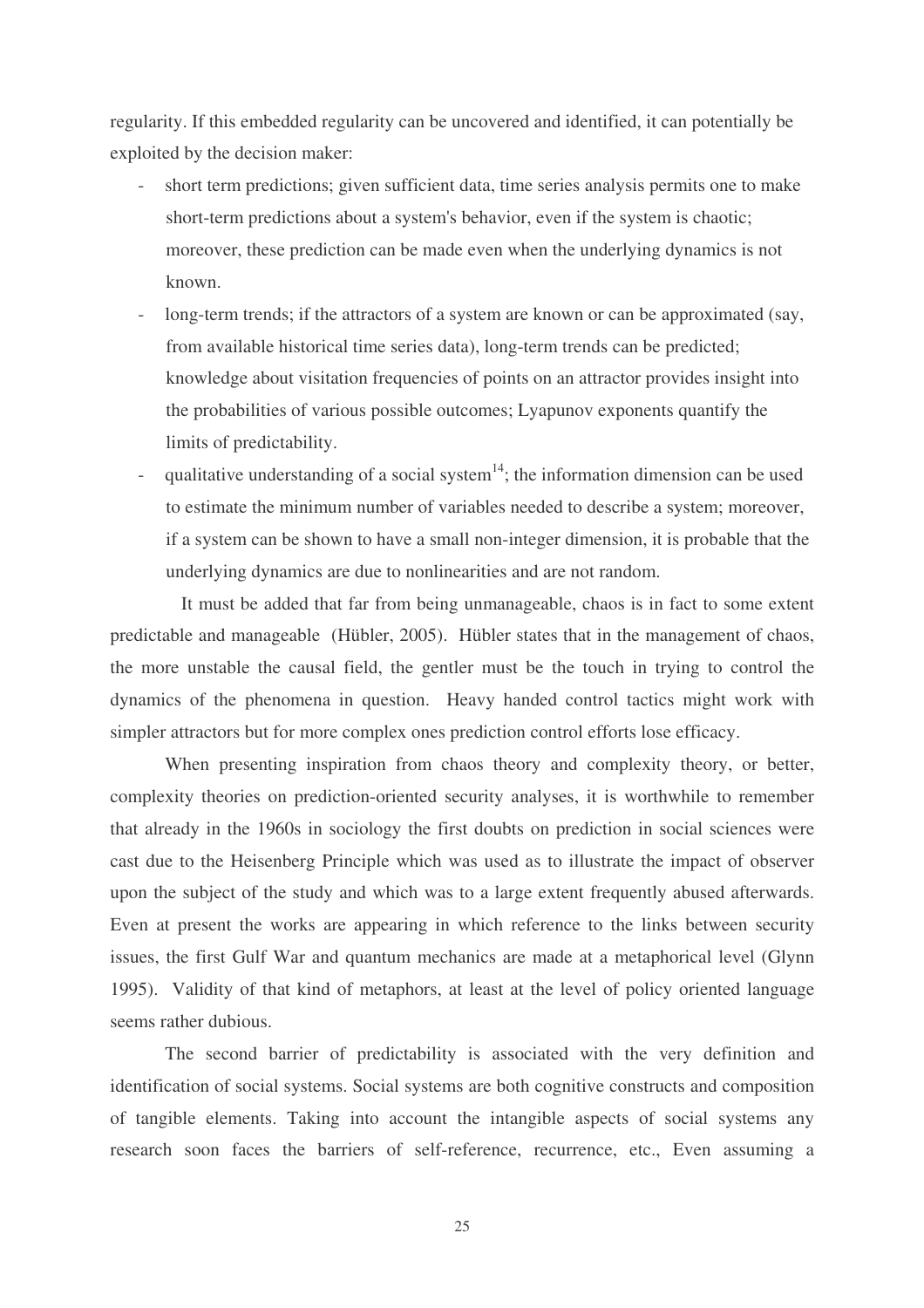simplification that a social system can described with relevant parameters there is always a barrier of their relevance and measurement. Since it is not always possible it can be concluded that prediction is impaired already at the stage of system identification.

The third epistemological obstacle of prediction in security-related studies has been already mentioned earlier when the inherent limits of mathematical modeling going to the very foundations of mathematics have been described with reference to the works by Chaitin (2001) (Kolmogorov or Chaitin complexity of the prediction problem – the length of the shortest programme that generates the prediction (taking the program to include the initial data as well as the instructions), and Wolfram (2002) (Computational Irreducibility).

The fourth epistemological factor influencing prediction-oriented discourse in security studies was associated with development of post-modernist and post-structuralist approaches. Taking in a simplified way, by putting stress on subjectivity, intersubjectivity and discourse, post-modernism denies any possibility of prediction (Hopf 1988), (Der Derian and Shapiro 1989), (Webb 1995). This research approach developed in several so-called critical writings on security rejects possibility of prediction, even with the use of mathematical models since mathematics is also regarded not as an objective instrument of identification of invariants in the social phenomena, but as a social construct (Albert and Hilkermeier 2003) (Patomäki 2006, 2008).

It should be underlined that in one of the most influential books on security (Buzan et al., 1998) post-modernism, in not an orthodox form, is the foundation of security as an "act of speech" and of securitization. The authors of that book do not deny possibilities of prediction, they simply do not express openly their views on that topic. The fact that security is becoming a subjective (or inter-subjective) category moves attention from traditional approaches to enhance predictability to the investigations into cognitive processes, social communication, decision-making processes. And this makes prediction even less feasible, since it is becoming dependent on the studies of mental processes of individuals, not only key decision makers but also on all actors involved in the securitization processes.

There are also several attempts to make a kind of synthesis of the concepts of complexity and chaos with the ideas of post-modernism. Usually they are built upon application of metaphors and analogies of chaos, non-linearity and other "fashionable" utterances drawn from the vocabulary of complexity studies. Some of them refer to the limits of prediction in non-linear or chaotic discourse and if well-grounded in security theory they can provide new insights, predominantly for description and explanation although the

<sup>&</sup>lt;sup>14</sup> Ilachinski (1996, p. 59) focuses solely on battlefield,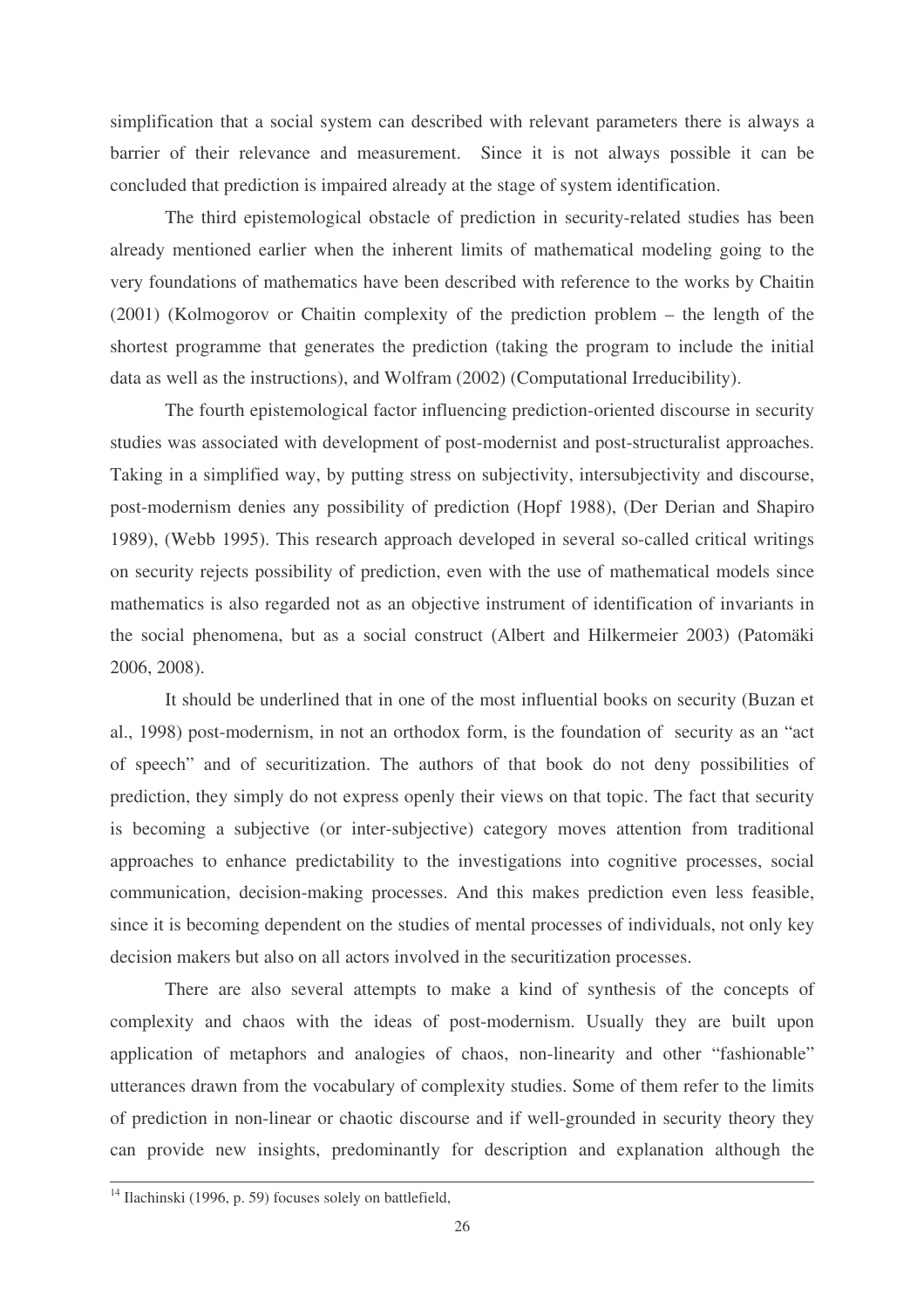language of security theory and policy enriched with those terms could be also useful in predictive, normative and regulatory approaches.

Applications of the language taken from complexity studies may have sometimes a completely abusive character. On the contrary, in some cases they were based upon superficial, simplified and scientistic speculations as it was shown in the case of the (in) famous "Sokal Hoax" (Sokal and Bricmont 1998).

Obviously, the above two epistemological limitations of predictability cannot be completely eliminated but at least they negative impact can be compensated if the researchers and policy makers in security-related fields are aware of the following rules:

- mathematical models of social systems based upon complex systems ("hard" complexity studies) should be made with deep understanding of formal sense of the models and deep understanding of social phenomena which are modeled,
- there is not any unique models of complexity, usually in recent studies they are linked with Complex Adaptive Systems although in some other writings reference is made to synergetics (Haken 1997), thermodynamics, both classical and non-equilibrium thermodynamics (Prigogine 1997, 2003), (Prigogine and Stengers 1984).
- models and analogies drawn from various areas of "hard" complexity studies should be applied only when it is possible to explain their usefulness, not only when they seem to reflect the intuitions of the users.

Associated with the above one is the fifth factor - broadening and deepening of the meaning of security. While for a narrowly defined state military security predictions based upon more or less advanced mathematical modeling including, for example, game theory or statistical research, seemed legitimate, thus for numerous interpretations of security in different sectors any universal methods of prediction do not seem relevant. In such a case only specific methods applied to more or less precisely defined issues may help in identification of the future states of the world.

It should be taken into account that broadening and deepening of the sense of security is associated with "securitization". In such case the aforementioned limitations of prediction in intersubjectivity must be taken into consideration.

The sixth epistemological barrier of prediction is deriving from a constructivist character of contemporary definitions of security. If the threat is a product of intersubjective discourse, or "securitizing" move, thus its prediction can be also viewed as a process in which objective characteristics of threats are mixed with subjective interpretations.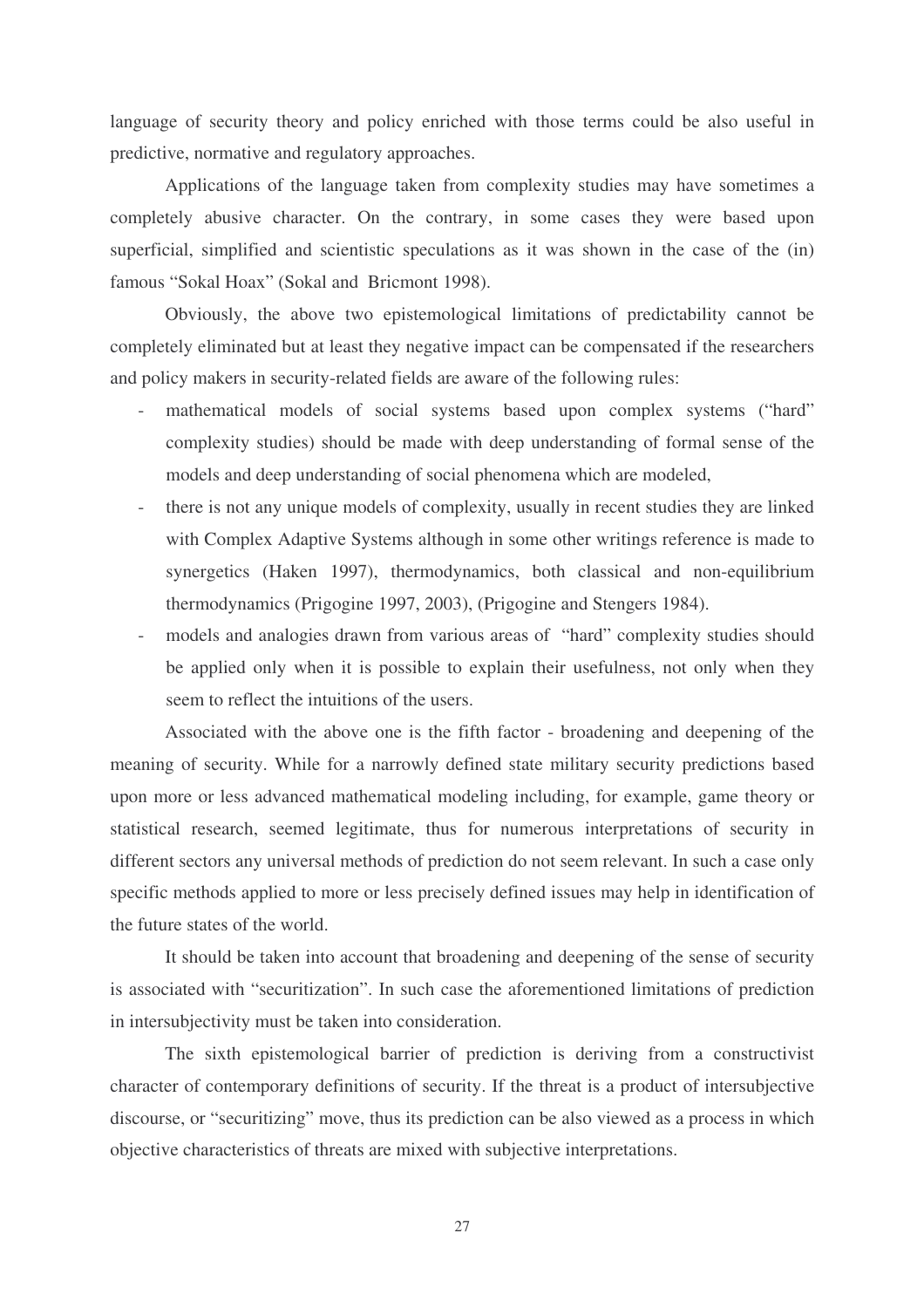Both classical "subjective" and an intersubjective approach to threats brings to the fore another, seventh, barrier of prediction. In the core concept of security threat is associated with a disruptive rapid change (disturbance) thus prediction focus on possible appearance of disruptive negatively assessed change. But in some cases the threats are not unexpected but may be prolonged like, for example, excessive use of natural resources. Therefore prediction of their occurrence does not concern just events but may be based upon analysis of processes. In that case it is necessary to identify which gradual processes/phenomena assessed positively may bring about negative consequences – the "boiling-frog parable" (Senge 1990, p. 22).

The last, eighth epistemological barrier of prediction in security theory, is stemming from natural limitations of human reasoning expressed in bounded rationality (Simon 1997) and prospect theory (Kahneman and Tversky 1997)

The above collection of epistemological barriers or prediction in security theory and policy is neither complete nor precise. Threats viewed as results of discourse may lead to the situation when prediction cannot solely rely upon mathematical modeling but should also be supported with a proper psychological, social and political context. i.e. prediction in the right moment for the right people. In such case two kinds of complexity can be involved. "Hard" complexity based uniquely on mathematical modeling and "soft" complexity providing the context for elaboration of the models and for interpretation of their results. In another situation, when mathematical modeling is irrelevant or impossible, the language of analogies and metaphors provided by "soft" complexity can be used in creating qualitative predictions.

### *Sociopolitical determinants*

First and foremost, it is the increased complexity of social systems treated as a sociopolitical phenomenon characterizing the modern world adds new constraints to the already well-known epistemological barriers of predictability. Complexity of the world significantly undermine two traditional pillars of prediction – possibility of reduction the relations to more or less simple causal and separable links, and possibility of application of inductive reasoning based upon extrapolation of earlier trends. In the complex world with overwhelming amount of information it is becoming less plausible to expect that the past events will be continued according to the same patterns. This incapability of humanity to deal not only with prediction, but with comprehending of the complex world has received a catchy term "the ingenuity gap" (Homer-Dixon 2002). By the same token it may be added that modern complex "risk society" produces risk due to its complexity (Beck 1986, 1992, 1999).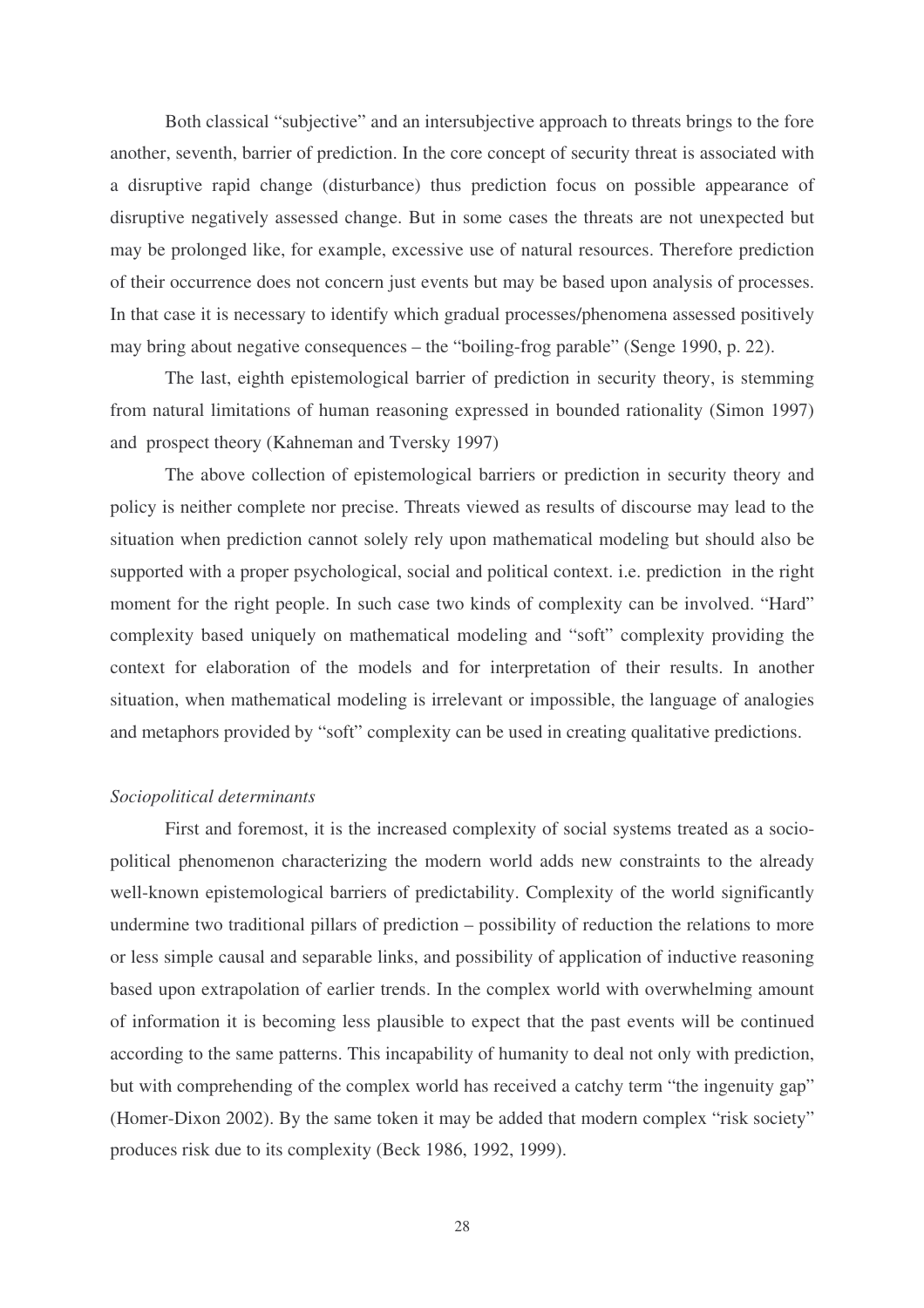The second sociopolitical factor, an unexpected and to a large extent unpredicted collapse of the Soviet empire, is putting in doubt prediction capabilities not only of the security studies as a scientific domain. It also cast shadow on the intellectual qualities of people involved in that field as well as on social credibility and legitimacy of institutions dealing professionally with prediction of security threats. After the end of the Cold War representatives of all areas of security-related disciplines have found themselves in a very discomforting intellectual position. Thousands of "sovietologists" and "kremlinologists" were faced by a fact that their analyses, or better discourse, proved almost useless in making at least partly successful long-term and medium-term predictions.

Only a few authors, Karl W. Deutsch (1954), a Soviet dissident, Andrei Amalrik (1970) and a sociologist, Randall Collins (1986) heralded the imminent collapse of the Soviet system. Amalrik's visions were based on intuitions and knowledge of the Soviet reality. Deutsch saw the roots of failure of the Soviet system in inherent contradictions and pathologies in centralised systems of governance, while Collins' prediction was more rigorous, deriving from analysis of geopolitical forces standing behind the dynamic of change in the USSR.

Majority of theoreticians and policy planners in economics and in politics, both in the East and in the West, were not able to make predictions increasing their readiness to implement new solutions after the collapse of the USSR. The reasons for such a course of event were assessed by several leading IR scholars (Gaddis 1992), (Hopf 1993), (Singer 1999).

Obviously, it was not the first time when security theory and policy were confronted with surprising course of events. Predictions of Norman Angell's (1910) "Great Illusion", or the vision of the year 2000 elaborated by Kahn and Weiner (1967) did not prove correct.

The case of unexpected and unpredicted peaceful demise of the Soviet Union can be connected with the third sociopolitical factor determining predictability in security theory and policy which is resulting from psychological and social mechanisms distorting the processes of prediction by individuals and by institutions. These mechanisms are associated with psychological, social and political constraints. It frequently happens that some of the predictions are suppressed due to various mechanisms of inhibition at the level of individuals, e.g. routine or excessive self-confidence and lack of self-criticism. There are also numerous social mechanisms inhibiting prediction, various forms of more or less open censorship political correctness, political and cultural constraints, institutional inertia, self-delusion, etc.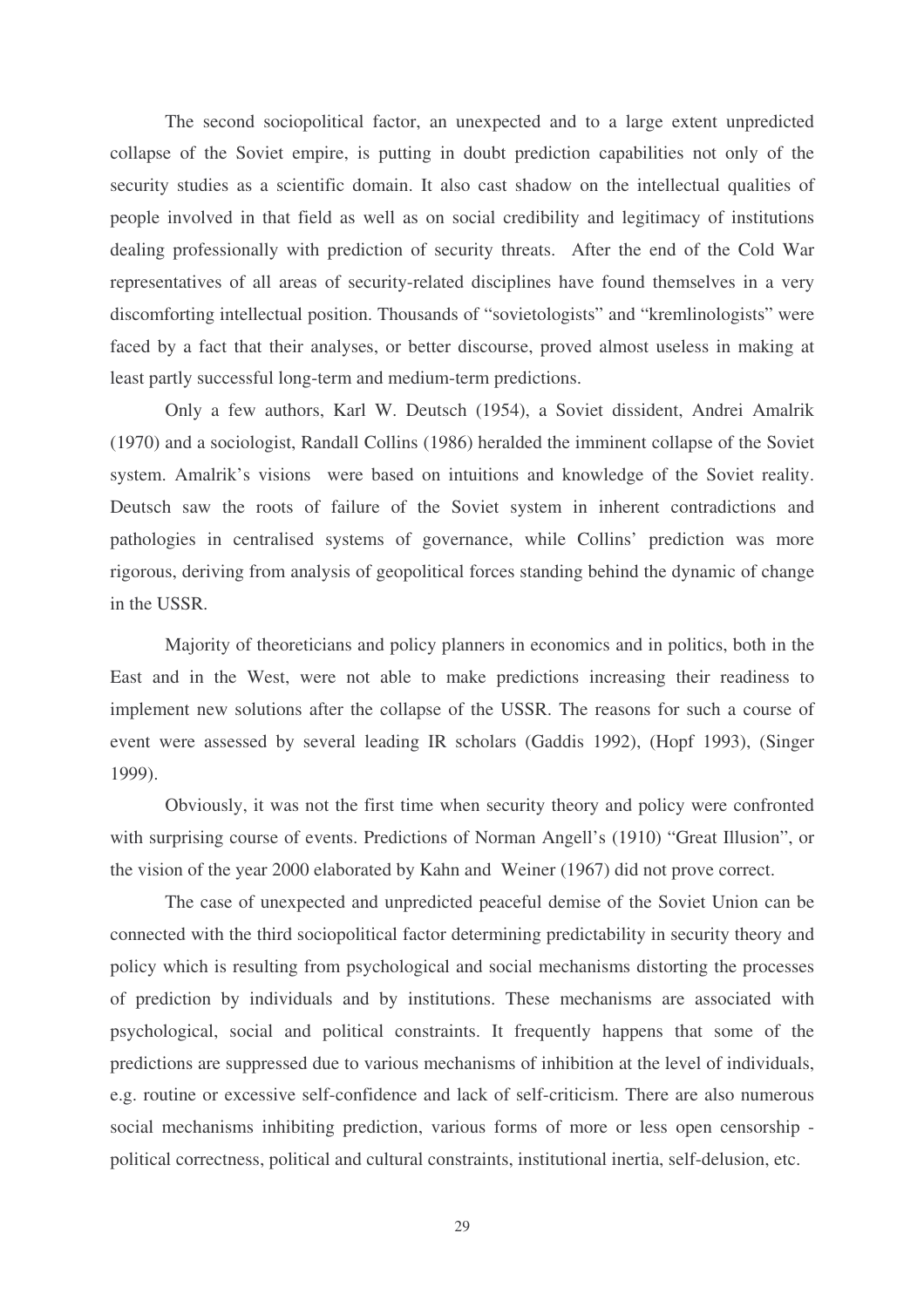The above socio-political constraints are perfectly reflected in a comment made by Hopf in the discussion on the reasons for failures of prediction of an unexpected end of the Cold War. "Can anyone imagine a senior international relations scholar applying to the Carnegie Endowment in 1972 for a research grant to investigate the conditions under which Moscow would most likely voluntarily relinquish control over Eastern Europe?" (Hopf 1993, p. 207).

In an extreme form it may lead to a situation when some security scholars, advisors and policy makers would refrain from presented all possible scenarios since they might be afraid of preparing "politically incorrect worst case scenario". Some more recent cases, e.g. confusion around existence of the WMD in Iraq may only raise doubts if institutions professionally involved in gathering information and providing scenarios and advice are not subdued to the mechanisms of political influence distorting validity of their analyses.

In this case a special place is taken by "unthinkable threats". A few questions are immediately arising. Why are they unthinkable? Is it due to basic epistemological reasons, or due to some known and not yet known psychological and socio-political limitations? Are there any socio-political constraints of self-blindening?<sup>15</sup>

Emergence of global terrorism, sometimes on a mass-scale is the fourth sociopolitical factor having a strong impact on prediction in contemporary security theory and subsequently, on security policy. Limited predictability or complete unpredictability are the essential parts of the methods of terrorist warfare. Due to scale and increased complexity of social systems making them highly vulnerable to unsophisticated yet damaging threats, limits of predictability of terrorist attacks increase their social impact.

The fifth sociopolitical factor determining prediction in security theory and policy is resulting from a kind of "information asymmetry" or "uneven knowledge" especially significant in security-oriented research. It is easy to come to the conclusion when reading the works in IR that the so-called empirical basis of research, and alas, theoretical generalizations, is in most cases based upon openly available sources – media, reports, etc. Even in not so much security sensitive considerations there are always the distortions resulting from natural barriers of social communication. However, in security discourse the barrier of secrecy is an inherent factor. Therefore any critically thinking analyst may feel discomfort realizing that his/her research on security sensitive issues may be put in doubt or even ridiculed when a true state of affairs is disclosed, say, twenty or more years later.

<sup>&</sup>lt;sup>15</sup> It would be perhaps worthwhile to re-read the book by Barbara Tuchman (1984) "The March of Folly" with the use of concepts taken from the discourse on the role of prediction in politics and security.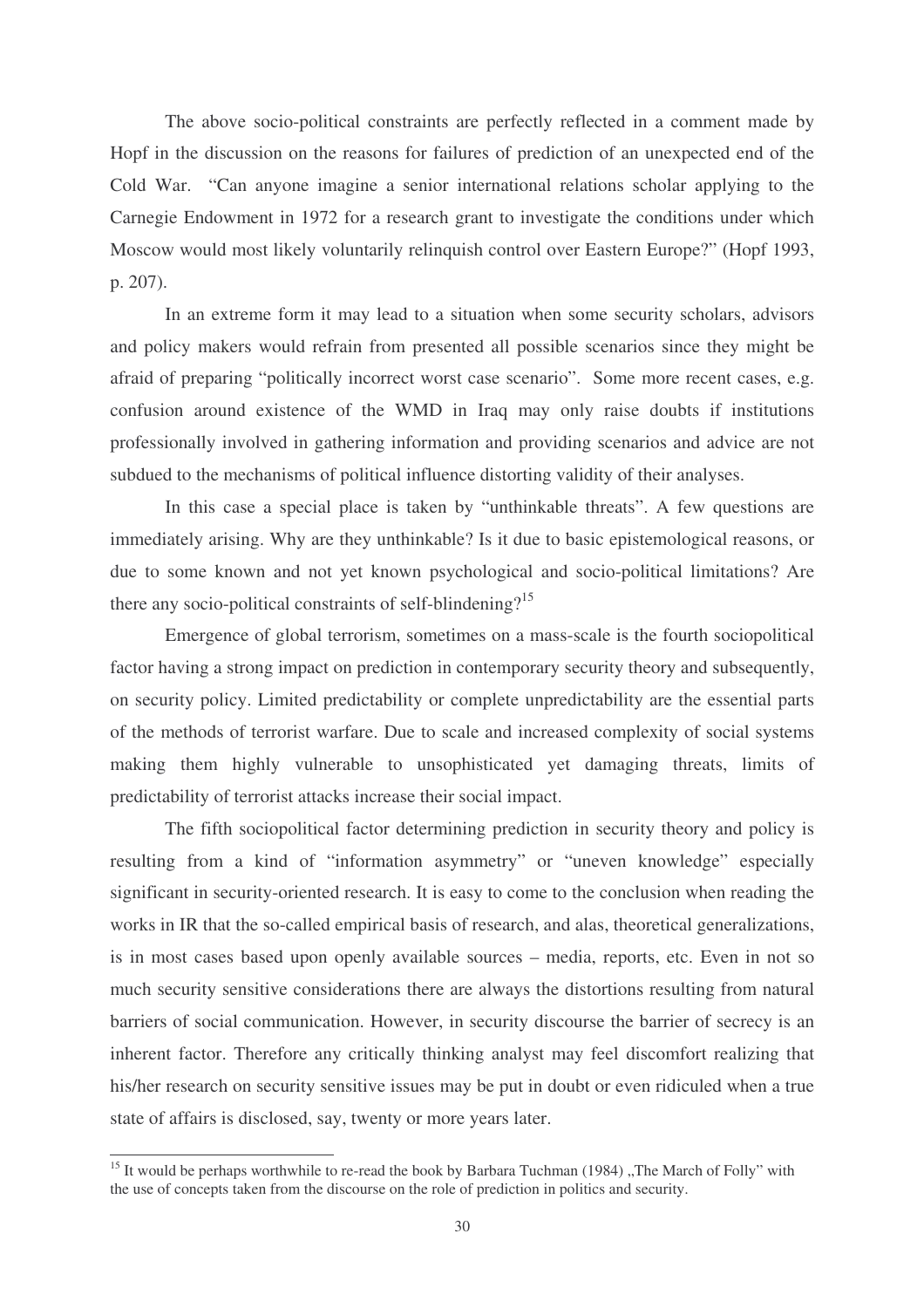All the above limitations of prediction contribute to descriptive uses of the term complexity with various metaphorical interpretations in security-related discourse. In terms of more precisely defined ideas the sense of prediction in security studies can be described with both "hard" and "soft" complexity.

As a source of inspiration for analysis of the links between complexity, prediction and security, an idea by Fellman and and Wright (2003) can be described. Although the authors use develop their concept for assessing prediction of terrorist activities, their idea seems very relevant to more general considerations on security.

In most cases threats to security in all sectors fall into the category of irreducible complexity and ambiguity. In terms of formal properties of the system, security threats fall somewhere between the purely chaotic and the fully deterministic realms, which we represent as a non-linear dynamical system, characterized by a low-order chaotic attractor.

Such phenomena, which exhibit regularity but not periodicity (i.e., locally random, but globally defined), can be predicted and controlled with two approaches applied by Farmer (2001) to prediction of terrorist actions. These approaches can be extended to any security threat (disturbance) in all security sectors. One is to predict the detailed trajectory that the system will take. To predict the trajectory of something, you have to understand all the details and keep track of every little thing. This is particularly so when it involves a large number of independent actors, each of which is difficult to predict. The other road to prediction and control is to change the system in a more fundamental way. Change the parameters and get rid of the behavior you don't want.

It may be thus concluded that although total predictivity is impossible, in securityoriented research a limited prediction is possible at several aggregate levels – beginning from the global, through inter-state and state, and ending with non state actors and group behavior – mid-range level. Fellman and Wright (2003) link the mid-range level with improving the performance of those organizations tasked with preventing or combating terrorism. This can be achieved not at the level of state leadership, and not at the level of mapping and predicting the behavior of each individual terrorist, but rather at an intermediate or organizational level - "action at the mid-range".

### **5. Prediction and critical approaches in security studies**

All the above discussion of the links between complex systems and prediction in security-oriented considerations were based upon classical, rationalist assumptions.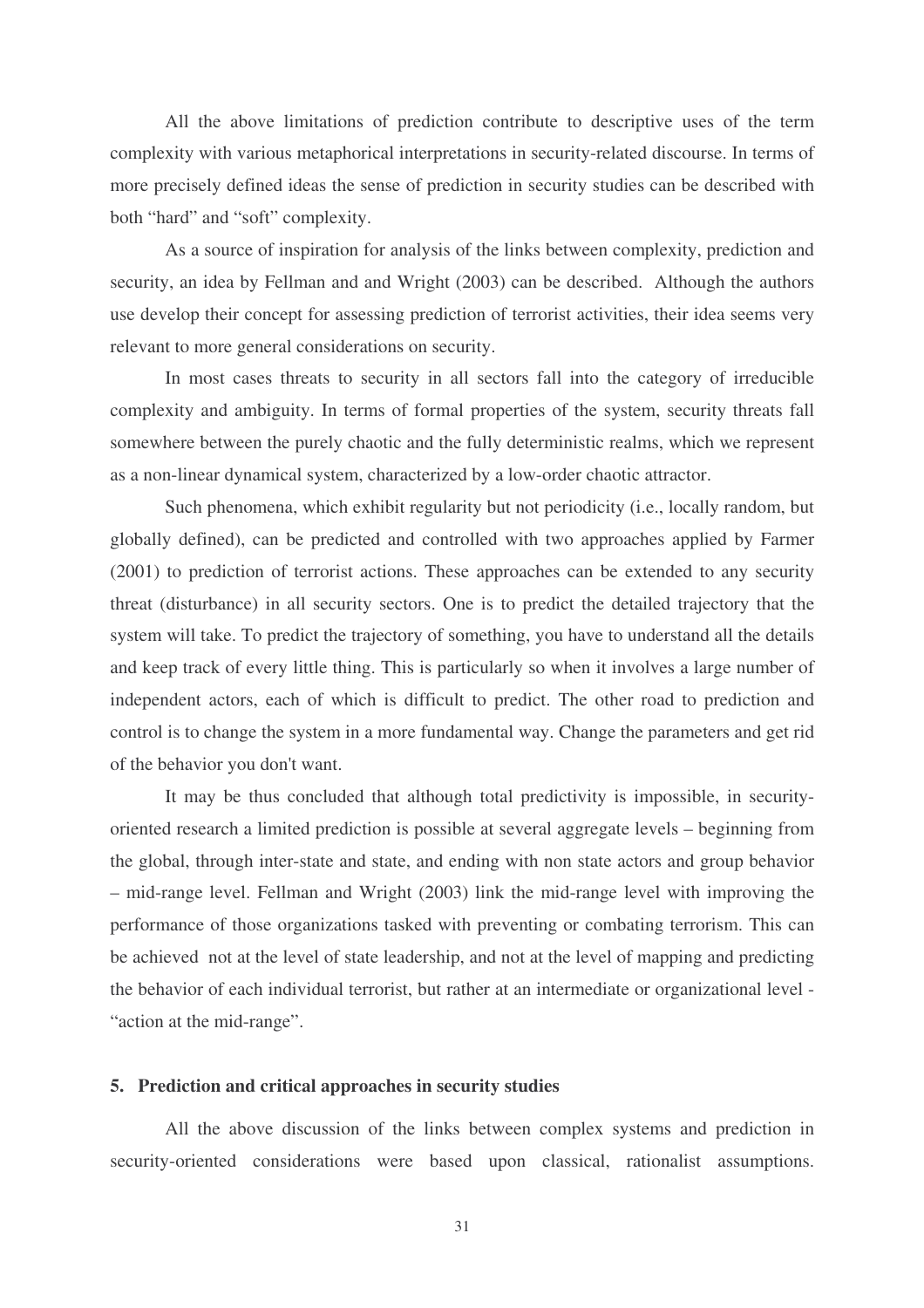Mathematical models and analogies, and metaphors deriving from them were used according to neo-positivist, more or less empirically supported studies.

As it was stated previously in contemporary security theory, the idea of security is deepened and broadened, threats have lost objective character and are perceived as an outcome of intersubjective discourse leading to securitization. This approach can be divided into two basic trends. The first one developed under influence of postmodernism, poststructuralism, social constructivism, and the second, influenced by critical realism. All those ideas can be directly linked with "soft", verbally described complexity.

Similarly as in other social studies based upon modern ideas of social sciences deriving from Jean Baudrillard, Jacques Derrida, Michel Foucault criticism is addressed against (neo)positivism, rationality, prediction and control of social phenomena. Subsequently, limitations of prediction in critical approaches in security theory can be divided into two, partly overlapping groups. The first includes limitations stemming from subjectivity and intersubjectivity and the second, resulting from critical realism.

Diffusion of ideas of postmodernism, poststructuralism opened the way for the-socalled critical trend in theory of International Relations, and in security theory (Hopf 1998), (Webb 1995) (Critical Approaches to Security in Europe: A Networked Manifesto 2006) (Guzzini & Jung 2004) .

This criticism is becoming somehow discomforting for the mainstream theory of deepened and broadened security theory as well as for alternative trends, such as peace research. The simplified essence of the problem results from that fact that in postmodernism and constructivism, both meaning and reality are socially constructed. Subsequently, any temporal regularities which could be a basis for prediction cannot be treated as true, "objective" regularities used in mathematical modeling. If prediction is impossible, and even if technical discussions on the barriers on prediction are purposeless, thus discourse on security is facing a challenge – how to define threats, risks, etc. Even in the already mentioned idea of securitization some assumptions about the future state of events are unavoidable.

An attempt of linking critical approach in security theory with constructive proposal about prediction has been made by Heikki Patomäki (2006, 2008). His main assumption is that "Notwithstanding the lack of stable regularities, the whole point behind the peace and security studies is that they should contribute to the better understanding of the future conditions of peace and security" (Patomäki 2008, p. 6).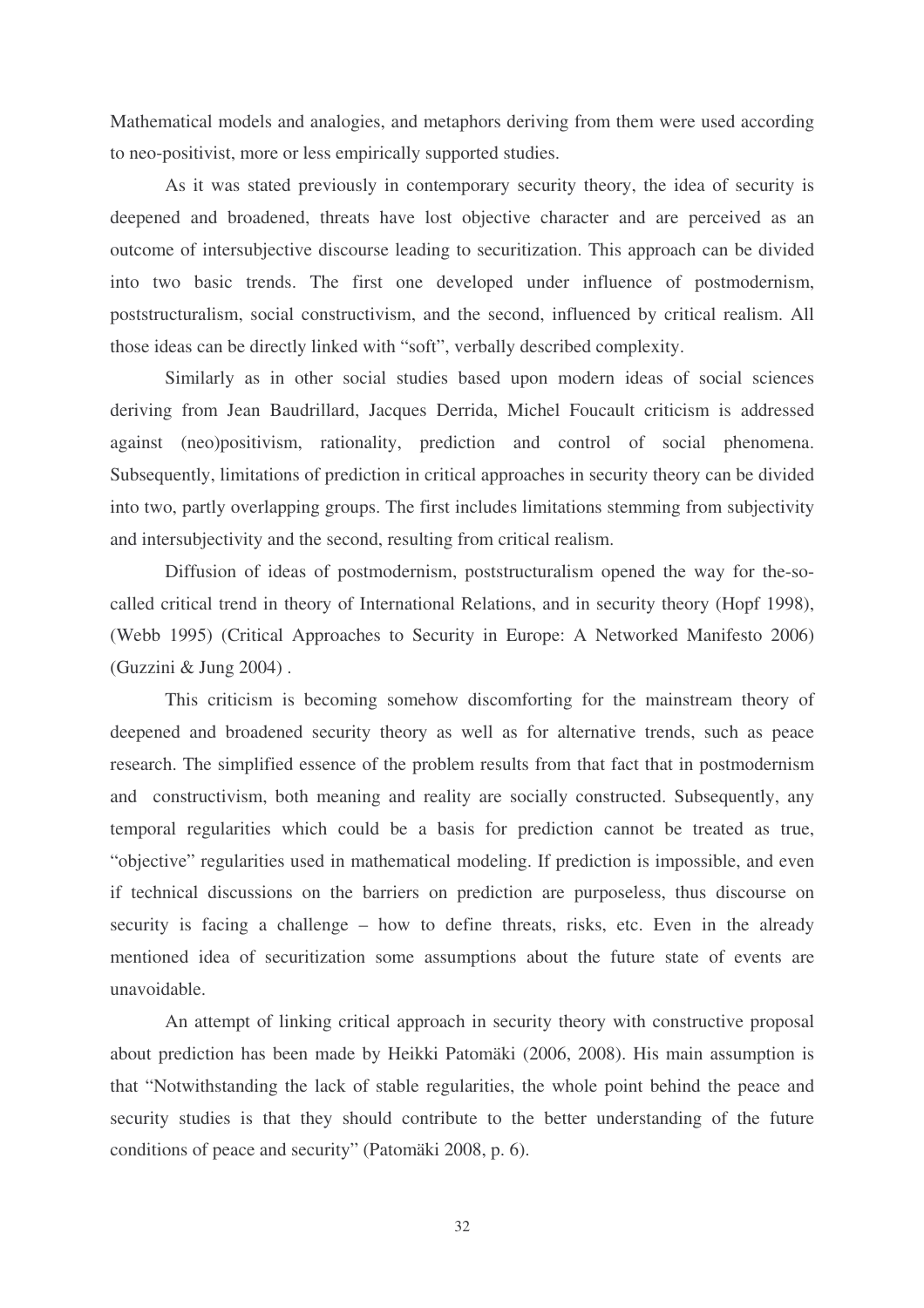The dilemma between the need for prediction in security theory and policy and impossibilities and limits of prediction unsolvable in post-modernist and post-structuralist approaches is dealt with the use of a specific ontological and epistemological approach.

The point of departure of discussion is critical realism, a philosophical approach that defends the critical and emancipatory potential of rational (scientific and philosophical) enquiry against both positivist, broadly defined, and 'postmodern'challenges. Its approach emphasises the importance of distinguishing between epistemological and ontological questions and the significance of objectivity properly understood for a critical project. Its conception of philosophy and social science is a socially situated, but not socially determined one, which maintains the possibility for objective critique to motivate social change.

Critical realism is presently most commonly associated with the works of Roy Bhaskar (1975/1997, 1978). Bhaskar developed a general philosophy of science that he described as transcendental realism, and a special philosophy of the human sciences that he called critical naturalism. The two terms were elided by other authors to form the umbrella term critical realism<sup>16</sup>.

Transcendental realism attempts to establish that in order for scientific investigation to take place, the object of that investigation must have real, manipulable, internal mechanisms that can be *actualised* to produce particular outcomes. This is what we do when we conduct experiments. This stands in contrast to empiricist scientists'claim that all scientists can do is observe the relationship between cause and effect. Whilst empiricism, and positivism more generally, locate causal relationships at the level of events, Critical Realism locates them at the level of the generative mechanism, arguing that causal relationships are irreducible to empirical constant conjunctions of David Hume's doctrine. Regularities are not stable and/or are not perceived as stable. In other words, a constant conjunctive relationship between events is neither sufficient nor even necessary to establish a causal relationship.

Critical naturalism argues that the transcendental realist model of science is equally applicable to both the physical and the human worlds. However, study of the human world is something fundamentally different from studying the physical world. Critical naturalism therefore prescribes social scientific method which seeks to identify the mechanisms producing social events, but with a recognition that these are in a much greater state of flux than they are in the physical world (as human structures change much more readily than those of, say, a leaf). In particular, we must understand that human agency is made possible by

<sup>&</sup>lt;sup>16</sup> Introduction to critical realism is partly based upon the Wikipedia (http://en.wikipedia.org/wiki/Critical\_realism), 17 August 2007.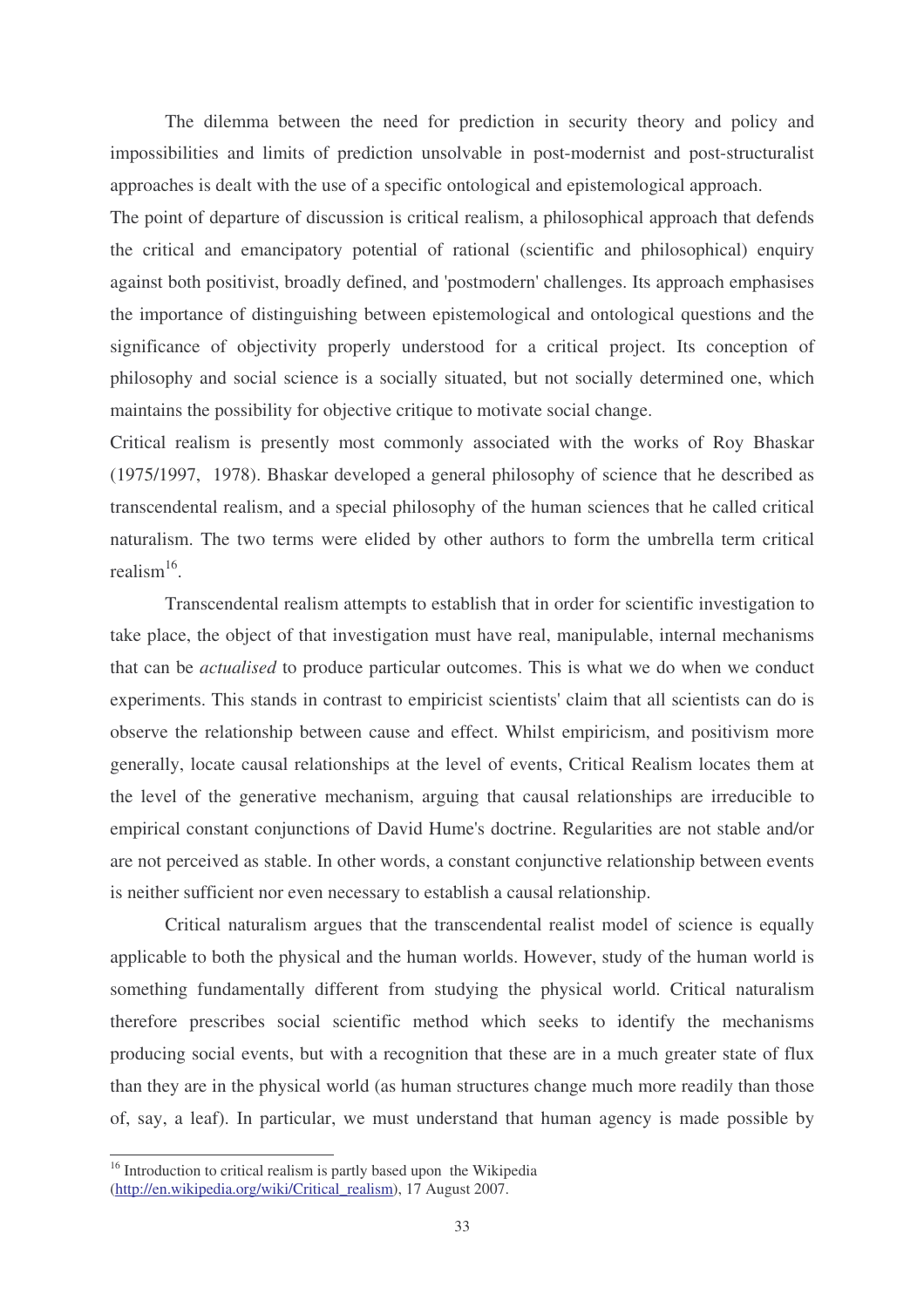social structures that themselves require the reproduction of certain actions/pre-conditions. Further, the individuals that inhabit these social structures are capable of consciously reflecting upon, and changing, the actions that produce them.

The concept of an open system is one of the foundations of reasoning in critical realism. Following Bhaskar (1978, p. 76-86), Patomäki (2008, p. 4) depicts an open system as an opposition to a closed system. In a closed system extrinsic and intrinsic conditions remain constant. Although external influencers exert some impact on a system its structure can be treated as given or constant, or at least isomorphic in time.

Wherever possible, in laboratory experiments researchers may create artificial extrinsic closures to identify the causally powerful mechanisms which can be also relevant to open systems. Similar closures are not possible in social systems and due to their reflective character they cannot be treated as closed in which any constant regularities (conjunctions) exist.

The distinction which can be made in theoretical discussions is somehow abstract and it should be agreed that it is not always possible to delineate an open or a closed system. Patomäki's (2006, p. 5) approach to prediction in security discourse refers directly and indirectly to qualitative complexity theory when he reminds that social systems are not only self-reflexive but also self-producing  $(autopoietic)^{17}$ .

Therefore in a flux of social processes always exist some not-so-well-structured patterns. The economist Tony Lawson calls such patterns "demi-regularities" or "demi-regs," by which he means "a partial event regularity which *prima facie* indicates the occasional, but less than universal, actualization of a mechanism or tendency, over a definite region of timespace" (1997, p. 204). In security theory and policy democratization in the last twenty years, increased number of people living in urban areas or technology-led arms race can be treated as exemplary demi-regs.

The general ideas of demi-regs and their limitations in prediction translate into some specific features of those who describe reality and attempt to make predictions. From a broad variety of characteristics described by Patomäki (2007, p. 7) the following ones can be mentioned:

- interference between a subject's interest in an object and his/her knowledge (conscious - lying, semiconscious – wishful thinking, unconscious – rationalization of motivation; mystifications or reifications of social structures (Bhaskar 1979, p. 74),
- failure to see the particular image schemas, categorical structures, prototypes, frames

<sup>&</sup>lt;sup>17</sup> Patomäki's reference to the concept of social autopoiesis creates a link with "soft" complexity of social systems analyzed by Niklas Luhmann .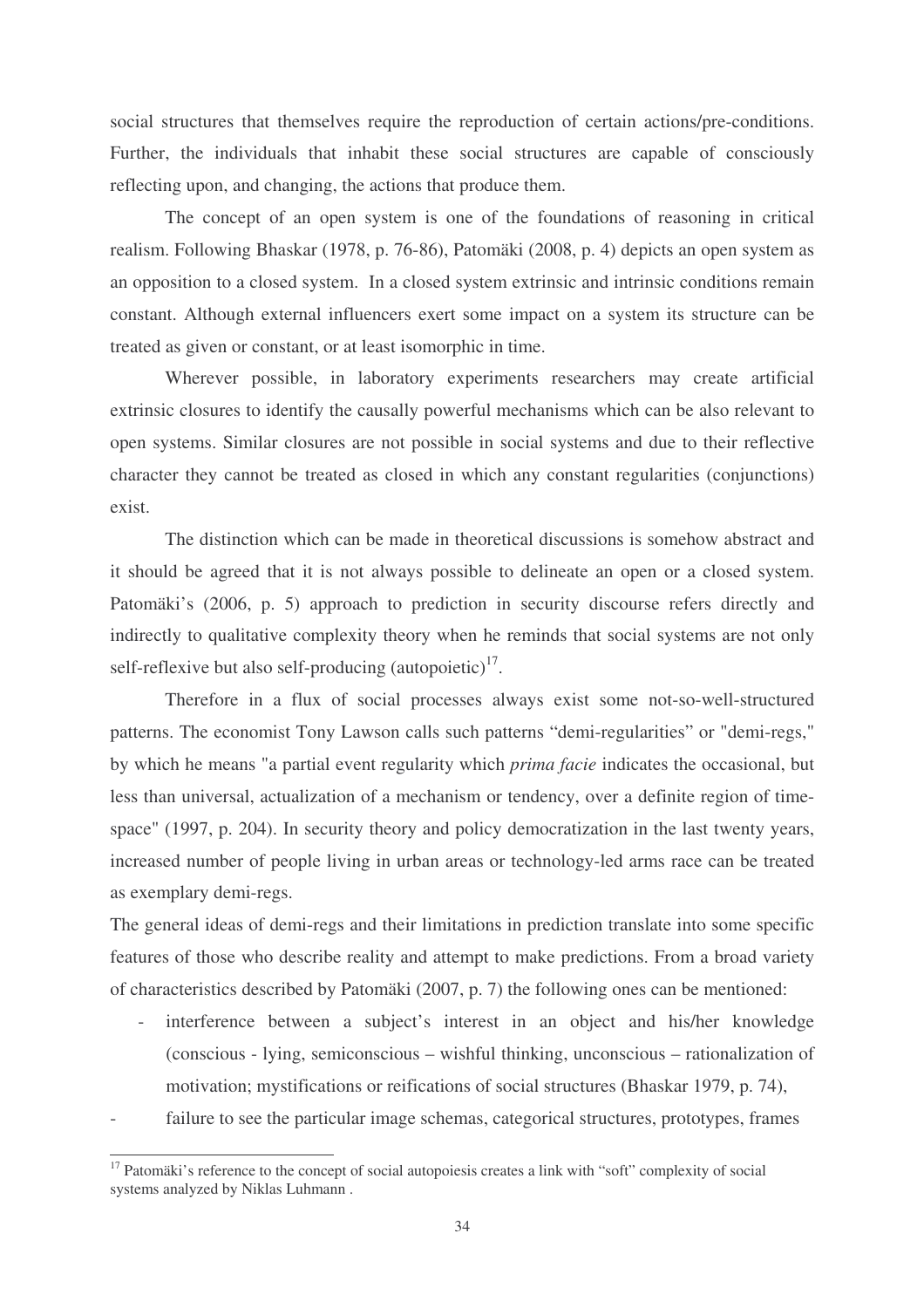or metaphors that give rise to particular forms of reasoning; human thought is mostly unconscious, abstract concepts are largely metaphorical, and embodied reason is emotionally engaged (Lakoff and Johnson 1999),

- the effects of social processes may be presented as being beyond the reach of human influence (reification of social systems),
- pathological learning (self-destructive learning) resulting from will and power, which may lead to overvaluation of the past against the present and the future, the overvaluation of experiences acquired in a limited environment against the vastness of the universe around us; and the overvaluation of present expectations against all possibilities of surprise, discovery and change (Deutsch 1963, p. 248).

While postmodernism and postructuralism do not provide any constructive and operationalizable recommendation for prediction, critical realism provides a background for more productive approaches. Critical realist ontology, frequently applying the metaphors of deriving from the discourse on complexity, explains why there are multiple possible futures. The actual is only a part of the real world, which also consists of nonactualised possibilities and unexercised powers of the already existing structures and mechanisms that are transfactually efficacious in open systems. Furthermore, emergence is also real. It is possible that new powers, structures and mechanisms emerge and existing ones may disappear. Patomäki (2006, p. 9)

Critical realism also brings about a strong normative load. In an interpretation presented by Patomäki (2006, p. 10-11) Bhaskar is concerned less with the methodology of studying multiple possible futures than with establishing the ontological and epistemological grounds for emancipatory social transformations. Rather than theorising further on possible futures, he is mostly interested in establishing an abstract direction for emancipatory change and explicating conditions for the possibility and success of emancipation, emphasising the role played by the social sciences.

For Bhaskar (1979, p. 43-44), critical social sciences must be involved in making better futures. Society is both the ever-present condition (the material and formal cause) and the continually-reproduced outcome of human agency.

Like Ricoeur, Bhaskar argues that this ontological condition makes the relationship between a researcher and his/her object of knowledge more complicated than in the natural sciences. Although (also contemporary) social objects usually exist and function independently of the researcher, subject and object are nonetheless related both internally and externally.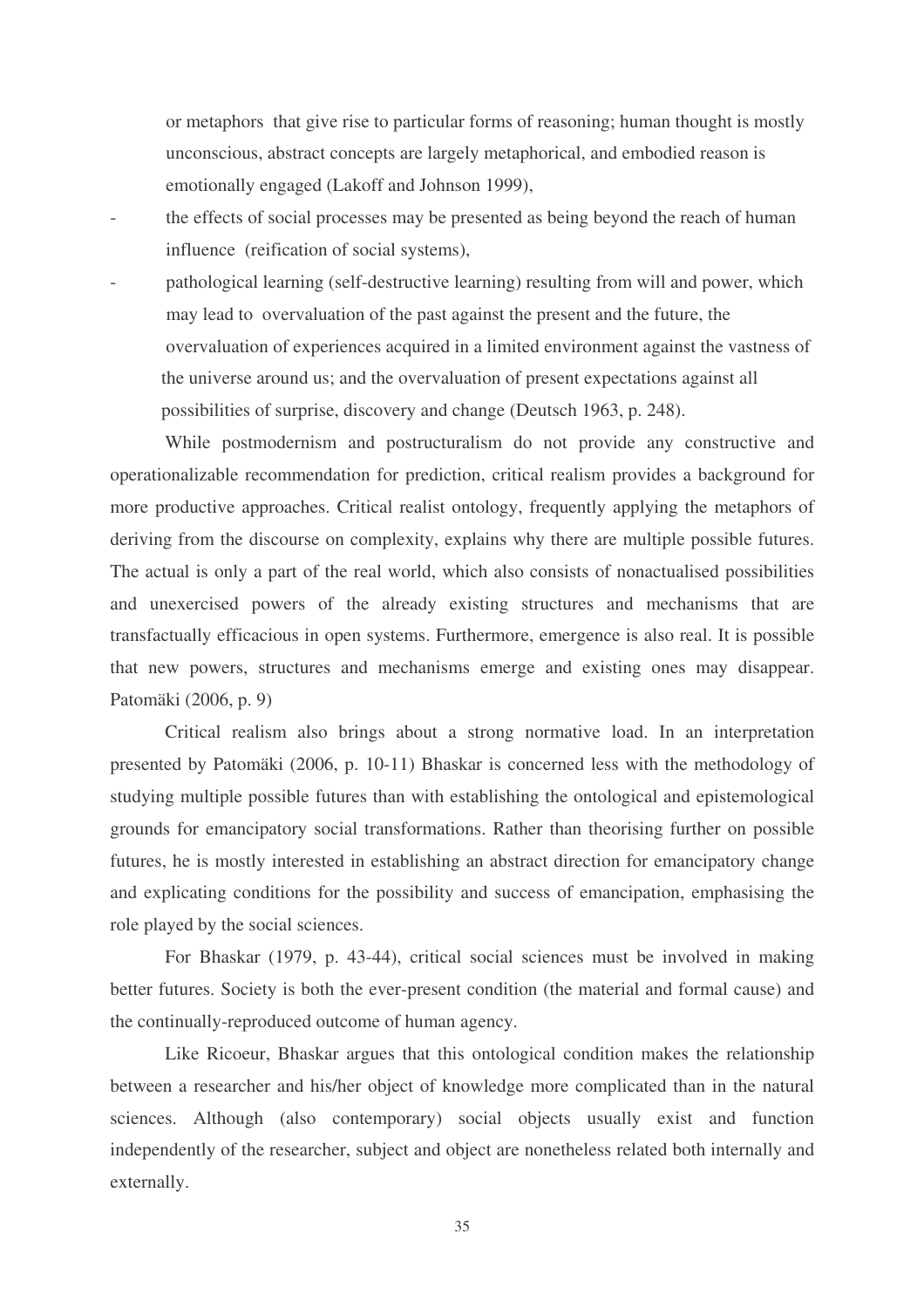Normative load of prediction makes the process even more complex and diminishes expectations for predictions assessed in traditional terms of plausibility and accuracy. Using another vantage point it may be stated that prediction is treated as a learning process and critical realism adds a normative approach to that process<sup>18</sup>. Therefore, improving prediction is equivalent to improvement of both individual and social learning.

If regularities in social systems are always purely self-reflective, or at least are under partial influence of self-reflective human decisions and actions thus in predicting social phenomena, social, psychological and cultural factors must be taken into account. An orthodox interpretation of reflexivity in social systems may lead to the conclusion of limited relevance of application of mathematical modeling in studying "reified" social phenomena.

Due to statistical character of some social phenomena, e.g. urban dynamics, exploitation of natural resources, financial markets, the human factor – self-reflexive decision and action is not so openly influential/visible. Thus in such cases a higher degree of objectivization ("reification") is acceptable and mathematical modeling/simulation taken from science can be used for prediction.

Recommendations for prediction in security-oriented sciences which results from critical realists concepts can be summarized as follows. The concepts of 'open system' and 'contrastive demi-regularity' are also essential to futures studies. Patomäki (2006, p. 29-30) has argued for redefining an open system in terms of self-organising systems and in accordance with recent developments in the life and cognitive sciences. Demi-regs can also result, perhaps indirectly, from homeostatic causal loops, self-regulation via feedback and reflexive self-regulation, i.e. from internal restructuring aimed at some kind of order and regularity. Regularities are not therefore necessarily indicative of any sort of closure but may result from the active monitoring and regulation of conditions and processes. Despite the existence of self-producing and -regulating systems, the analysis of unintended consequences must be a central focus in all contexts. Self-regulation may be absent, inefficient, illusory, contradictory or self-defeating and unintended consequences may in fact play the main role in sustaining social mechanisms and structures.

Despite advanced theoretical considerations, the main conclusions about prediction stemming from critical approaches in security studies are relatively simple.

First and foremost, any prediction cannot be made "objective" and various trends of social sciences methodology differ solely in the method of defining approaches to subjectivity. In

<sup>&</sup>lt;sup>18</sup> Prediction as a learning process has been widely used in normative, prediction-oriented management theory in the scenario planning (van der Heijden 1996).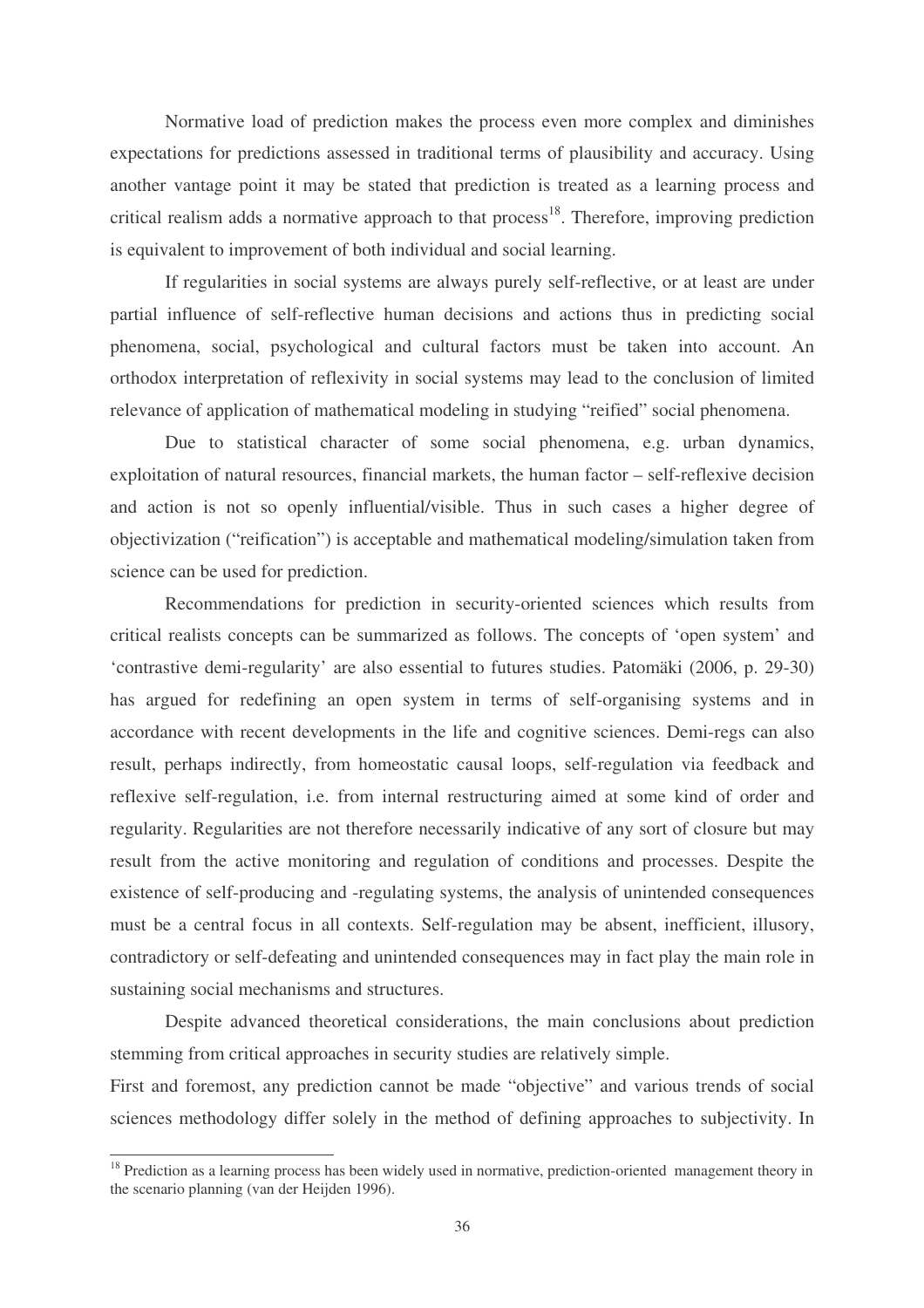consequence of that stress should be put on creating scenarios reflecting deep cultural and psychological patterns. Creating scenarios should be viewed as a specific case of story-telling determined by culture and interests of the story tellers.

Second, prediction can be viewed as creating scenarios of possible futures in a selfreflexive process of learning. Scenarios should be thoroughly and deeply analyzed as to disclose possible deeper meaning. It is not sufficient to identify some relevant demi-regs and then specify the geo-historical conditions for their continuation. These empirical facts and their meaning and implications should first be critically examined.

Third, reflexive monitoring of temporal action requires that actors themselves tell stories about the past, the present and the future. They also know that (many) others are equally concerned about anticipating future developments. Moreover, structured and reflexive anticipations may also constitute a part of the organising rules and principles in a social system. The case in point is an organisation that plans its future actions on the basis of various anticipations and forecasts. Actors may also try to shape others' anticipations in a variety of ways. For example, modern ideologies and propaganda are often based on creating and repeating particular—and frequently categorically false—anticipations of better futures. Moreover, anticipations of particular futures can sometimes be part of a strategic game between actors. When information is asymmetric, actors may also try to manipulate anticipations made by others.

Fourth, according to the fundamental idea of prediction based upon critical approaches, scenario making is not a value-free, objective process. On contrary, it is always needed to make scenarios a part of social normative learning. So any manipulation of others' anticipations should be avoided. Patomäki (2006, p. 28) concludes: "Social scientific scenarios should be public and based on criticisable intersubjective truth-judgments.....A study of possible futures also involves manifold ethico-political choices; the building of scenarios for possible futures always has a moral aspect. For example, if we have good reasons to believe in the possibility of a nuclear war, we should use our story-telling capacities in making a contribution towards avoiding that outcome. Constructing scenarios about desirable and feasible futures is a legitimate task for the social sciences".

### **6. Conclusions**

The above survey allows for drawing several conclusions stemming from applications of complex systems models in prediction in security-related research and policy. First and foremost, it has to be emphasized that the aim of the study was to assess how complex systems models can help in better understanding limitations of prediction of risk, threats etc.,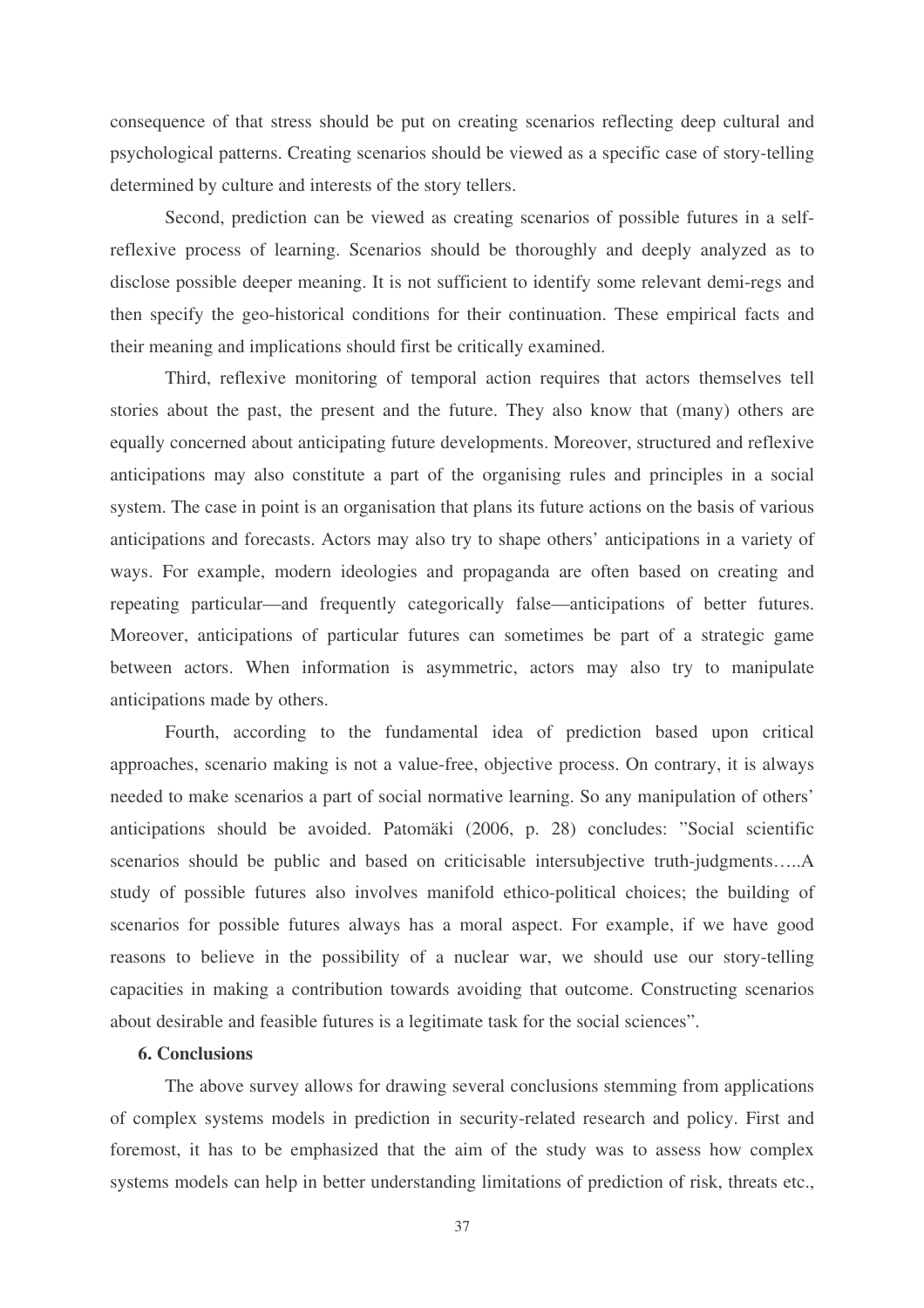in security studies, and not to study if prediction can be directly improved with the use of those models. It must be also added that although the conclusions refer to security-oriented research they can be extended to other normative domains of social theories, like for example, management.

Prediction is one of the aims of mathematical modeling of natural phenomena. This aim is much more limited when related to social systems. "Traditional" mathematical methods applied in normative social sciences or security studies, aimed predominantly at increasing predictive capabilities – operations research, early versions of systems analysis.

Broadly defined complexity models, including the so-called chaos, applied in physics and biology helped to disclose limitations undermining traditional expectations about possibilities of prediction. Those barriers of predictability, along with other specific barriers, typical for social sciences, can be also be referred to in the discussions on security theory and policy.

The most important conclusion deriving from the use of complex systems models in security research relates to some early expectations explicitly and/or tacitly included in applications of mathematical modeling in that domain. These expectations expressed in early versions of systems analysis and sometimes continued since then were based upon the assumptions that limits to prediction can be overcome thanks to better mathematical models, more data, and more efficient number crunching hardware. The first limitations of that way of reasoning derived from the concept of bounded rationality by Herbert Simon (1997). Discovery of properties of non-linear models exposing various forms of chaotic behavior provided final proofs for unavoidable barriers of prediction in any mathematicized social studies.

The above conclusions are rather well-known and the paper only provides just another recollection of the barriers.

Deeper insights stemming from applications of complex systems concepts in security research are resulting from deeper understanding of dynamics of social systems achieved with the use of those concepts applied both as mathematical models, and analogies and metaphors. Thanks to more subtle description and explanation of causal links allowing for discovery of otherwise concealed phenomena, prediction of behavior of social systems can be improved indirectly, although some ameliorations of direct predictions are also possible.

Complexity models paradoxically show that stable regularities in observed phenomena do not exist. So the usefulness of those models for prediction is twofold. Firstly, help in better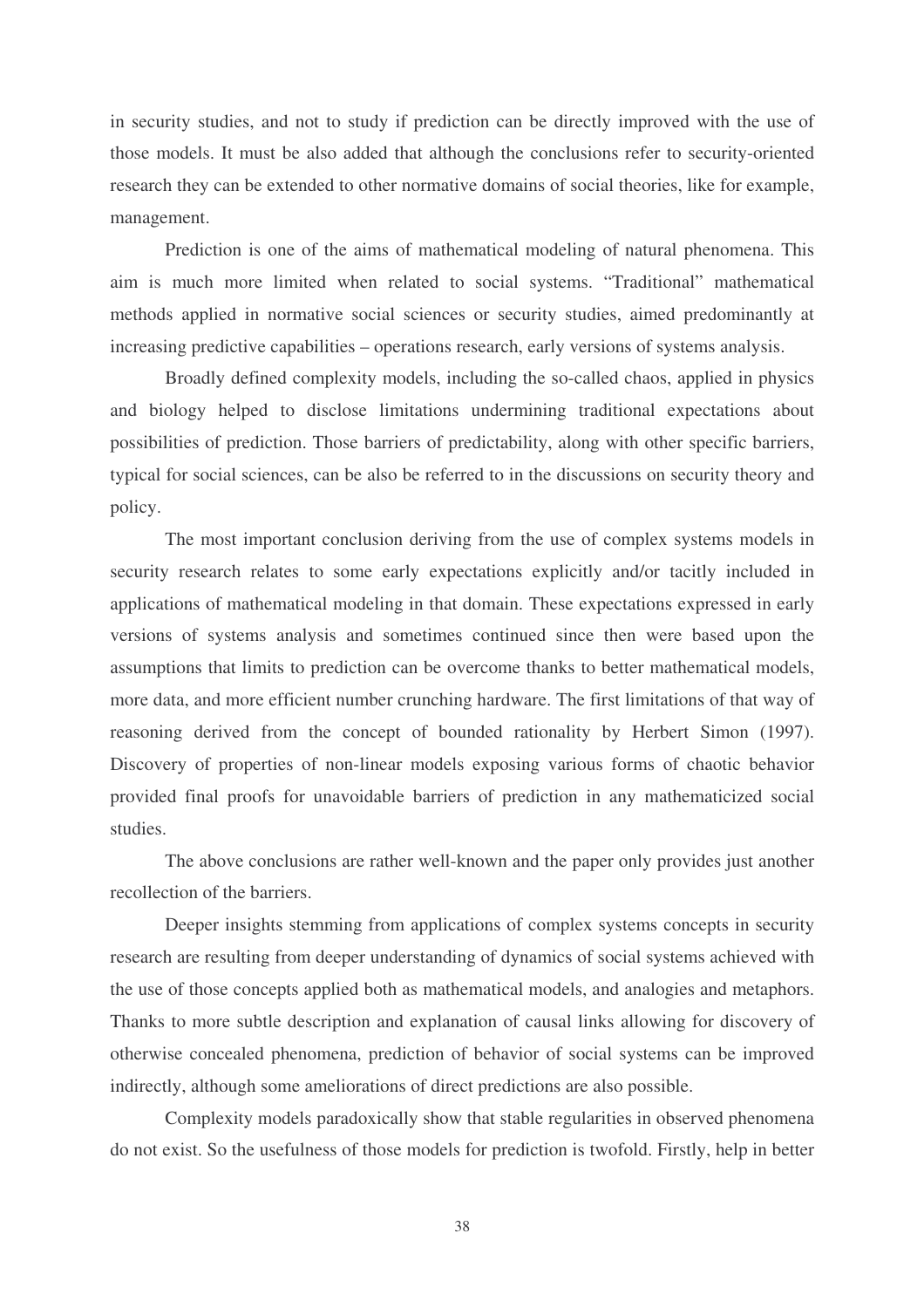understanding of the phenomena under study thus in some way enhance predictive capabilities.

Here some conclusions by Ilachinski (1996, p. 56) can be recalled. The most important lesson of deterministic chaos is that dynamical behaviour that appears to be chaotic or random often contains an embedded regularity. If this embedded regularity can be uncovered and identified, it can potentially be exploited by the decision maker for short-term predictions about a system's behaviour. Long-term trends can also predicted if the attractors of a system are known or can be approximated (say, from available historical time series data). The information dimension can be used to estimate the minimum number of variables needed to describe a system; moreover, if a system can be shown to have a small non-integer dimension, it is probable that the underlying dynamics are due to non-linearity and are not random.

Secondly, complexity models are helpful in disclosing new limitations of prediction that in consequence leads to better prediction – we know better what is not predictable. Such a situation is to some extent similar to the consequences of quantum mechanics although a thorough discussion of that parallel remains far outside of this study.

It must be also added that the conclusions refer both to traditional, (objective) interpretations of security and broadened and deepened interpretations of security viewed as a result of intersubjective discourse. Mathematical models are closely linked with traditional understanding of "objective" security, while models, analogies and metaphors are applied in qualitative considerations and in constructivist, broadened and deepened ideas of security deriving from "securitization" proposed by Copenhagen School. .

A specific example of Complex Adaptive Systems can be also recalled. On the one hand they allow for more reality-relevant mathematical models illustrating "emerging properties". They do not enhance predictive capabilities directly but in many instances provide unexpected, non-intuitional heuristically valuable solutions. ;

In the field of "objective" security, most important expectations can be associated with mathematical modeling. More advanced models and more efficient number crunching undoubtedly will allow to elaborate models simulating various security-oriented phenomena. This line of research is rather obvious.

The less evident direction of development of applications of complex systems ideas in security theory and policy is associated with qualitative, or "soft" complexity ideas. It concerns all of the above areas described in the survey, beginning from classical IR theory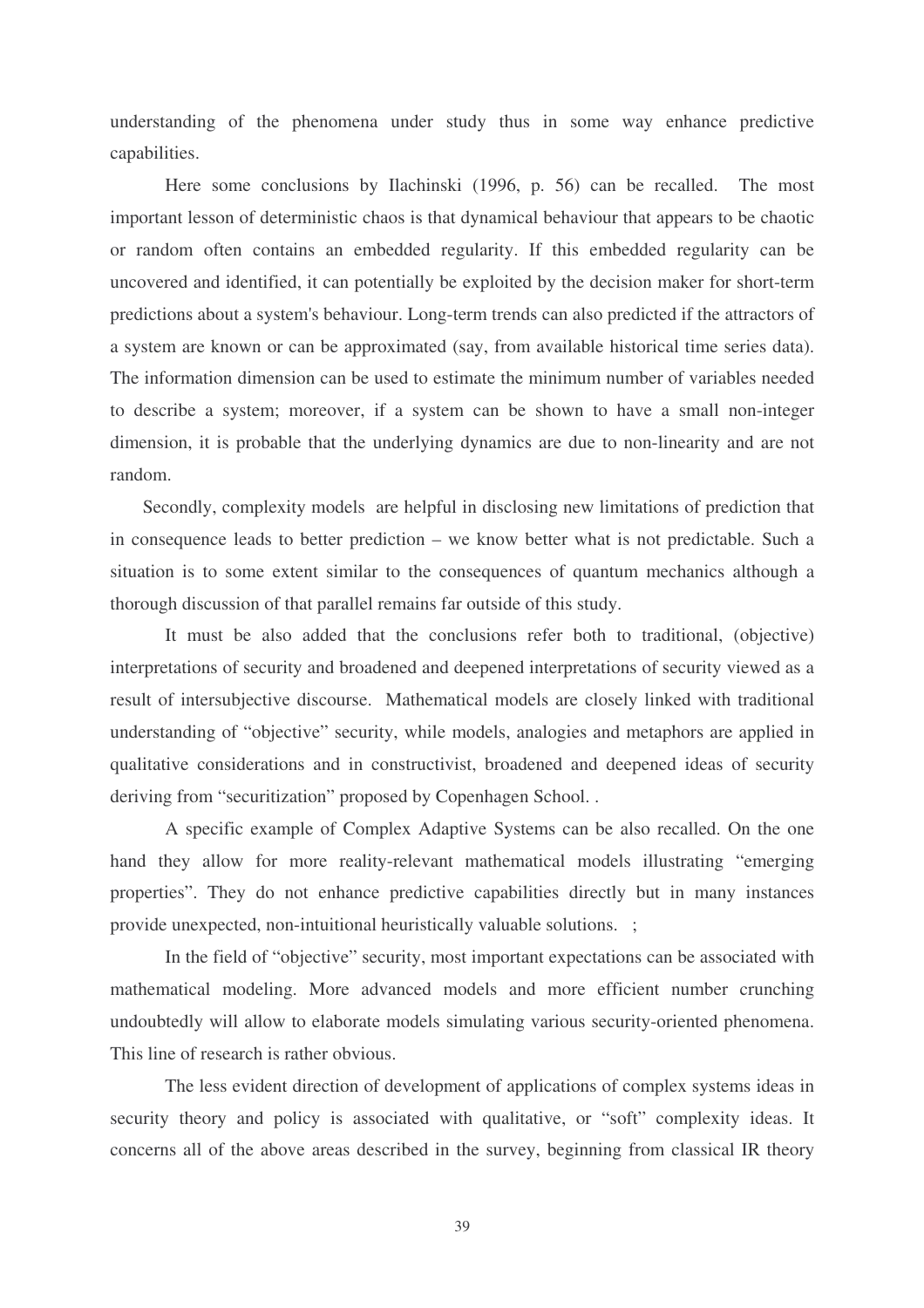and ending with warfare principles. A mathematical model may allow prediction but absence of understanding of its context and real limitations can make its usefulness limited.

Therefore it seems that in the future research on security more attention should be given to epistemological foundations and qualitative interpretations of complexity. It would help in better comprehending the context of applications of complexity-based mathematical models in security research. Going further, it may be added that perhaps a synthesis of "hard" complexity with "soft" complexity could become a new instrument of better understanding prediction and its limitations in security-related discourse in all areas, beginning from typical academic deliberations and ending with combat-related analyses.

Two final arguments for new research on epistemological foundations of applications of complexity models in security and on qualitative interpretations of complexity are resulting from a current situation in military security studies and military planning. While specialists and various government and non-government think-tanks deliver more and more sophisticated mathematical models, it happens frequently that those models are not properly applied due to some contextual, socio-political context. This author proposes to call this phenomenon "politically correct worst case scenarios".

Better understanding socio-political context of elaboration and implementation of predictive complexity-based models in security research and policy requires deepened studies in which a mixed quantitative-qualitative approach to complexity seems necessary.

The second argument for developing qualitative-quantitative methodology of complexity-based modeling in all areas of security-oriented research is stemming from the very character of the asymmetric warfare and increasing significance of understanding of consequences of cognitive processes of actors. Modern complexity modeling, especially Complex Adaptive Systems and/or agent-based modeling allow for more advanced studies of cognitive processes of agents involved, should it be politicians, military commanders, terrorists and the like. What remains unknown are the patterns how collective behavior is determined by cognitive processes of the agents, i.e. how individual learning determines collective learning and what kind of barriers may emerge out of that. The mixed approach based upon quantitative-qualitative complexity methodology seems to be most adequate in that case. It should allow to eliminate the threat of elaboration of "politically correct worst case security scenarios".

### **Bibliography**

Albert Mathias & Lena Hilkermeier, eds. 2003 Observing International Relations: Niklas Luhmann and World Politics, Routledge: London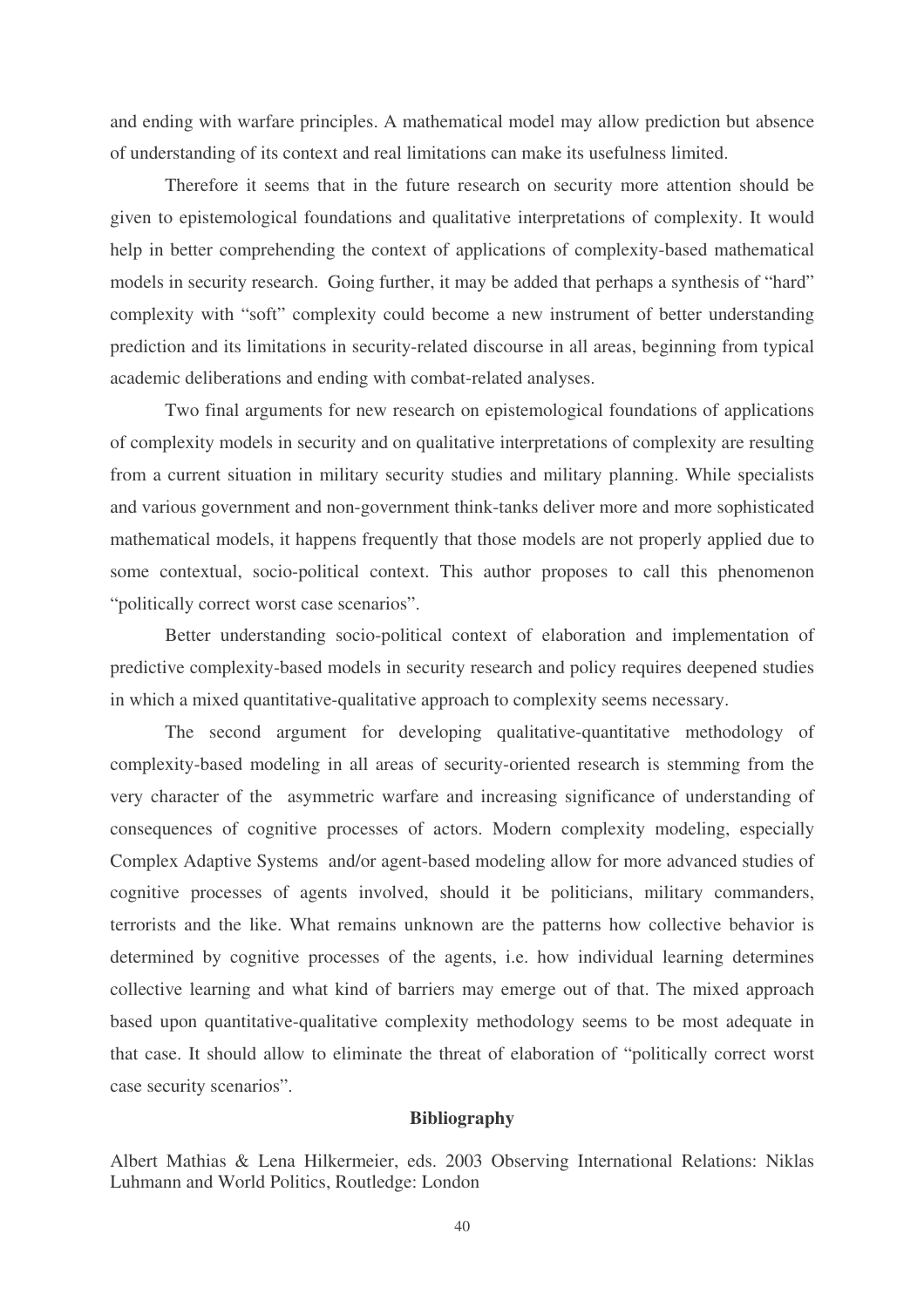Alberts, David. S. 2002. Information Age Transformation. Getting to a 21<sup>st</sup> Century Military, DoD Control and Command Research Program, Washington, D.C., http://www.dodccrp.org/files/Alberts\_IAT.pdf, 12 December 2006.

Alberts, David. S. & Thomas J. Czerwinski, eds., 1997. Complexity, Global Politics and National Security, National Defense University Washington, D.C., http://www.dodcorp.org/files/Alberts\_Complexity\_Global.pdf, 15 June 2004. Available also as:

Alberts, David. S. & Thomas J. Czerwinski, eds., 2002. Complexity, Global Politics and National Security, Honolulu, University Press of the Pacific.

Amalrik, Andrei. 1970. *Will the Soviet Union Survive Until 1984?* New York: Harper and Row.

Angell, Norman, 1910. *The Great Illusion: A Study of the Relationship of Military Power in Nations to their Economic and Social Advantage,* William Heinemann: London.

Arthur, W. Brian, 1994. Inductive Reasoning and Bounded Rationality, American Economic Review vol. 84, no. 2, pp. 406-411, May.

Barabási, Albert-László, 2003. Linked. How Everything is Connected to Everything Else and What It Means for Business, Science, and Everyday Life, Penguin, New York.

Bar-Yam, Yaneer, 1997: *Dynamics of Complex Systems* (Reading, MA: Addison-Wesley).

Bazerman Max H., Watkins Michael D., 2004. Predictable Surprises. The Disatsters You Should Hqave Seen Coming and How to Prevent Them, Harvard Business School Press, Boston, MA.

Beck Ulrich, *Risikogesellschaft. Auf dem Weg in eine andere Moderne,* Suhrkamp Verlag, Frankfurt am Main 1986.

Beck Ulrich, *Risk Society. Towards a New Modernity*, SAGE, London 1992.

Beck Ulrich,1999. *World Risk Society*, Polity Press, Cambridge.

Bernstein, Peter L., 1996. *Against the Gods: The Remarkable Story of Risk*, John Wiley & Sons, New York.

Bernstein, Steven; Richard Ned Lebow, Janice Gross Stein, and Steven Weber, 2000.

God Gave Physics the Easy Problems: Adapting Social Science to an Unpredictable World,

*European Journal of International Relations*, vol. 6, no. 1, 2000, p. 43-76.

Bhaskar – in Patomäki 2006

Brauch, Hans Günter; John Grin, Czeslaw Mesjasz, Pal Dunay, Navnita Chadha Behera, Béchir Chourou, Ursula Oswald Spring, P. H. Liotta, Patricia Kameri-Mbote (Eds.), 2008. Globalisation and Environmental Challenges: Reconceptualising Security in the 21<sup>st</sup> Century, Berlin – Heidelberg – New York – Hong Kong – London – Milan – Paris – Tokyo: Springer-Verlag.

Buzan Barry; Ole Wæver & Jaap de Wilde, 1998. *Security. A New Framework for Analysis,* Lynne Rienner Publishers: Boulder-London.

Campbell David K., 1987. Nonlinear Science. From Paradigms to Practicalities, Los Alamos Science, vol. 15, Special Issue, Stanislaw Ulam, 218-262. http://library.lanl.gov/cgibin/getfile?00285753.pdf, 17 June 2007.

Campbell, David K., Mayer-Kress, Gottfried, 1989. Nonlinearity and Chaos: The Challenges and Limitations of Mathematical Modeling of Environmental and Sociopolitical Issues, in Proceedings of the Conference on Technology-Based Confidence Building: Energy and Environment, Center for National Security Studies Papers No. 22, Los Alamos National Laboratory, New Mexico, November 1989, LA-11728-C, 71-91., quoted in: Ilachinski, Andrew, 1996. Land Warfare and Complexity, Part I: Mathematical Background and Technical Sourcebook, Center for Naval Analyses, Alexandria, VA, http://www.cna.org/isaac/lw1.pdf, 4 September 2006.

Chaitin Gregory J., 2001. *Exploring Randomness*, Springer-Verlag, London.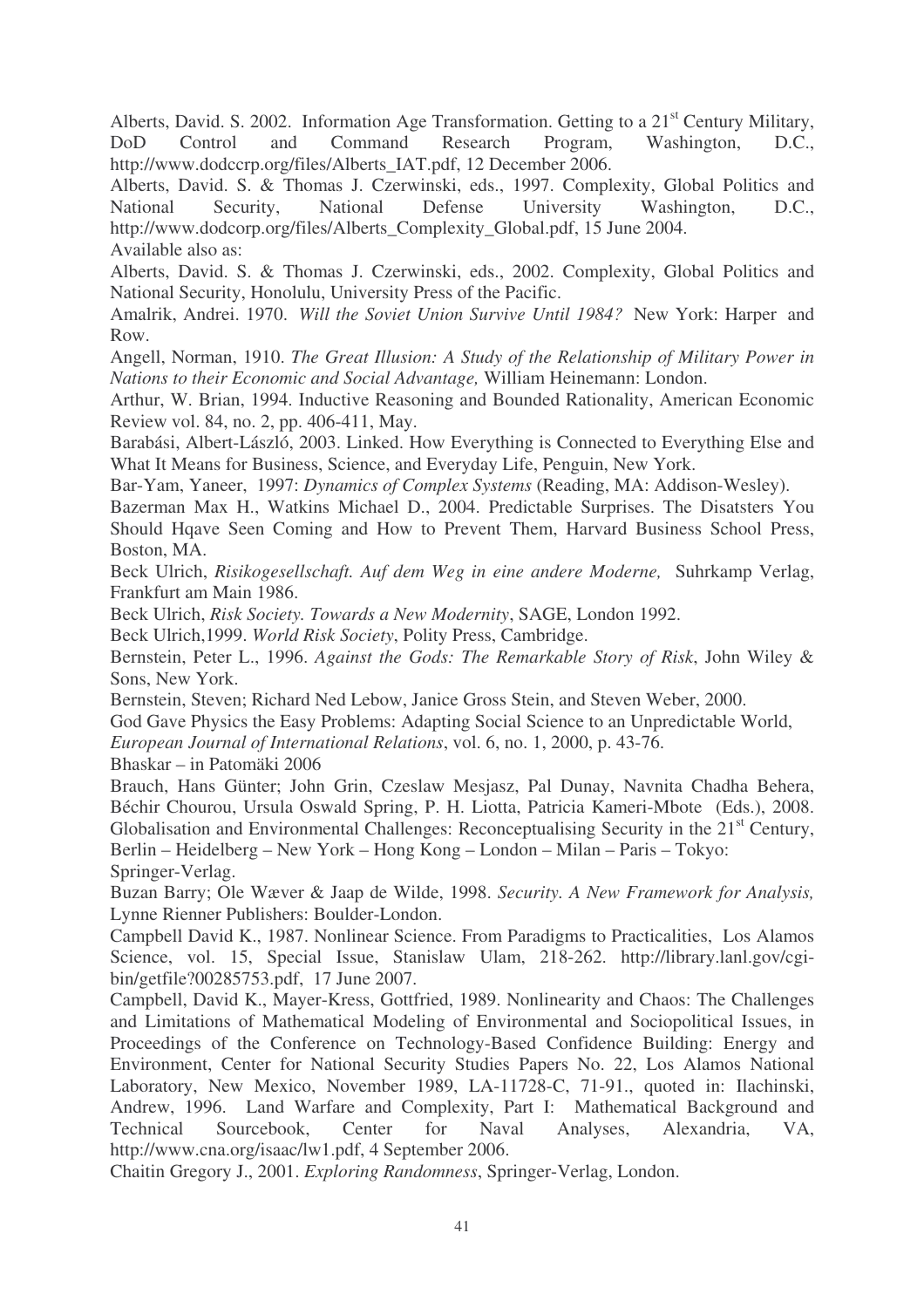Collins, Randall, 1986: *Weberian sociological theory* (New York: Cambridge University Press).

Crichton David. 1999. The Risk Triangle, in Ingleton Jon, ed., *Natural Disaster Management*, Tudor Rose, London, pp. 102-103.

Critical Approaches to Security in Europe: A Networked Manifesto, Security Dialogue, Vol. 37, No. 4, 443-487 (2006)

Der Derian James & Michael Shapiro, eds., 1989 *International/Intertextual Relations: Postmodern Readings of World Politics*, New York: Lexington Books;

Deutsch, Karl W. 1954. 'Cracks in the monolith: possibilities and patterns of disintegration in totalitarian systems', in Carl J. Friedrich, ed., Totalitarianism. Proceedings of a Conference Held at the American Academy of Arts and Sciences March 1953, Cambridge, MA: Harvard University Press, 1954: 308-33, followed by a discussion on pp. 333-41.

Deutsch, Karl W., 1963. The Nerves of Government. Models of Political Communication and Control, Free Press: New York.

Doran, Charles F.: Why Forecasts Fail: The Limits and Potential of Forecasting in International Relations and Economics; in: International Studies Review, Vol. 1, No. 2, Summer 1999, pp. 11-41.

Douglas Mary, Wildavsky Aron, 1982. *Risk and Culture. An Essay on the Selection of Technological and Environmental Dangers,* University of California Press, Berkeley.

Eglash, Ron "Chaos, Utopia, and Apocalypse: Ideological Readings of the Nonlinear Sciences," Nunc Sumus (Summer 2000), 1; http://www.rpi.edu/~eglash.dir/complex.dir/ch\_ut\_ap.htm, 2 May 2007.

J. Doyne Farmer, "What Now?", 2001. Edge, 1 October,

http://www.edge.org/documents/whatnow/whatnow\_farmer.html , 10 September 2007.

Fellman, Philip V. and Wright, Roxana, 2003. Modeling Terrorist Networks - Complex

Systems at the Mid-Range, paper prepared for the Joint Complexity Conference, London School of Economics, September 16-18,

http://www.psych.lse.ac.uk/complexity/Conference/FellmanWright.pdf, 15 June 2007.

Forrest, Stephanie, Mayer-Kress Gottfried, 1991. Genetic Algorithms, Nonlinear Dynamical Systems and International Security Models, pp. 166-185, in: Handbook of Genetic Algorithms, Lawrence Davis, (Ed.),Van Nostrand Reinhold, New York.

Foucault, Michel 1991. Governmentality, in Burchell Graham, Gordon Colin, Miller Peter, eds., *The Foucault effect* , University of Chicago Press, Chicago, pp.87-104.

Friedman Milton, Savage Leonard J., 1948. The Utility Analysis of Choices Involving Risk, *Journal of Political Economy*, vol. 56, pp.279-304.

Frydman Roman & Michael D. Goldberg, 2006. Imperfect Knowledge Economics: Exchange Rates and Risk, Princeton University Press, Princeton, NJ.

Gaddis, John L., 1992. International Relations Theory and the End of the Cold War, International Security, vol. 17, no. 3, pp. 5-58.

Ghemawat, Pankaj and Levinthal, Daniel, 2000. Choice Structures, Business Strategy and Performance: A Generalized NK-Simulation Approach., Reginald H. Jones Center, The Wharton School, University of Pennsylvania (2000)

http://www.people.hbs.edu/pghemawat/pubs/ChoiceStructures.pdf , 17 April 2007

Giddens Anthony, 1990. *Consequences of Modernity*, Polity Press, Cambridge.

Giddens Anthony, 1999. Risk and Responsibility, *Modern Law Review*, vol. 62, no. 1, pp. 1-10.

Gilpin, Robert, 1981, War and Change in World Politics, Cambridge University Press

Glenn, Jerome C. & Theodore J. Gordon, 2006. *2006 State of the Future,* The Millennium Project, American Council for the United Nations University: Washington, D.C.

Glynn Patrick, 1995. Quantum leap - parallelism between quantum mechanics and politics, *The National Interest*, Spring, 1995, pp. 50-57.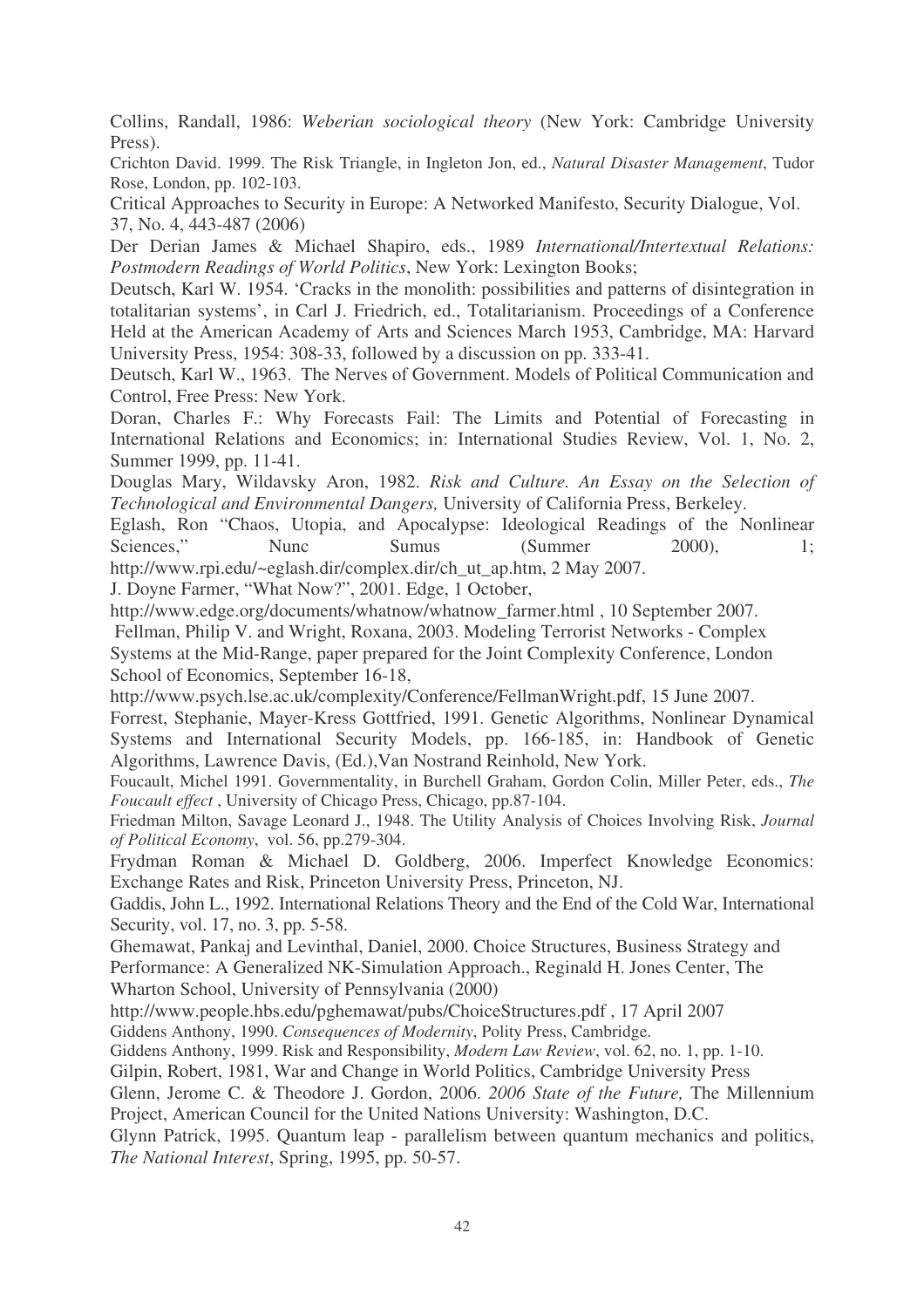Granger Ken, Jones Trevor, Leiba Marion, Scott Greg 1999. *Community Risk in Cairns: A Multihazard Risk Assessment.* AGSO (Australian Geological Survey Organisation) Cities Project, Department of Industry, Science and Resources, Australia. http://www.ga.gov.au/image\_cache/GA4164.pdf, retrieved 11 January 2007.

Gregersen Niels H., 2004. Risk and Religious Certainty: Conflict or Coalition, *Tiddskriftet Politik*, vol. 4, no. 1, pp. 22-32,

http://www.ku.dk/priority/Religion/content/Publications/gregersen\_risk\_religious\_certainty.p df, retrieved 10 January 2007.

Grossman, Siegfried, Mayer-Kress, Gottfried, 1989. Chaos in the International Arms Race, Nature, no. 337, pp. 701-705, 27 February.

Guzzini, Stefano & Dietrich Jung, eds., 2004. Contemporary Security Analysis and Copenhagen Peace Research. London: Routledge.

Hackworth, Timothy, 2003. A GA-Based Approach to Arms Races, Ph. D. Thesis, Department of Computer Science, Birkbeck College, University of London, London, http://www.dcs.bbk.ac.uk/recentphds/hackworth.pdf, 8 August 2007.

Haken, Hermann, 1997. "Discrete Dynamics of Complex Systems," Discrete Dynamics in Nature and Society, 1997, vol. 1, no. 1, pp. 1-8.

Hayles, N. Katherine. Chaos Bound. Ithaca: Cornell University Press 1990.

Heijden, Kees, van der, 1996. *Scenarios. The Art of Strategic Conversation,* John Wiley & Sons: New York 1996.

http://www.rand.org/publications/randreview/issues/spring2004/ceo.html

Holland John D., 1995: *Hidden Order. How Adaptation Builds Complexity* (New York: Basic Books).

Holton Glyn A., 2004. Defining Risk, *Financial Analysts Journal*, vol. 60, no. 6, pp. 19-25.

Homer-Dixon Thomas, 2002. *The Ingenuity Gap. Facing the Economic, Environmental, and Other Challenges of an Increasingly Complex and Unpredictable World,* Vintage Books, New York.

Hopf, Ted, 1998. The Promise of Constructivism in International Relations Theory, *International Security*, vol. 23, no. 1, pp. 171-200.

Hopf, Ted. 1993. Getting the End of the Cold War Wrong, *International Security,* vol. 18, no. 2, pp. 202-208.

Hübler, Alfred W. 2005. Predicting Complex Systems with a Holistic Approach, Complexity, vol. 10, no. 3, p. 11-16.

Ilachinski, Andrew, 1996. Land Warfare and Complexity, Part I: Mathematical Background and Technical Sourcebook, Center for Naval Analyses, Alexandria, VA, http://www.cna.org/isaac/lw1.pdf, 4 September 2006.

Ilachinski, Andrew, 1996a. Land Warfare and Complexity, Part II: An Assessment of Applicability of Nonlinear Dynamics and Complex Systems Theory to the Studies of Land Warfare, Center for Naval Analyses, Alexandria, VA, http://www.cna.org/isaac/lwpart2.pdf, 4 September 2006.

Ilachinski, Andrew, 2007. *Artificial War: Multiagent-Based Simulation of Combat,* World Scientific Publishing, Singapore.

Kahn, Herman, and Weiner, Anthony J. *The Year 2000: A Framework for Speculation on the Next Thirty-Three Years*. New York, NY: The Macmillan Co., 1967.

Kahneman Daniel, Tversky Amos, 1979. Prospect Theory: An Analysis of Decision under Risk, *Econometrica,* vol. 47, no. 2, pp. 263-292.

Kauffman, Stuart, 1993. Origins of Order: Self-Organization and Selection in Evolution, Oxford University Press.

Kauffman, Stuart, 1995. At Home in the Universe: The Search for Laws of Self-Organization and Complexity, Oxford University Press.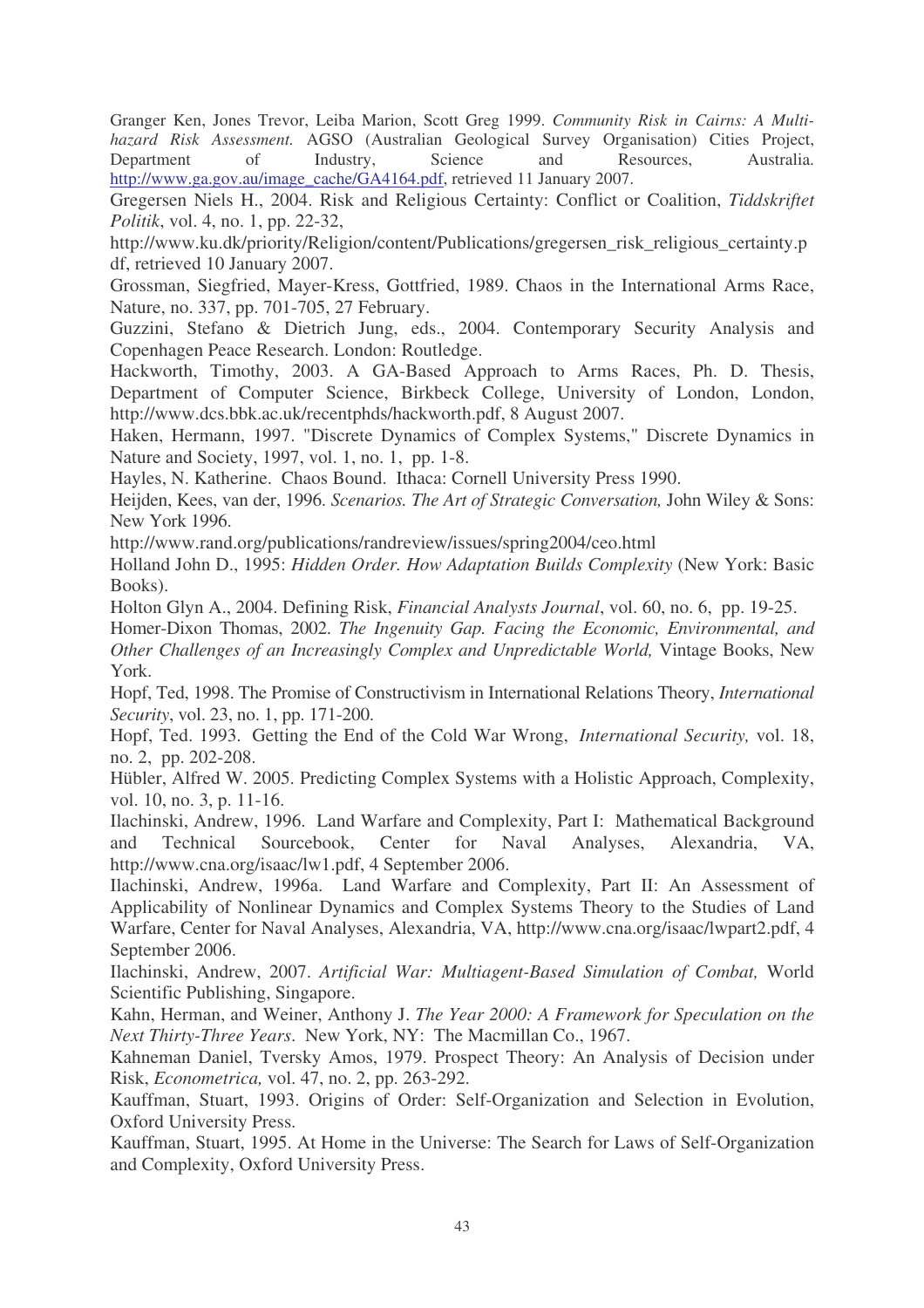Kelman Ilan, 2003, Defining Risk, *FloodRiskNet Newsletter*, Issue 2, Winter, pp. 6-8, http://www.ilankelman.org/abstracts/kelman2003frn.pdf, retrieved 10 November 2006.

Keynes John M., 1937. The General Theory of Employment, *The Quarterly Journal of Economics*, vol. 51, no. 2, pp. 209-223.

Knight, Frank H., *Risk, Uncertainty, and Profit*, Boston, MA: Hart, Schaffner & Marx; Houghton Mifflin Company, 1921, http://www.econlib.org/library/Knight/knRUP0.html, retrieved 11 December 2006.

Lakoff, George & Mark Johnson, 1999. Metaphors We Live By. Chicago: University of Chicago Press.

Lövkvist-Andersen Anna-Lena, Olsson Richard, Ritchey Tom, Stenström Maria, 2004. *Modelling Society's Capacity to Manage Extraordinary Events. Developing a Generic Design Basis (GDB) Model for Extraordinary Societal Events using Computer-Aided Morphological Analysis,* adapted from a paper presented at the SRA (Society for Risk Analysis) Conference in Paris , 15-17 November, http://www.swemorph.com/, retrieved 15 January 2007.

Luce, R. Duncan & Howard Raiffa, 1957. Games and Decisions. Introduction and Critical Survey. New York: John Wiley & Sons

Luhmann, Niklas, 1991, *Soziologie des Risikos*, Walter de Gruyter, Berlin.

Luhmann, Niklas, 1993. Risk: A Sociological Theory, New York: Aldine de Gruyter.

Lyotard, JF. The Postmodern Condition: A Report on knowledge. Minneapolis: University of Minnesota Press, 1984.

Mann Stephen R., 2002. The Reaction to Chaos, in: Alberts, David. S. & Thomas J.

Czerwinski, eds., Complexity, Global Politics and National Security, University Press of the Pacific, Honolulu, pp. 62-68.

Mesjasz, Czesław, 1988. Applications of Systems Modelling in Peace Research, *Journal of Peace Research,* vol. 25, no. 3, pp. 291-334.

Mesjasz Czeslaw, 2006. Complex Systems Studies and the Concepts of Security, *Kybernetes,* vol. 35, no. 3-4, pp. 471-488.

Mesjasz, Czeslaw, 2008. Security as Attributes of Social Systems, in: Brauch, Hans Günter; John Grin, Czeslaw Mesjasz, Pal Dunay, Navnita Chadha Behera, Béchir Chourou, Ursula Oswald Spring, P. H. Liotta, Patricia Kameri-Mbote (Eds.), 2008. *Globalisation and Environmental Challenges: Reconceptualising Security in the 21 st Century,* Berlin – Heidelberg – New York – Hong Kong – London – Milan – Paris – Tokyo:

Springer-Verlag, p. 45-62.

Mesjasz, Czeslaw, 2008a. Prediction in Security Theory and Policy, in: Brauch, Hans Günter; John Grin, Czeslaw Mesjasz, Pal Dunay, Navnita Chadha Behera, Béchir Chourou, Ursula Oswald Spring, P. H. Liotta, Patricia Kameri-Mbote (Eds.), 2008. *Globalisation and Environmental Challenges: Reconceptualising Security in the 21 st Century,* Berlin – Heidelberg – New York – Hong Kong – London – Milan – Paris – Tokyo:

Springer-Verlag, p. 889-900.

New Webster's Dictionary and Thesaurus of the English Language, 1992. Lexicon Publications, Inc., Danbury CT.

Patomäki, Heikki, 2006. Realist Ontology for Futures Studies, Journal of Critical Realism, vol. 5, no. 1, pp. 1-31

Patomäki, Heikki, 2008. 'Global security: learning from possible futures'Brauch, Hans Günter; John Grin, Czeslaw Mesjasz, Pal Dunay, Navnita Chadha Behera, Béchir Chourou, Ursula Oswald Spring, P. H. Liotta, Patricia Kameri-Mbote (Eds.), 2008. Globalisation and Environmental Challenges: Reconceptualising Security in the  $21<sup>st</sup>$  Century, Berlin – Heidelberg – New York – Hong Kong – London – Milan – Paris – Tokyo:

Springer-Verlag, p. 913-926.

Popper, Karl R., 1974. *The Poverty of Historicism*, London: Routledge and Kegan Paul.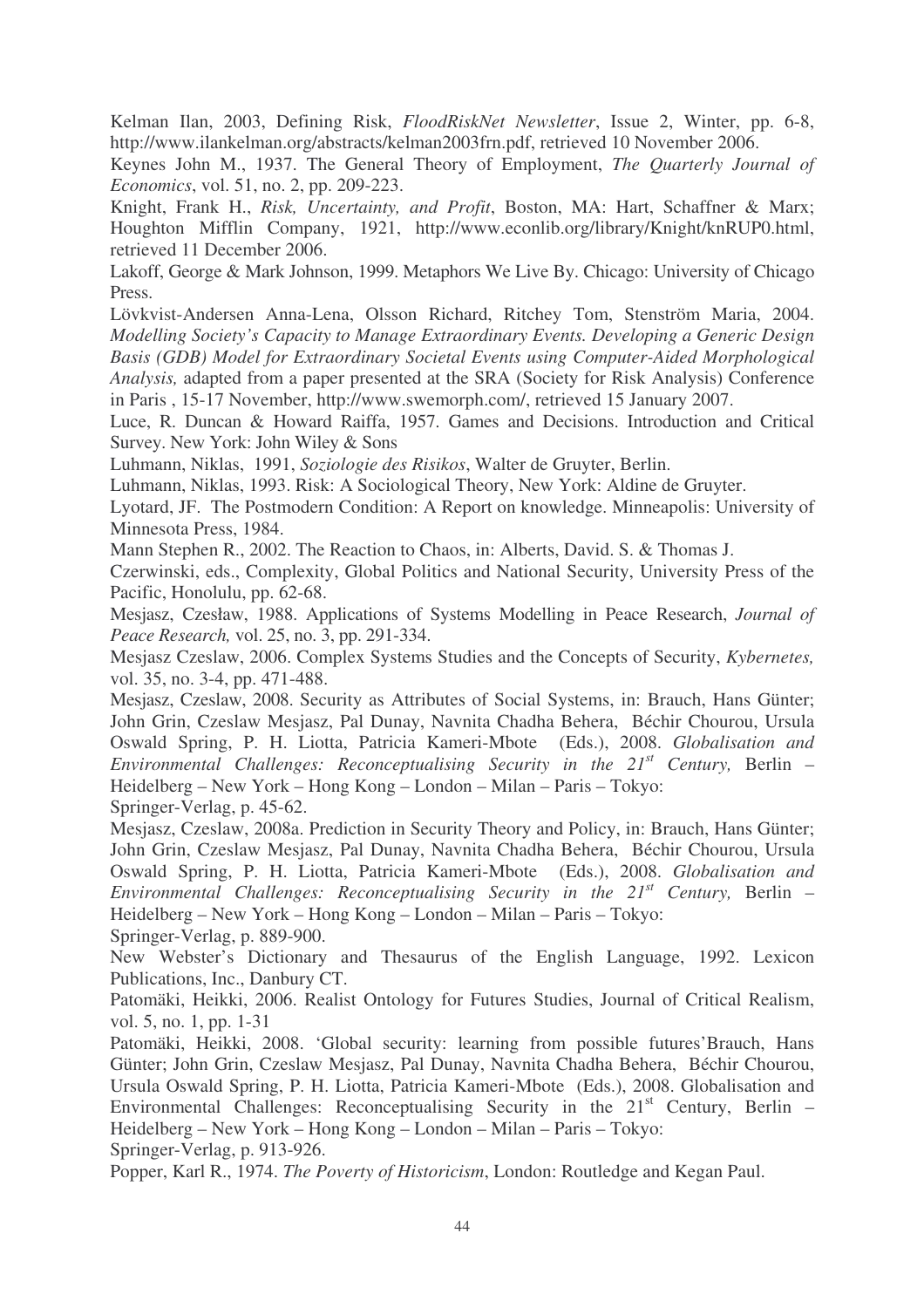Prigogine, Ilya, 1997. End of Certainty, 1997, The Free Press, New York.

Prigogine, Ilya, 2003. Is Future Given? World Scientific Publishers, Singapore.

Prigogine, Ilya and I. Stengers. 1984. Order Out of Chaos. New York: Bantam.

RAND Workshop on Complexity and Public Policy, *Complex Systems and Policy Analysis: New Tools for a New Millennium,* 27 and 28 September 2000, RAND, Arlington, Virginia, http://www.rand.org/scitech/stpi/Complexity/index.html, 6 May 2006.

Rosenau, James N., 1990. *Turbulence in World Politics. A Theory of Change and Continuity.* Princeton University Press: Princeton.

Rosenau, James N., 1997. *Along the Domestic-Foreign Frontier: Exploring Governance in a Turbulent World*, Cambridge University Press: Cambridge.

Rosenau James 2002. Many Damn Things Simultaneously. Complexity Theory and World Affairs, in: Alberts, David. S. & Thomas J. Czerwinski, eds., 2002. Complexity, Global Politics and National Security, Honolulu, University Press of the Pacific. pp. 32- 43,

Sandler, Todd, Enders Walter, 2007. Applying Analytical Methods to Study Terrorism, International Studies Perspectives, vol. 8, pp. 287–302.

Saperstein, Alvin M., 1984. Chaos - A Model for the Outbreak of War, *Nature,* vol. 309, pp. 303-305.

Saperstein, Alvin M., 1991. The "Long Peace" - Result of A Bipolar Competitive World, *Journal of Conflict Resolution*, vol. 35, no. 1, pp. 68-79.

Saperstein, Alvin M., 2002. Complexity, Chaos, and National Security Policy: Metaphors or Tools?, in: Alberts, David. S. & Thomas J. Czerwinski, eds., 2002. Complexity, Global Politics and National Security, University Press of the Pacific, Honolulu, pp. 44-61,

Saperstein, Alvin & Mayer-Kress, Gottfried, 1988. "A Nonlinear Dynamical Model of the Impact of SDI on the Arms Race", Journal of Conflict Resolution,Vol. 32, no. 4, pp. 636-670. Dec 1988.

Saperstein, Alvin M. 1986. "Predictability, Chaos, and the Transition to War." Bull. Peace Proposals, 17:1, 87-93.

Saperstein, Alvin M. and Gottfried Mayer-Kress. 1988. "A Non-linear Model of the Impact of S.D.I. on the Arms Race." Journal of Conflict Resolution 32:4, 636-70.

Saperstein, Alvin M. 1992. "Are Democracies More or Less Prone to War? A Dynamical Model Approach." Mathematical and Computer Modeling 16:8/9, 213-221.

Saperstein, Alvin M. 1992a. "Alliance building vs Independent Action: A Non-linear Modeling Approach to Comparative International Stability." Journal of Conflict Resolution 36:3, 518-45.

Saperstein, Alvin M. 1994. "Chaos as a Tool for Exploring Questions of International Security." Conflict Management and Peace Science, 13:2, 149-77.

Saperstein, Alvin M. 1995. "War and Chaos." American Scientist, 83, 548-557.

Sato Y. and Crutchfield J.P.(2002),Coupled replicator equations for the dynamics of learning in multi-agent systems, Phys. Rev.E.67, 40

Schuster, Heinz G. (1984). Deterministic chaos. Vienna: Physik Verlag.

Senge Peter M., 1990. The Fifth Discipline. The Art and Practice of the Learning Organization, Doubleday: New York.

Shrader-Frechette Kristin S. 1991. *Risk and Rationality: Philosophical Foundations for Populist Reforms*, University of California Press, Berkeley,

http://ark.cdlib.org/ark:/13030/ft3n39n8s1/, retrieved 10 January 2007

Simon, Herbert, 1997. Models of Bounded Rationality: Empirically Grounded Reason (vol. 3), Cambridge, MA, MIT Press.

Singer, J. David (1974). "The Peace Researcher and Foreign Policy Prediction", *Peace Science Society (International) Papers*, 21: 1-13;